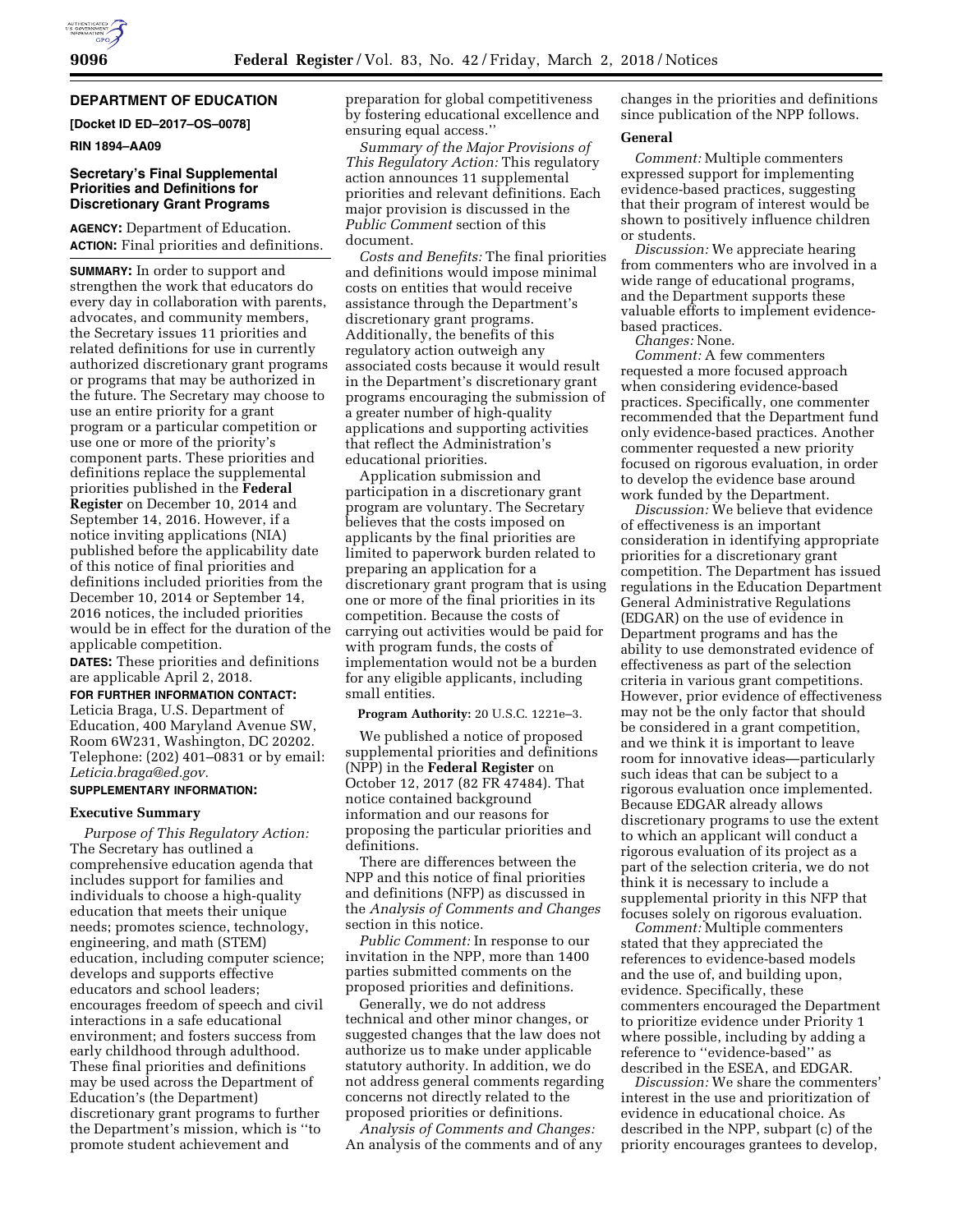increase access to, and build evidence of effectiveness of innovative models of educational choice. We believe we can encourage the development and use of evidence by using the evidence framework established in EDGAR, which allows for the incorporation of evidence definitions and selection criteria into the design of discretionary grant competitions, and, where appropriate, this framework can be used in conjunction with the priority. We also note that the definition of ''evidence-based'' in 34 CFR 77.1 aligns with, and builds upon, the language regarding evidence-based in the ESEA, and we will include in this priority the citation to the EDGAR definition as well as the ESEA to ensure that all discretionary programs can employ the definition of evidence-based that applies to their program. EDGAR selection criteria also allow for the inclusion of rigorous evaluation in grant programs, which can be used to determine the impacts of educational choice on participating students, including students with disabilities, and can be used to build out the evidence base around educational choice. We note that multiple commenters recommended a particular evidencebased model as an option under this priority, but we do not endorse any specific programs.

*Changes:* We have revised subpart (c) of the priority to include a reference to the definition of ''evidence-based'' in 34 CFR 77.1 and the ESEA, and have made conforming changes to Priorities 6 and 7 as well.

*Changes:* None.

*Comment:* Some commenters suggested that contrary or negative evidence exists on specific educational programs, notably charter schools, other educational choice programs and school voucher programs.

*Discussion:* We appreciate the commenters' concern about the existing body of evidence on educational choice. We believe it is important to build upon the evidence base and examine more closely the effectiveness of various options, and how these options are implemented.

Overall, we view high levels of parent satisfaction as a key benefit of school choice options such as private school vouchers. As discussed in the NPP, research shows high satisfaction levels among private school parents, with more than 80 percent of parents saying they were ''very satisfied'' with their children's school. Parents of children at public charter schools and other public schools of choice also showed levels of satisfaction that were significantly higher than parents whose children

attend geographically assigned district schools.1

We note that evidence suggests that some charter school models might be more effective at improving math and reading scores for low-income or lowachieving students. For example, a rigorous, random assignment study funded by the Department's Institute of Education Sciences found that the study's charter middle schools that are in urban areas and serve high proportions of low-income or lowachieving students had positive effects on middle school students' math test scores.2 More recently, a national quasiexperimental design study found that certain groups of students enrolled in charter schools across the Nation demonstrated levels of academic growth in math and reading achievement that exceeded the growth of similar students enrolled in traditional public schools.3 Other research suggests that specific practices some charter schools use, such as the use of data to guide instruction, increased instructional time, and more rigorous goal setting, may improve student outcomes.4 Research also suggests that differences in State charter policies,5 including with regard to the entity responsible for chartering,<sup>6</sup> such as school districts or nonprofits, may be related to differences in charter school performance.

Furthermore, studies of voucher programs in some districts have shown

2 Gleason, P., Clark, M., Tuttle, C., and Dwoyer, E. (2010). *The Evaluation of Charter School Impacts: Final Report* (NCEE 2010–4029). Washington, DC: National Center for Education Evaluation and Regional Assistance, Institute of Education Sciences, U.S. Department of Education.

<sup>3</sup> Center for Research on Education Outcomes. (2015). *Urban Charter School Study: Report on 41 Regions.* Stanford, CA: Author. *[http://](http://urbancharters.stanford.edu/download/Urban%20Charter%20School%20Study%20Report%20on%2041%20Regions.pdf) [urbancharters.stanford.edu/download/Urban%20](http://urbancharters.stanford.edu/download/Urban%20Charter%20School%20Study%20Report%20on%2041%20Regions.pdf) [Charter%20School%20Study%20Report%20](http://urbancharters.stanford.edu/download/Urban%20Charter%20School%20Study%20Report%20on%2041%20Regions.pdf) [on%2041%20Regions.pdf.](http://urbancharters.stanford.edu/download/Urban%20Charter%20School%20Study%20Report%20on%2041%20Regions.pdf)* 

4Tuttle, C., Booker, K., Gleason, P., Chojnacki, G., Knechtel, V., Coen, T., Nichols-Barrer, I., and Goble, L. (2015). *Understanding the Effects of KIPP as it Scales: Volume I, Impacts on Achievement and Other Outcomes.* Washington, DC: Mathematica Policy Research. *[https://www.mathematica](https://www.mathematica-mpr.com/news/kipp-i3-scale-up)[mpr.com/news/kipp-i3-scale-up](https://www.mathematica-mpr.com/news/kipp-i3-scale-up)*; Dobbie, W., and Fryer, Jr., R.G. (2013). Getting Beneath the Veil of Effective Schools: Evidence from New York City. *American Economic Journal: Applied Economics, 5*(4):28–60.

5 Davis, D.H., and Raymond, M.E. (2012). Choices for studying choice: Assessing charter school effectiveness using two quasi-experimental methods. *Economics of Education Review* 31:225– 236.

6Zimmer, R., Gill, B., Attridge, J., and Obernauf, K. (2014). Charter School Authorizers and Student Achievement. *Education Finance and Policy, 9*(1): 59–85.

small positive or null effects in reading or large effects on high school graduation or postsecondary outcomes for subgroups of students and mixed effects in math.7 Studies of statewide programs have shown negative or null effects on academic outcomes,<sup>8</sup> though there is some evidence that the effects become less negative over time for those students who continue to participate over a number of years.9

A recent analysis of a specific set of voucher programs found that they can be a cost-effective use of public funding for education. The study found that private school voucher programs were generally at least as effective as traditional public schools at improving math and reading scores and cost the government less.10

The Department is committed to building the evidence base for school choice models further, and these priorities are intended to support this important work.

*Changes:* None.

*Comment:* A few commenters made specific recommendations on the use of data. One commenter recommended that the priorities include clear references to the importance of data collection, data security, and the appropriate use of data to inform evidence-based strategies and further that the Department should collect data elements that help stakeholders assess the impact of discretionary grant programs. Another commenter

8Mills, J.N. and Wolf, P.J. (2016). *The Effects of the Louisiana Scholarship Program on Student Achievement After Two Years.* School Choice Demonstration Project, University of Arkansas, Fayetteville, AR & Education Research Alliance, Tulane University, New Orleans, LA; Figlio, D. and Karbownik, K. (2016). Evaluation of Ohio's EdChoice Scholarship Program: Selection, Competition, and Performance Effects. Columbus, OH: Fordham Institute.

9Mills, J.N. and Wolf, P.J. (2017). *The Effects of the Louisiana Scholarship Program on Student Achievement After Three Years.* School Choice Demonstration Project, University of Arkansas, Fayetteville, AR & Education Research Alliance, Tulane University, New Orleans, LA.

10Shakeel, M.D., Anderson, K.P., and Wolf, P.J. (2017). *The Justice Is Worth the Squeeze: A Cost-Effectiveness Analysis of the Experimental Evidence on Private School Vouchers across the Globe.* Paper presented at the Spring 2017 conference of the Society for Research on Educational Effectiveness.

<sup>1</sup>Cheng, A. and Peterson, P. (2017). How Satisfied are Parents with Their Children's Schools? *Education Next,* 17(2). Available at: *[http://](http://educationnext.org/how-satisfied-are-parents-with-childrens-schools-us-dept-ed-survey) [educationnext.org/how-satisfied-are-parents-with](http://educationnext.org/how-satisfied-are-parents-with-childrens-schools-us-dept-ed-survey)[childrens-schools-us-dept-ed-survey.](http://educationnext.org/how-satisfied-are-parents-with-childrens-schools-us-dept-ed-survey)* 

<sup>7</sup>Witte, J.F., Carlson, D., Cowen, J.M., Fleming, D.J., and Wolf, P.J. (2012). *Milwaukee Parental Choice Program Longitudinal Educational Growth Study Fifth Year Report.* Report of the School Choice Demonstration Project, University of Arkansas, Fayetteville. Milwaukee Evaluation Report #29; Chingos, M.M., and Peterson, P.E. (2015). Experimentally estimated impacts of school vouchers on enrollment and degree attainment. *Journal of Public Economics, 122,* 1–12; Cowen, J.M. (2008). School choice as a latent variable: Estimating the ''complier average causal effect'' of vouchers in Charlotte. *The Policy Studies Journal, 36*(2), 301–315.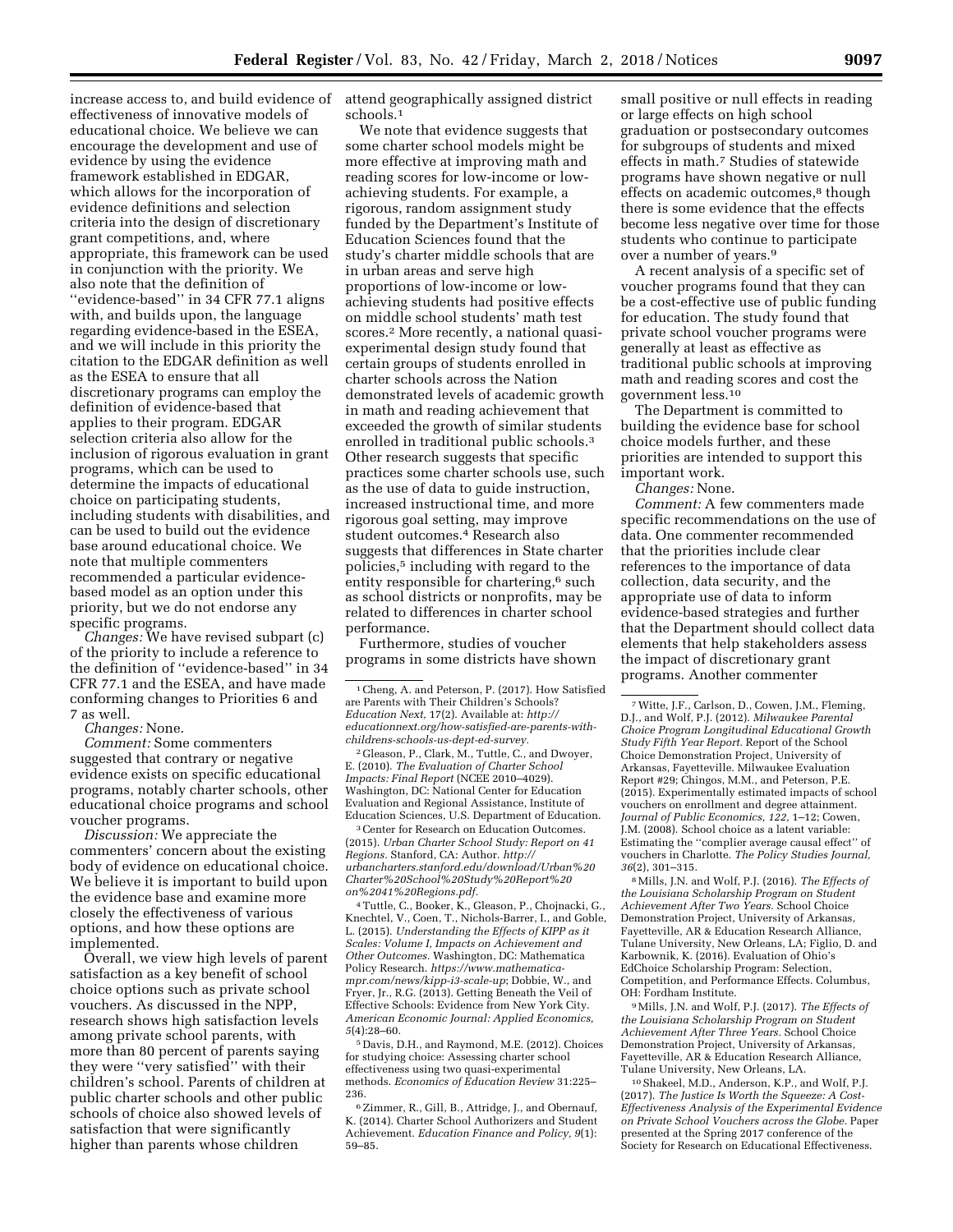recommended that the Department require grantees to provide students, families, and teachers access to data showing students' learning over time, build State and local capacity to safeguard data, and train teachers to use data to make instructional decisions.

*Discussion:* The Department agrees with the importance of data collection, data security, and data-based decisionmaking to the extent that such collections are useful, cost effective, and not duplicative. Ensuring that students, families, and teachers have secure and timely access to student data, and that they are able to utilize the data presented for informed decisionmaking, are important aspects of meeting the unique needs of students. Additionally, we agree that there is a need to build State and local capacity to protect students' privacy through secure and confidential data, consistent with the Family Education Rights and Privacy Act (20 U.S.C. 1232g). The Department has provided technical assistance to State and local entities to address these needs in multiple ways and will continue to consider these needs in future discretionary grant opportunities. Given these ongoing efforts, we do not believe it is necessary to add specific language to the priorities regarding the use of data.

*Changes:* None.

*Comment:* Some commenters requested a separate priority or an added focus in the final priorities on the area of ''early learning'' or ''early childhood.'' More specifically, some commenters recommended adding references to ''early learning'' throughout the priorities, including Priorities 4, 7, 9, and 10. Other commenters recommended that the definitions of ''educational choice'' and ''high-poverty school'' be amended to include ''early learning.''

Some commenters asked that we expand references to ''teachers and principals'' to include individuals in the early childhood workforce who impact the outcomes of our youth, including administrators and service coordinators (among others).

Additionally, commenters asked that ''early learning'' be an absolute, competitive preference, or invitational priority in all Department discretionary grant competitions.

One commenter requested that we revise the priorities to emphasize the critical role that families play in child, policy, and systems development, and recommended specific revisions that would reference the early childhood population.

*Discussion:* We appreciate the commenters' suggestions. The final

priorities place a renewed focus on the Department's core mission: Promoting student achievement and preparation for global competitiveness by fostering educational excellence and ensuring equal access. The priorities are intended to positively impact all students, from the early years through adulthood. The Department recognizes the importance of early learning and its positive outcomes and benefits, as well as its impact on future academic achievement of students.

The final language in Priority 1 subpart (b)(xv) specifically focuses on early learning. Subpart (d) of Priority 9 includes projects that address, ''Increasing the number of children who enter kindergarten ready to succeed in school and in life by supporting families and communities to help more children obtain the knowledge and skills to be prepared developmentally.''

We agree with the commenters who requested that we recognize, and include language to emphasize, early learning. While we do not think it is necessary to establish a separate priority for early childhood, we are making specific edits to include the term ''children or students'' in some of the priorities, as well as in the definition of 'educational choice," to clarify that the priorities and this definition may be used in grant programs that serve the early childhood population.

Furthermore, throughout the priorities, we generally use the term ''educators,'' which we believe includes early childhood service providers and other school personnel. Similarly, we believe that the term ''education'' encompasses early learning and does not preclude the use of the priorities referencing education in discretionary programs that serve the early childhood population, as appropriate. Lastly, we decline to revise the definition of ''highpoverty school'' as we believe that it adequately captures the intended populations within priorities where such terms are used.

*Changes:* We have modified Priorities 1(a), 1(b), 2(c), 4(b), 5(a), 6(b), 6(j), 7(c), and 9(b), and the definition of ''educational choice'' by adding ''children or students'' in order to clarify that this priority may be used in competitions for discretionary grants that serve children within the 0–5 age range.

*Comment:* Multiple commenters requested that the Department include in the priorities an emphasis on increasing socioeconomic diversity in schools. These commenters suggested that student diversity in schools supports improved academic and other outcomes and expressed concern that

the perceived momentum for increasing diversity in schools will be lost in the absence of a stand-alone priority on diversity. One commenter highlighted research showing the benefits to students on outcomes, such as student satisfaction, motivation, and intellectual self-confidence when they attend schools with students from diverse backgrounds, including students with disabilities and English learners.

*Discussion:* We appreciate the commenters' recommendation to promote socioeconomic diversity in classrooms, schools, and districts. While we do not believe a stand-alone priority on increasing diversity is necessary to achieve this goal, such projects would not be precluded under Priority 8(b), which, among other things, seeks to increase the diversity of the educator workforce. Furthermore, nothing in the priorities would preclude grant applicants from proposing projects that, in addition to addressing the particular grant program requirements, are also designed to increase socioeconomic diversity in classrooms, schools, and districts.

*Changes:* None.

*Comment:* Several commenters encouraged the Department to consider the role that libraries play in advancing the goals of various priorities, including Priorities 3, 4, 5, 6, 7, and 9. These commenters explained that school libraries (to include libraries in elementary, secondary and higher education settings, such as universities and community colleges) and public libraries serve a valuable role in ensuring that students have access to a wide range of resources to which they may not otherwise have access, that these resources promote student literacy in many content areas, and the libraries themselves serve as a safe space for students and families to engage in literacy activities that span a wide age range. Commenters indicated that libraries and librarians play a vital role in promoting economic opportunity in both urban and rural communities, where literature and resources may not be readily available to children and families.

While these commenters generally requested that libraries be recognized throughout the priorities for the value they bring to education, one commenter requested specifically that public libraries be included as eligible entities or allowable partners, as applicable, across the priorities.

*Discussion:* We recognize the important role that libraries play in the lives of children and families. Libraries clearly support literacy in a variety of ways across the content areas reflected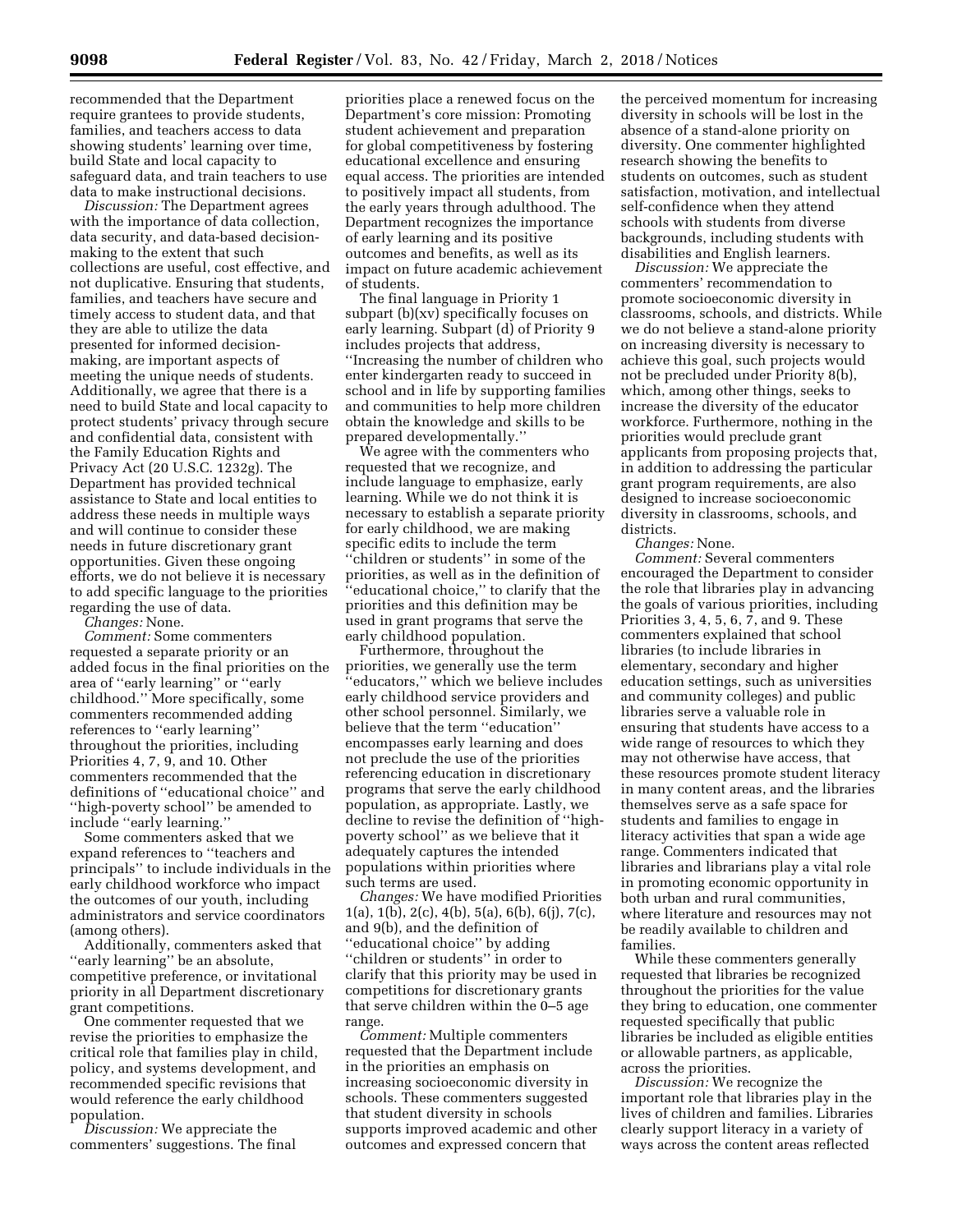in these final priorities. We note that libraries are explicitly included in Priority 6(j) and, furthermore, partnerships with libraries would not necessarily be precluded under other priorities as a way to address the requirements within relevant grant programs, though each program's authorizing statute would determine such eligibility. Accordingly, we do not think additional references to libraries in the priorities are necessary.

*Changes:* None.

*Comment:* One commenter expressed hope that the Department would support the development of a national test in social studies because the commenter believes that such a test could be used to advance Priorities 3, 4, and 8.

*Discussion:* Developing a national test in social studies for use at the State and local level is beyond the scope of the Department's mission; this is a State and local responsibility. However, the Department does administer the National Assessment of Educational Progress (NAEP), which is a nationally representative and continuing assessment of what America's students know and can do in various subject areas. NAEP periodically assesses some subjects that are often taught in social studies, including civics, economics, geography, and U.S. history.11

*Changes:* None.

*Comment:* Several commenters suggested adding language on the principles of Universal Design for Learning (UDL) in multiple priorities. Specifically, commenters suggested adding language providing for the development of curricula and instruction based on the principles of UDL and the use of UDL in assessment. Several commenters supported UDL as a successful classroom strategy and recommended that we require projects to incorporate principles of UDL, in order to address the needs of individuals with disabilities.

*Discussion:* The Department believes that learning environments, academic content, and assessments should be accessible and effective for all students and supports projects to achieve this goal. We believe that the language in Priority 5(b) could be inclusive of UDL as a strategy for meeting the needs of students with disabilities.

We further believe that the priorities offer the flexibility for applicants to address UDL and similar strategies in their grant applications. While specific strategies such as UDL are not listed, the priorities include multiple references to

the importance of effective strategies and evidence-based practices. There is nothing in any of the priorities that would prohibit the use of UDL, so long as projects address the requirements of the priorities. For these reasons, it is not necessary to revise the priorities to provide explicit references to the strategy.

*Changes:* None.

*Comment:* One commenter recommended that the Department develop a priority focused on alignment between relevant discretionary grant programs and State or local plans under the Elementary and Secondary Education Act of 1965, as amended (ESEA).

*Discussion:* We agree with the commenter that considering alignment between discretionary grant programs and statutory and regulatory requirements under the ESEA, where applicable, can help the Department and grantees to determine the best approach to support State and local programs. In fact, definitions from the ESEA are used throughout the priorities. However, program offices can consider how these priorities align with programs authorized by the ESEA in designing their notices inviting applications. Additionally, the Department would expect that all grant applications from LEAs and SEAs would be designed to support their State and local plans, and does not feel it is necessary to provide additional points in a competition to an application that does so. Therefore, we do not believe that a separate priority or subpart referencing alignment with the ESEA is necessary to achieve the goal of alignment, where appropriate.

*Changes:* None.

*Comment:* Some commenters expressed opposition to all priorities generally. One of these commenters objected to any competitive grant programs in favor of all Federal funds being allocated to States by formula and another suggested that competitions be guided solely by the language in the authorizing statute. Lastly, one commenter objected to the multiple references to rural schools in light of the challenges that urban school districts face. This commenter requested urban districts be acknowledged with emphasis similar to rural school districts.

*Discussion:* The Department's discretionary grant programs are established by statute. Accordingly, the Department does not have discretion to allocate funds to formula grant programs to the exclusion of discretionary grant programs authorized by Congress. Discretionary grant programs encompass a broad array of topics and allow the

Department to more specifically target areas of student and national need that arise from year to year and competition to competition. The Department takes this responsibility seriously and expects to use these priorities in alignment with the authorizing statutes.

We appreciate views of the commenter who suggested we include a specific focus on urban local educational agencies (LEAs). As we discussed in the NPP, our focus on students who are served by rural LEAs is in acknowledgment of the fact that rural students and communities have unique needs that are not always adequately addressed. For these reasons, we decline to remove this focus or revise it to require a focus on students served by rural and urban LEAs and believe the priorities as a whole sufficiently encompass all students.

*Changes:* None.

*Comment:* One commenter requested that the Department add Tribal leadership in Priorities 3–11 where States and localities are listed in order to emphasize Tribes, consultation with Tribal council members, and consideration of Native American students.

*Discussion:* We appreciate the commenter's request and agree that all applicants should address the needs of the students proposed to be served, including Native American students, in designing their projects within the context of the specific requirements and focus of the program under which they are applying. With respect to the comment on tribal consultation, the Department's policy on that issue can be found here: *[https://www2.ed.gov/about/](https://www2.ed.gov/about/offices/list/oese/oie/tribalpolicyfinal.pdf)  [offices/list/oese/oie/tribalpolicy](https://www2.ed.gov/about/offices/list/oese/oie/tribalpolicyfinal.pdf) [final.pdf.](https://www2.ed.gov/about/offices/list/oese/oie/tribalpolicyfinal.pdf)* 

*Changes:* None.

# **Priority 1—Empowering Families and Individuals To Choose a High-Quality Education That Meets Their Unique Needs**

*Comment:* Multiple commenters expressed support for Priority 1 and the focus on educational choice. Additionally, in their support for the priority, multiple commenters encouraged the Secretary to add one or multiple areas of emphasis within the priority.

Specifically, commenters emphasized: The role of States, LEAs, and parents in making decisions regarding choice; ensuring quality educational choices; and referencing specific groups of students, such as rural students, English learners, migratory children, low-skilled adults, and homeless students, or types of options, such as dual enrollment,

<sup>11</sup>For more information, please see *[https://](https://nces.ed.gov/nationsreportcard/) [nces.ed.gov/nationsreportcard/.](https://nces.ed.gov/nationsreportcard/)*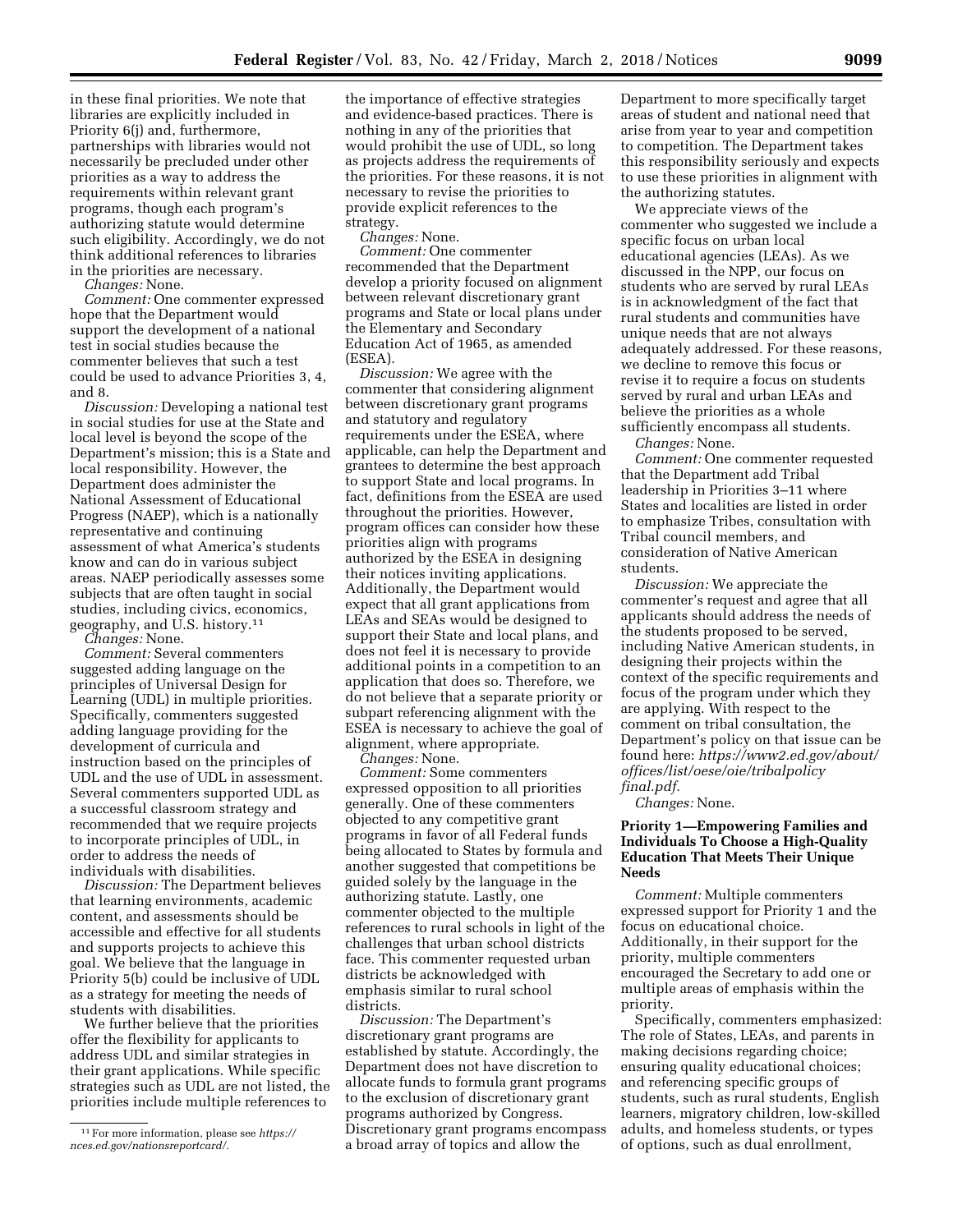early college high schools, and Green Ribbon Schools.

*Discussion:* We agree that this priority, and its focus on providing families and individuals with access to quality educational options, is important to best meet their unique needs. The priority and the accompanying definition of ''educational choice'' offer extensive flexibilities in how it can be used, the students that can be served, and the specific choice options available, which all seek to maximize the availability of high-quality learning opportunities. In addition, to promote high-quality learning opportunities, subpart (c) of the priority focuses on developing, increasing access to, and building evidence-based innovative strategies for promoting models of educational choice. Furthermore, with this priority we seek to provide families and individuals with the information and tools they need to make important decisions regarding which educational options are most appropriate for them.

We agree with commenters that this priority can be used to focus on the needs of different groups of students, and the priority is designed to allow the Department to determine which group or groups should be the focus of educational choice for a given grant competition that uses this priority.

The definition of ''educational choice'' provides significant flexibility, and was structured in this way in order to clarify our intent that families and individuals should be able to select the most appropriate educational option to meet their needs. Therefore, we do not require nor endorse any one option over others, including by distinguishing between public versus private options, or options in elementary, secondary, or postsecondary settings. Likewise, we do not believe that it is appropriate to identify specific Department programs in the priority as those could change over time and to ensure maximum flexibility for applicants in responding to this priority.

*Changes:* None.

*Comment:* Multiple commenters requested the inclusion of early learning as an option for educational choice.

*Discussion:* We are committed to improving access to high-quality preschool through 12th grade and postsecondary educational options. We agree with the commenters, and are adding children in early learning settings as a group that may be a focus under the priority.

*Changes:* We have revised subpart (b) of Priority 1 to include ''children in early learning settings'' in the list of targeted groups.

*Comment:* Multiple commenters requested the inclusion of adult learners for targeted educational choice, and proposed specific edits to the priority, including adding references to and definitions from the Workforce Innovation and Opportunity Act (WIOA).

*Discussion:* We agree with the commenters that ensuring adults have access to a diversity of high-quality educational options is essential for both those individuals themselves and to the future educational success of their children. However, we do not believe that a specific reference to the definitions in WIOA is necessary for several reasons. First, adult learners are not explicitly excluded from the priority as written. Second, ''low-skilled adults'' are specifically referenced in subpart (b)(viii). We do not believe it is necessary to include adult learners explicitly in a separate subpart. That said, we agree it is important that these final priorities are widely applicable for discretionary programs that serve a broad spectrum of students, including adult learners, and are revising the title of this priority to clarify that adults are also included.

*Changes:* We have revised the title of Priority 1 to clarify that adults may be included in programs using this priority.

*Comment:* Multiple commenters requested that we include community colleges as a postsecondary option in Priority 1.

*Discussion:* We agree with the commenters that community colleges play an important role in offering educational choice to students. However, we believe that community colleges, while not explicitly referenced, are included under the reference to postsecondary programs.

*Changes:* None.

*Comment:* A few commenters referenced the importance of teachers in ensuring that students have access to high-quality educational choices.

*Discussion:* We agree with commenters that teacher quality matters, and that great teachers contribute enormously to the learning and lives of children. As such, Priority 8 focuses on developing evidence about effective professional development programs that support teachers and leaders as they enter the profession, different leadership pathways for educators in and out of the classroom, increased diversity through strategic recruitment, innovative staffing models, and retention of top talent.

*Changes:* None.

*Comment:* Some commenters proposed edits or additional language to

the background section that accompanied Priority 1 in the NPP to emphasize different points, such as making educational choice options available to all families in accessible ways and languages, removing ''where possible'' from the background in regard to the use of evidence-based models, and adding an explicit reference to public school choice.

*Discussion:* We appreciate the feedback we received on the background section included in the NPP, which explains our rationale for this priority. We do not include background sections for priorities in the NFP, nor are the background sections considered part of the final priorities. Therefore, we are not making any changes in response to these comments.

*Changes:* None.

*Comment:* A number of commenters expressed opposition to Priority 1. This opposition included concerns regarding how educational choice might impact learning and the neighborhoods where students live, and concerns that parental choice could impact diversity. Commenters also opposed the use of public funds for education in private or religious schools, such as through the use of vouchers to offer educational choice in private schools. These commenters expressed a desire to defund (or not to fund) private schools or add significant additional regulations to govern any private schools participating in educational choice programs. Many commenters cited specific concerns regarding the impact of this priority on particular groups, such as rural students, students with disabilities, students who are living in poverty, students who are Indians, and military- or veteran-connected students.

*Discussion:* We appreciate the commenters' concerns regarding educational choice. We share commenters' support for public education and believe educational choice is compatible with support for public schools. We would also note, however, that positive educational outcomes for students must be prioritized over support for a particular public or private entity. We believe families are best equipped to make decisions as to where their children are most likely to achieve the best outcomes. We are committed to improving access to high-quality preschool through 12th grade and postsecondary educational options, offering meaningful choice to families, and providing families with the information and tools they need to make these important decisions. We believe that schools and educators aim to serve the public good by preparing students to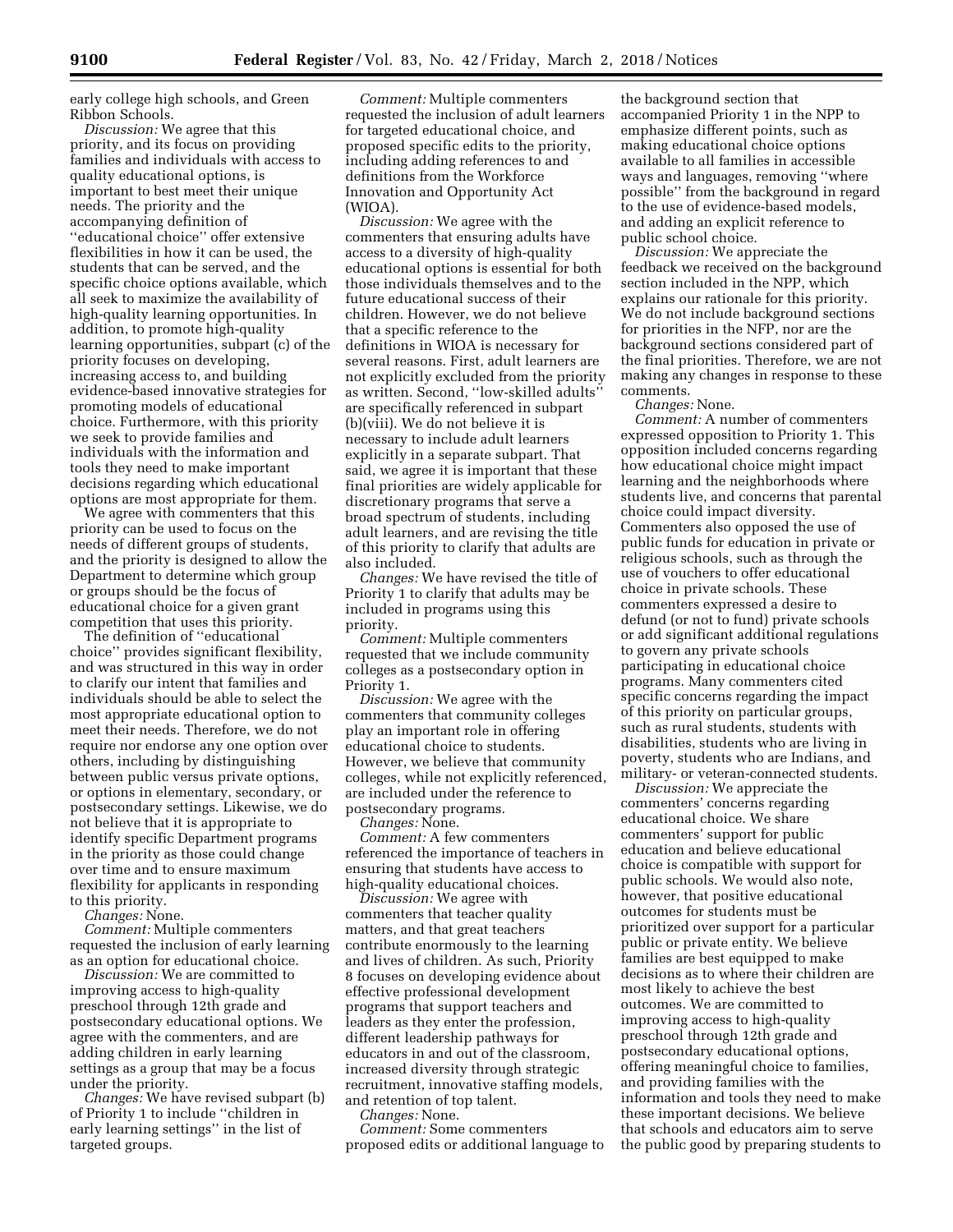lead successful lives and that, therefore, we all benefit from maximizing the availability of high-quality learning opportunities for students.

It is important to note that with this priority the Department seeks to maximize the availability of highquality learning opportunities, and that private schools, as well as public schools, are available options listed in the definition of ''educational choice.'' While a number of commenters referenced vouchers, neither the priority nor the definition of ''educational choice'' explicitly mentions vouchers.

We share commenters' support for transparency and accountability for results and believe all schools—public and private—should be held to high standards. It is important to note that the definition of ''educational choice'' referenced in this priority requires that opportunities be consistent with applicable Federal, State, and local laws.

Regarding the impact on particular groups of students, this priority also is designed to increase access to educational choice for a wide range of students, including traditionally disadvantaged groups the Department serves in accordance with its mission. It is important to note that this priority will be used to complement the applicable program statute and will not replace statutory requirements under the ESEA, the Individuals with Disabilities Education Act (IDEA), or other laws, and must be consistent with all applicable Federal and State laws. This priority only applies to discretionary grant programs and does not impact formula grant funds, which continue to be a significant focus for the Department. Thus, this priority cannot be used in formula grant programs, such as Title I, Part B of the IDEA, or Impact Aid.

We appreciate commenters' concerns regarding the impact of the priority on rural students. The priority emphasizes offering access to educational choice for rural students; this group of students is listed under subpart (b) of the priority. We believe use of this priority will encourage applicants to propose projects that offer rural families an alternative educational opportunity that does not exist in many rural areas, and it will empower families and individuals to choose which school option is best equipped to meet their unique needs.

Likewise, commenters raised concerns regarding the impact of the proposed priority on children with disabilities. This group of students is also specifically identified and listed under subpart (b) of the priority. As

noted above, this priority only applies to discretionary grant programs and does not impact formula grant programs.

We also appreciate the concerns of multiple commenters about the potential for this priority to increase segregation in schools. The priority can be used to reach all students or to specifically target a group or groups of students, including students living in poverty, students who are American Indian or Alaska Native, and military- or veteran-connected students. Moreover, while this priority can be used for a wide range of programs beyond vouchers, research suggests it is possible for a voucher program either to not change or to reduce racial segregation in public schools. A 2016 study 12 examined how vouchers impacted racial segregation in public and private schools in the first year of operation of one State's voucher program (2011–12). The authors found that the net overall effect of the voucher program across the voucher students' former public schools and receiving private schools was reduced school-level racial segregation. In addition, a 2010 study 13 found that one district's voucher program did not change the racial segregation of schools in the voucher students' former public schools or in receiving private schools. Thus, we do not believe an additional priority on diversity is needed to address concerns regarding segregation.

Lastly, as with all programs, grant applicants must carry out their grant in accordance with State, Tribal, and Federal laws and regulations. We expect the flexibility built into this priority will allow grantees to take advantage of their unique local practices while empowering State and local educators and families with the necessary information to make the right decisions for their children.

*Changes:* None.

*Comment:* Multiple commenters sought clarification on how the proposed priority aligns with the ESEA. Specifically, a few commenters expressed concern that this priority contradicts the intent of competitive grant programs authorized under the ESEA by Congress to support students in public schools.

*Discussion:* We disagree that this priority is not in alignment with the

ESEA and the discretionary grant programs that Congress has established. The priority and the definition of ''educational choice'' are clear that the intent is to expand opportunity for students in compliance with all applicable Federal, State, and local laws, including the ESEA, and recognize that such choices may include programs offered by traditional public schools, public charter schools, and other education providers. We further note that many discretionary grant programs encompass broad topics and allow the Department to more specifically target areas of student and national need from year to year and competition to competition. The Department will use this priority in that context and in accordance with the statutory requirements for the grant program in which it chooses to use the priority.

*Changes:* None.

*Comment:* Multiple commenters expressed concerns with charter schools and their role under the priority. These commenters cited concerns that charter schools are able to select their student populations, resulting in greater segregation in these schools and that charter schools do not perform as well as their traditional public school counterparts.

*Discussion:* We appreciate the commenters' concerns regarding the role of charter schools under the priority, but we note that charter schools are public schools that are held accountable in accordance with applicable Federal and State law, as required under section 1111(c)(5) of the ESEA. Each State's charter school law identifies the specific entities within a State that are eligible to authorize charter schools. In addition, State charter school laws typically articulate accountability requirements for charter schools and authorizers.

Charter schools provide enhanced parental choice and, while they have additional flexibility with regard to certain requirements in order to foster innovation and reduce burden on schools, they must still follow relevant State and Federal statutes and regulations. For example, charter schools must adhere to Federal civil rights laws that prohibit discrimination on the bases of race, color, national origin, disability, sex, and age; and ensure equal access for all students, including students with disabilities and English learners. Charter schools may, in some cases, consider additional recruitment efforts targeted toward groups that might otherwise have limited opportunities to participate in charter school programs. The decision of whether to approve, renew, or terminate a charter school contract is

<sup>12</sup>Egalite, A.J., Mills, J.N., and Wolf, P.J. (2016). *The Impact of the Louisiana Scholarship Program on Racial Segregation in Louisiana Schools.* SCDP Louisiana Scholarship Program Evaluation Report #3. Fayetteville, AR: University of Arkansas, School Choice Demonstration Project.

<sup>13</sup> Green, J.P., Mills, J.N., and Buck, S. (2010). *The Milwaukee Parental Choice Program's Effect on School Integration.* SCDP Milwaukee Evaluation Report #20. Fayetteville, AR: University of Arkansas, School Choice Demonstration Project.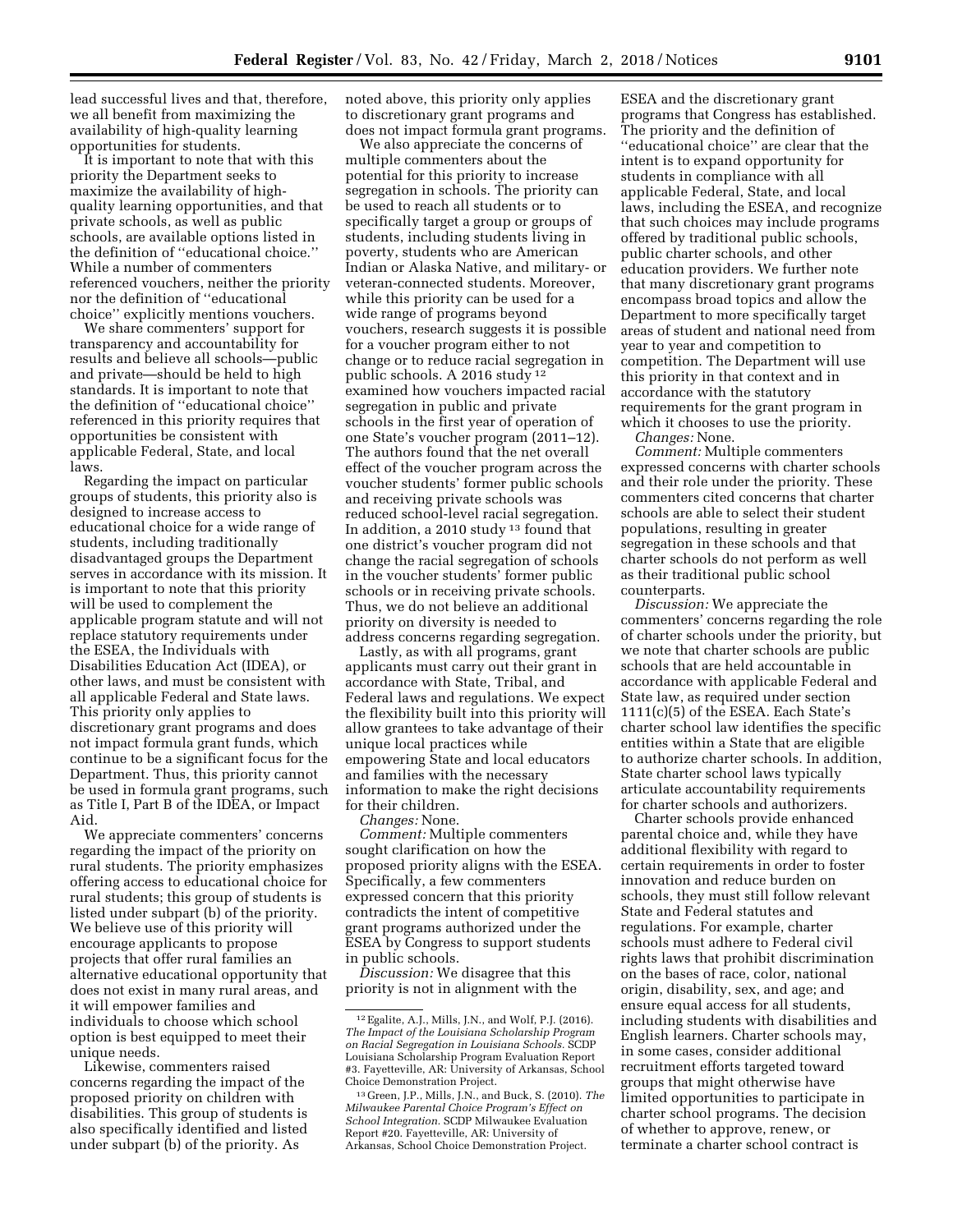made at the State and local levels, exclusively. The Department does not intervene in State and local decisions regarding the opening or closing of charter schools.

For a summary of charter school performance, see earlier discussion. *Changes:* None.

*Comment:* One commenter expressed concern about using this priority, as well as the other priorities, in any of the Department's Charter Schools Program competitions, arguing that the Charter Schools Program already focuses on choice, and the flexibilities offered to charter schools could be diminished by requiring certain priorities, such as STEM, be met.

*Discussion:* We appreciate the commenter's concern regarding the use of the priorities in Charter Schools Program competitions, and want to clarify the purpose of the priorities. These priorities serve as options for the Department to use when inviting applications for a discretionary grant program. For each grant program the Department may choose which, if any, of the priorities (or subparts) and definitions are appropriate for the competition with regard to feasibility and scope. The Department has the discretion to choose which priorities should be used in each competition, and how the priority would apply; for example, a priority may be used as an absolute priority (applicants must address the priority in order to be eligible to receive grant funds) or a competitive preference priority (applicants may receive additional points depending on how well they address the priority). Although we are issuing 11 priorities, we will use only those priorities that are relevant to, and appropriate for, the particular program. Furthermore, the Department is not required to use any of these priorities for any particular program.

With respect to Charter Schools Program discretionary grant competitions, like all competitions, the priorities we use would work within the framework of the authorizing statutes and purposes of the program. The major purposes of the Charter Schools Program are to expand opportunities for all students, particularly traditionally underserved students, to attend charter schools and meet challenging State academic standards; provide financial assistance for the planning, program design, and initial implementation of public charter schools; increase the number of high-quality charter schools available to students; evaluate the impact of charter schools on student achievement, families, and communities; share best practices

between charter schools and other public schools; encourage States to provide facilities support to charter schools; and support efforts to strengthen the charter school authorizing process.

*Changes:* None.

*Comment:* Commenters expressed concerns that the use of this priority could negatively impact locations with existing educational choice options or locations in which the educational choice options identified in the priority and definition of ''educational choice'' may not be available.

*Discussion:* We appreciate the commenters' concerns and want to highlight that this priority is not intended to penalize existing educational choice efforts; rather, it is meant to spur further efforts, maximizing the availability of learning opportunities. As such, we will carefully consider when and how to include this priority in a discretionary grant competition.

*Changes:* None.

### **Priority 2—Promoting Innovation and Efficiency, Streamlining Education With an Increased Focus on Improving Student Outcomes, and Providing Increased Value to Students and Taxpayers**

*Comment:* Several commenters expressed support for the priority, and noted examples of particular approaches that they described as innovative or cost-effective. Other commenters noted opportunities for increased efficiencies in program implementation at the Federal level.

*Discussion:* We appreciate the commenters' support for the priority and note that the particular approaches cited in many comments are allowable under a number of the Department's programs. In addition, we appreciate the possible increased Federal efficiencies discussed by some commenters.

*Changes:* None.

*Comment:* While many commenters supported the priority, some commenters expressed concern about the priority and stated the importance of the Federal role in education, particularly to safeguard the rights of students. Some commenters stated their belief that the intent of this priority is to shrink the Federal investment in education. Another commenter suggested that because the recently reauthorized ESEA already reduces burden, this priority may be unnecessary.

*Discussion:* We appreciate the commenters who expressed support for the Department's work to ensure that students have an opportunity to pursue a high-quality education while their rights are protected. One objective of this priority is to sharpen the focus on the effectiveness of efforts dedicated to those goals while reducing and eliminating extraneous elements that do not benefit students. We agree with commenters who stated that the ESEA currently requires less direction from the Federal level than the previous authorization of the ESEA and that this may result in burden reduction. However, we believe that additional opportunities—including in areas not governed by ESEA—for streamlining can be explored. This priority does not reflect a desire to reduce Federal investment in education (and only Congress can set funding levels), but rather to most effectively leverage education funding from all sources to improve outcomes for students.

*Changes:* None.

*Comment:* Several commenters suggested that we define the term ''outcomes.'' A few commenters recommended that grantees be required to include multiple measures of success, and one commenter stated that a focus on outcomes and efficiency favors easily measurable outcomes over those that are more challenging to measure. One commenter suggested that outcomes should be assessed in developmentally appropriate ways.

*Discussion:* We appreciate the commenters' focus on outcomes and their specific recommendations. These priorities are designed to have broad applicability and decisions about which outcomes to target must be informed by program-specific requirements and the availability of relevant evidence. Furthermore, 34 CFR 77.1 defines what ''relevant outcome'' means in the context of levels of evidence that may be required in a particular notice inviting applications. As a result, we do not think it is necessary to make the language in this priority more specific. We also acknowledge that not all important outcomes may be easily measured, but that holding grantees accountable for measurable outcomes where possible is often valuable.

*Changes:* None. *Comment:* Several commenters supported the concept of value for taxpayers, and one commenter supported the priority and suggested that we explicitly refer to costeffectiveness. A number of commenters recommended that entities considering burden reduction or cost savings should also examine whether outcomes would be improved, and one commenter expressed doubt that it was possible to streamline education while improving outcomes. Another commenter stated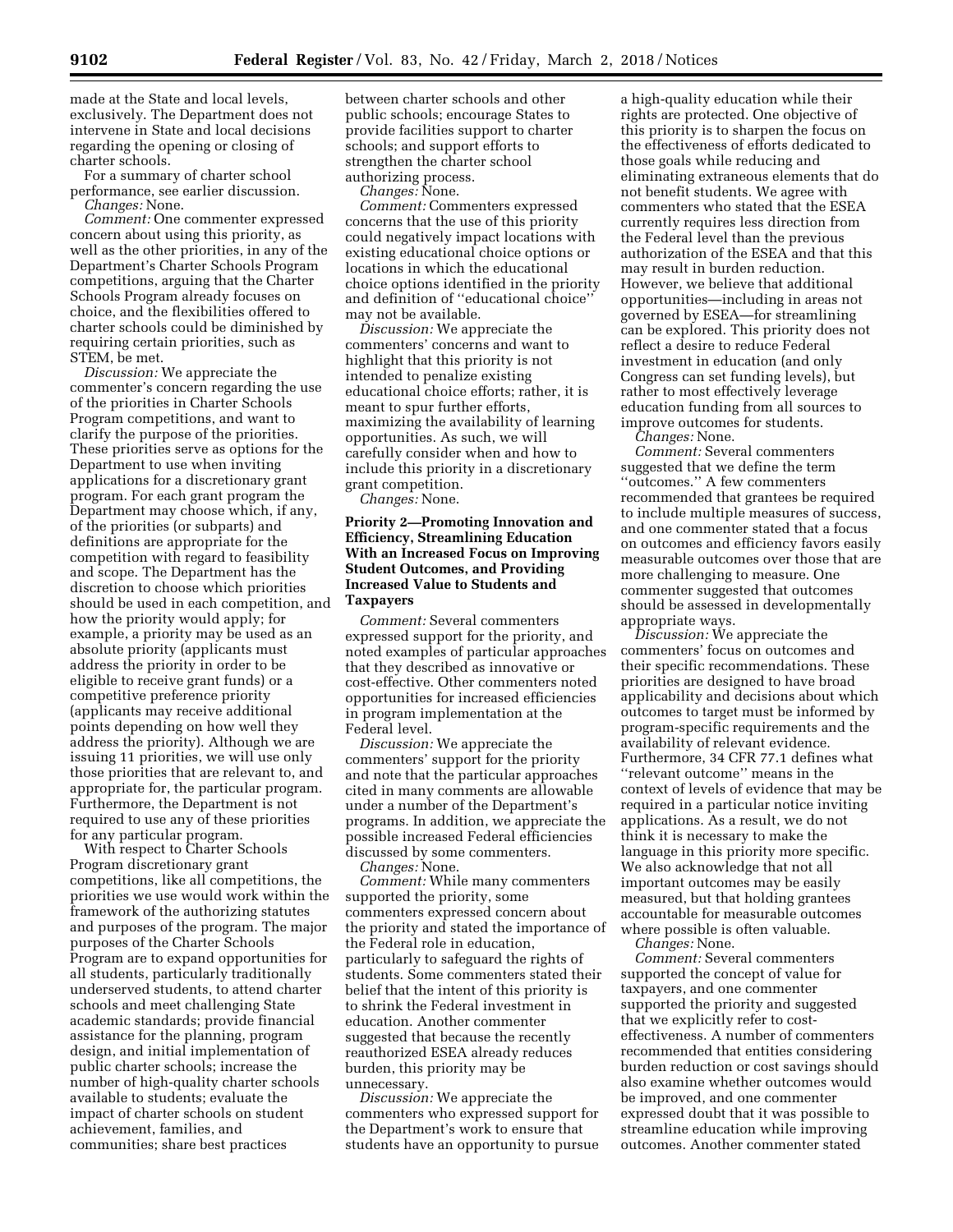that grantees should be focused on increasing the quality of public education and not on increased value to taxpayers.

*Discussion:* We believe that examining the efficiency and effectiveness of investments in education is critical. If decision-makers know which investments accomplish greater outcomes for the amount of funding invested relative to other similar investments—that is, which investments are more cost-effective funds can be more effectively leveraged to meet program goals. We disagree that streamlining education and improving outcomes are goals that are at odds; rather, we believe that they work in concert. No one can reasonably say that every single dollar in education is currently being put to the very best use. While such an outcome may never be realized, reducing waste and inefficiency can mean there are more funds available to serve students. We agree that thinking ahead to where resources could be redeployed when efficiencies are found is a good course of action, but certainly recognize it is not always possible. Further, we believe that it is imperative to demonstrate to taxpayers that investments in education are providing real benefits for the public and are managed in a manner that is efficient and effective.

*Changes:* We have revised the priority so that the term ''effectiveness'' is now ''cost-effectiveness.''

*Comment:* Numerous commenters suggested a stronger emphasis on evidence in this priority, recommending that we only support evidence-based approaches. Some commenters asked that we use the definition of ''evidencebased'' that is used in the ESEA.

*Discussion:* The Department is committed to the development and use of evidence. We note that the evidence framework and definitions in EDGAR align with the definitions in the ESEA. These evidence definitions can be combined with these supplemental priorities and so there is no need to repeat them, except in cases where we believe the use of evidence is essential within a supplemental priority. We would like evidence of effectiveness to inform decision-making when it is available; however, we also wish to maintain flexibility in cases where evidence of effectiveness can be built from the lower levels of evidence articulated in the EDGAR definition (*i.e.,* ''promising evidence'' or ''demonstrates a rationale'').

*Changes:* None.

*Comment:* Numerous commenters expressed support for a focus on innovation. Some commenters noted that innovation does not necessarily lead to improved outcomes, and others stated that innovation must not be at the expense of what is evidence-based. One commenter recommended that we define ''innovation.''

*Discussion:* The term ''innovation'' may mean different things in different contexts and grant programs and so we do not believe that a definition of innovation is needed. While innovation can lead to new lessons for the field, we agree that every new approach tried will not necessarily be successful. For this reason, it is important that innovative approaches that demonstrate the lower levels of evidence articulated in the EDGAR definition (*i.e.,* ''promising evidence'' or ''demonstrates a rationale'') be properly evaluated, in order to build evidence of effectiveness.

*Changes:* None.

*Comment:* One commenter recommended that we include research in subpart (b).

*Discussion:* We agree with the commenter who proposed that we specify that research also has the potential to lead to breakthroughs in the delivery of educational services.

*Changes:* We have revised subpart (b) to support ''research'' in addition to ''innovative strategies.'' We also added the phrase ''or other significant and tangible educational benefits to students, educators, or other Department stakeholders'' to the end of the subpart to clarify our intent that this subpart be flexible enough to be used in programs that do more than fund 'services.'

*Comment:* Numerous commenters expressed strong support for reducing compliance burden in education, both generally and as it relates to discretionary grant programs. For example, one commenter discussed the administrative tasks that teachers manage and cited a recent Government Accountability Office study on burden reduction efforts.14 Numerous other commenters noted the importance of ensuring safeguards for vulnerable populations, including students with disabilities, when regulatory burdens are reduced. These commenters noted that protecting students' civil rights is essential, and that many regulatory requirements are in place because of the work of parents and advocates with a goal of ensuring equality of opportunity for all students. One commenter said that the goal of reducing compliance

burden may be appropriate at the Federal level but not for grantees.

*Discussion:* We agree that protecting students' educational opportunities and civil rights is essential, and believe that reducing unnecessary compliance burdens will increase the time available to focus on providing a high-quality education to students. For example, time that teachers are spending doing paperwork is time that they are not able to use to educate students or plan future lessons, and money spent hiring compliance officers takes funds away from core educational programs. We note that some compliance-related activity is important to ensure that schools, districts, and States are meeting legal requirements, including ensuring that all students have available to them a free appropriate public education. It is also important to note that not all compliance activities have clear, meaningful purposes. As such, we believe that the benefit of imposed burdens should be carefully examined. This priority is intended to prevent the creation of unnecessary burden at both the State and local levels while implementing Federal programs, and to engage participants in grant programs in helping to reduce burden where it is not aligned with an important right or benefit for students.

*Changes:* None.

*Comment:* Some commenters suggested that diverse stakeholder groups should have the opportunity to contribute to State and local determinations of whether a burden is unnecessary.

*Discussion:* We agree that stakeholder input is important in making determinations about burden; stakeholder input has been, and will continue to be, an essential consideration at the Federal level, and we encourage the same at the State and local levels.

*Changes:* None.

*Comment:* Several commenters proposed naming Pay for Success as a strategy that would advance the goals of the priority.

*Discussion:* We agree that Pay for Success could be an approach that is used under this priority if it is otherwise allowable and appropriate for the particular program to which the priority is applied. We do not think it is necessary or appropriate to add a specific reference to Pay for Success.

*Changes:* None.

*Comment:* Under subpart (e), one commenter requested that we clarify what is meant by ''development capabilities.'' Another commenter supported leveraging private funds but cautioned that private funds should not

<sup>14</sup>*State and Local-Imposed Requirements Complicate Federal Efforts to Reduce Administrative Burden. [www.gao.gov/products/](http://www.gao.gov/products/GAO-16-25)  [GAO-16-25.](http://www.gao.gov/products/GAO-16-25)* 2016.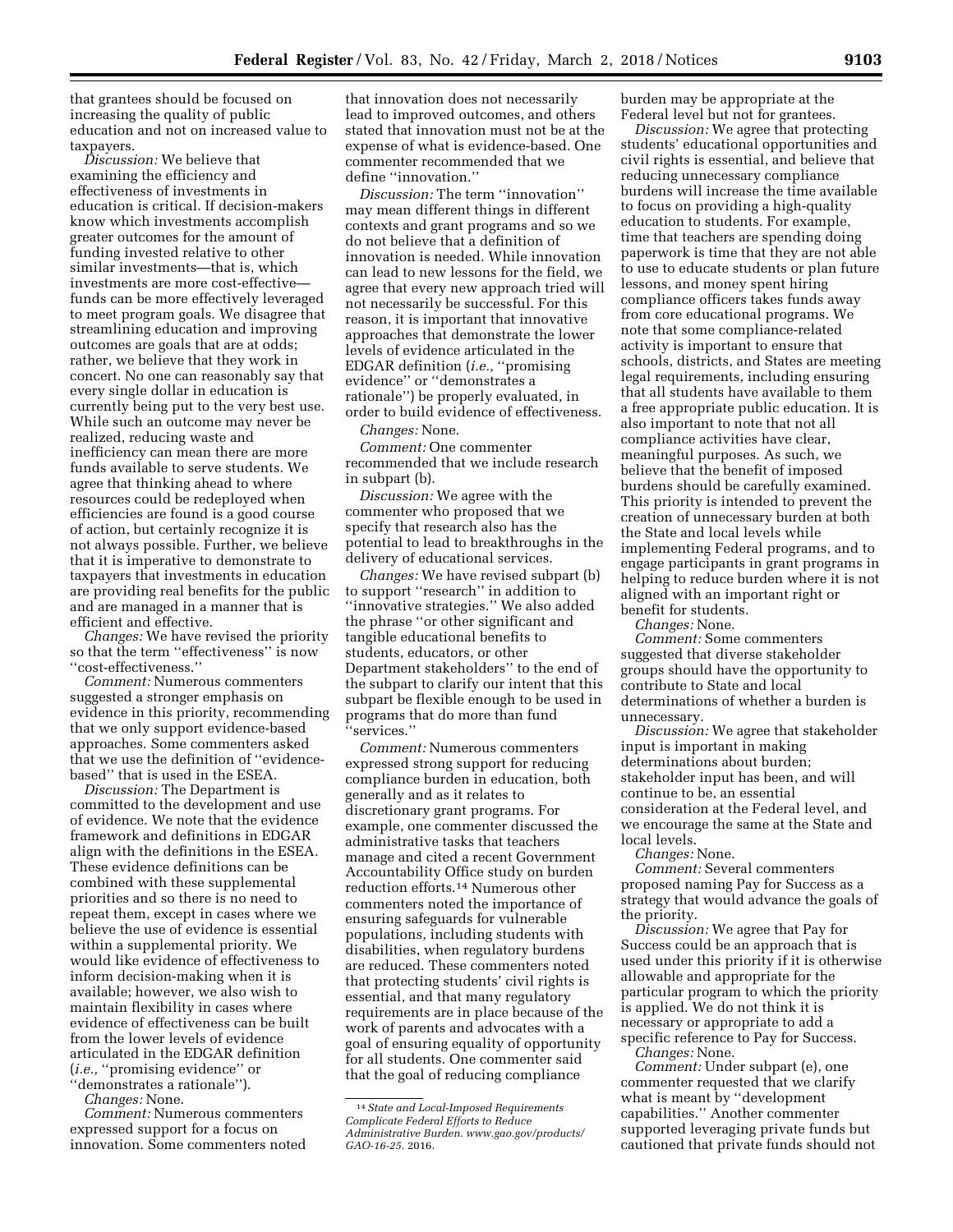replace public funds in implementing social programs due to concerns about sustainability.

*Discussion:* We seek to encourage grantees under the Department's programs to leverage the diverse sources of support that may exist for their activities, beyond what is provided by the Department. Activities that could be carried out under subpart (e) could include projects for new audiences and launching joint initiatives with likeminded entities. This priority could improve the sustainability of activities launched with or supported by Federal funds, by leveraging private funds to further support or expand such activities.

*Changes:* To clarify that strengthening development capabilities in order to increase private support for institutions may occur in a manner other than obtaining matching support for proposed projects, we have divided subpart (e) into two subparts, now subparts (e) and (f).

*Comment:* Numerous commenters recommended that the Department include a priority for partnerships with organizations that have the ability to serve more students than States or LEAs can serve alone.

*Discussion:* We appreciate these comments and agree that partnerships with community-based organizations can increase the benefits achieved by the Department's programs. Further, we agree that such partnerships would address the purpose of this priority.

*Changes:* We have added a new subpart (g) that would allow for partnerships with different entities to help meet the goals of the project.

*Comment:* One commenter proposed that Indian Tribes be included in the priority.

*Discussion:* We appreciate the commenter's recommendation. Though Indian Tribes were not explicitly mentioned in the background for the priority in the NPP, we note that the priority can be used by programs that serve Native American youth.

*Changes:* None.

*Comment:* None.

*Discussion:* The Department wishes to clarify that Priority 2(f) may include a specific percentage amount above a program's existing level of required private support or existing match requirements. If a program does not have either requirement, the priority could require a specific percent match of non-Federal funds relative to the total amount of Federal resources provided through the grant.

*Changes:* We have revised Priority 2(f) by adding subparts (i), (ii), and (iii), which designate specific percentages of

the total amount of the grant provided by Federal sources required from non-Federal sources. Programs may select a specific subpart in order to incentivize or require a specific level of demonstrated matching support.

### **Priority 3—Fostering Flexible and Affordable Paths to Obtaining Knowledge and Skills**

*Comment:* Several commenters expressed general support for Priority 3. One commenter reported that many public high school students in the commenter's State participate in programs that integrate rigorous academic courses with sequenced, highquality career and technical education (CTE), work-based learning, and other support services. Another commenter expressed strong support for the priority's emphasis on ensuring that students graduate with the knowledge and skills necessary to succeed in their postsecondary endeavors. Another commenter asserted that this priority will increase the opportunities for students to obtain careers that can support families, and thought that the priority will help students reach their career goals in innovative, nontraditional ways.

*Discussion:* We appreciate the commenters' support. We agree that rigorous academic courses with sequenced, high-quality CTE and workbased learning are an important part of a strong career pathways system. We also recognize the importance of preparing students with the skills necessary to succeed in postsecondary education and to develop innovative pathways for students to reach their career goals.

*Changes:* None.

*Comment:* A few commenters recommended adding ''for Rewarding Careers'' at the end of the title of Priority 3.

*Discussion:* We decline to accept the suggestion because we think the title conveys adequately the content of the priority.

*Changes:* None.

*Comment:* One commenter recommended that we focus on the multidimensional needs of students and the teaching profession.

*Discussion:* We appreciate the suggestion and note that nothing in Priority 3 precludes schools and their administrators from addressing the multidimensional needs of students and teachers. However, we do not think it is appropriate to create such a narrow focus on those needs in this priority.

*Changes:* None.

*Comment:* In regard to subpart (a), one commenter expressed concern about the

promotion of collaboration between education providers and employers. The commenter contended that employers had been given the opportunity to inform the development of State elementary and secondary education standards in recent years and that making further changes to these standards would harm students.

*Discussion:* The priority does not mention State elementary and secondary education standards, and in no way requires or encourages grantees to revise these State standards as a result of collaboration between education providers and employers. However, we are clarifying that the priority focuses on ensuring that student learning objectives for particular courses or programs are aligned with necessary skills or knowledge.

*Changes:* We have revised subpart (a) to state that student learning objectives be aligned with in-demand skills.

*Comment:* One commenter recommended that we include in subpart (a) consultation with individual educators, and not only education providers, in the collaboration with employers.

*Discussion:* We agree that individual educators may benefit from greater interaction with employers. However, we decline to mandate their inclusion in an education provider's collaboration with employers, in order to preserve an applicant's flexibility to determine how it can best address subpart (a).

*Changes:* None.

*Comment:* One commenter urged us to modify Priority 3 to encourage partnerships between elementary and secondary education providers, institutions of higher education, and business and industry that provide highquality, work-based learning opportunities.

*Discussion:* Subpart (c) of Priority 3 focuses on work-based learning experiences leading to the attainment of skills demanded by employers. We think that projects that include the kind of partnerships recommended by the commenter would be responsive to subpart (c) and well-positioned to provide students with high-quality, work-based learning opportunities. However, we decline to require all projects to include such partnerships to preserve an applicant's flexibility to determine how it can best address subpart (c).

*Changes:* None.

*Comment:* One commenter recommended that we revise the priority to promote arts education because the commenter believes that participation in arts education helps students develop creativity. Another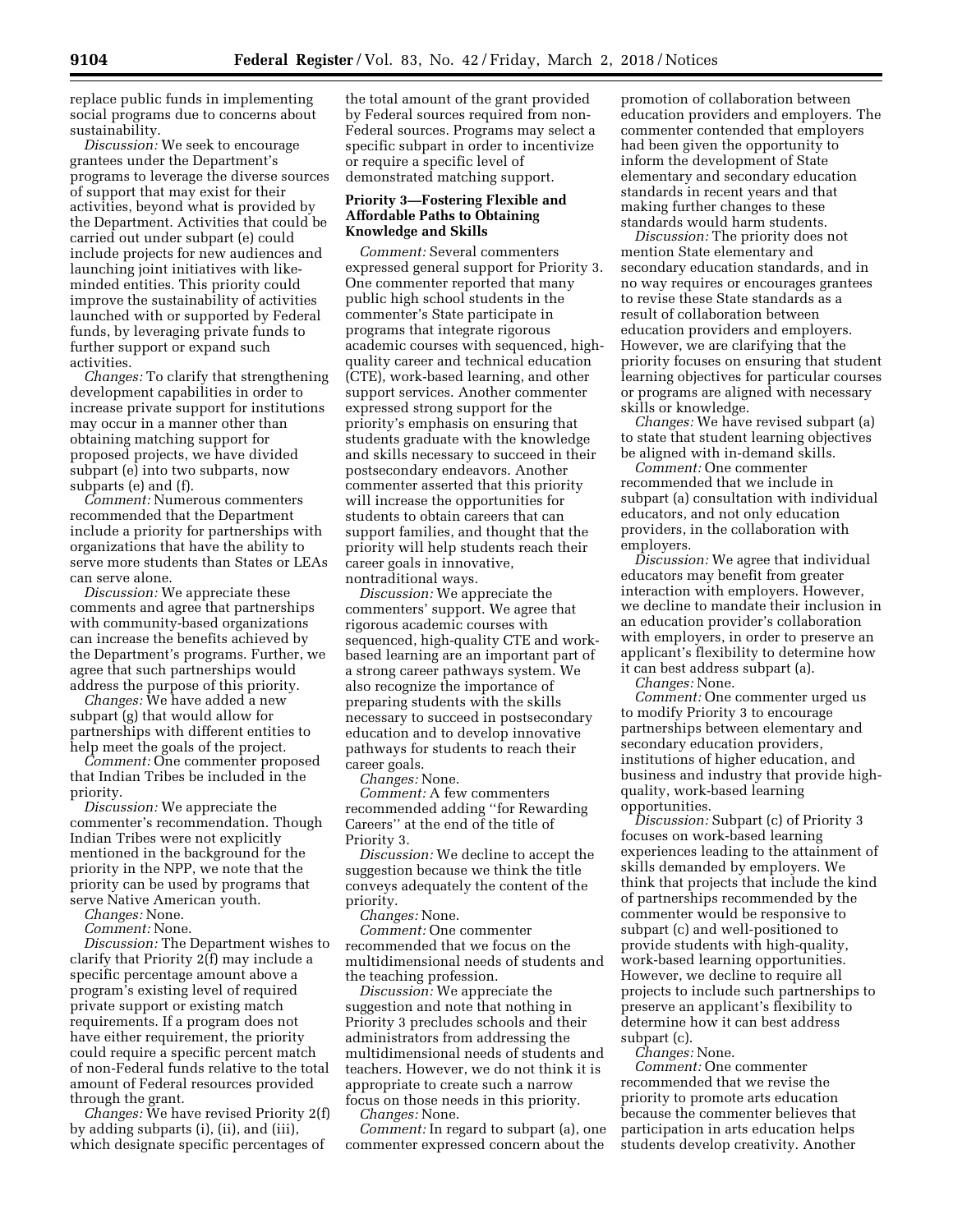commenter suggested revising the priority to include pilot programs that make the senior year of high school a service year. A third commenter recommended that we include environmental education in Priority 3.

*Discussion:* We appreciate that an array of subjects and instructional approaches, such as those recommended by the commenters, can be part of a well-rounded education and can help students develop critical knowledge and skills. While nothing in this priority necessarily precludes the consideration of these subjects and approaches, we believe that the specific skill needs in States or regional economies should guide the selection of subjects and approaches, as appropriate and as aligned with the requirements of a particular discretionary grant program.

*Changes:* None.

*Comment:* One commenter recommended that we specify that creating or expanding opportunities for individuals to obtain recognized postsecondary credentials in STEM must be achieved by making improvements in STEM instruction and programs at the high school level.

*Discussion:* We agree with the commenter that making improvements in high school instructional practices and programs is one way to create or expand opportunities for individuals to acquire postsecondary STEM credentials, but we disagree that the priority should be focused exclusively on high schools. We intend to use the priority in a wide variety of Department grant programs, including programs that provide support for postsecondary education. Postsecondary instruction and programs have a direct impact on the ability of individuals to earn postsecondary STEM credentials.

*Changes:* None.

*Comment:* Some commenters suggested that we include in subpart (e) of the priority standards-based grading as an example of another approach that, like competency-based learning, enables students to earn recognized postsecondary credentials by demonstrating prior knowledge and skills. One of these commenters also recommended including interactive engagement because the commenter believes this set of practices can help students develop the communication, collaboration, and creative and critical thinking skills that are in demand by employers.

*Discussion:* We appreciate the commenters' interest in standards-based grading, a term that is often used to describe a set of practices that includes assessing and reporting student achievement in relation to standards,

giving a student multiple opportunities to demonstrate mastery of a standard, and permitting a student to advance in a course only upon his or her mastery of a standard.15 We decline to add standards-based grading as an example in subpart (e) because this term is most commonly used in elementary and secondary education settings, rather than postsecondary education, which is the focus of subpart (e). Additionally, as it is typically implemented, standardsbased grading does not eliminate ''seat time'' requirements (*i.e.,* requirements that students complete a minimum amount of instructional time to earn credit), which is one of the most important features of competency-based learning.16 We also appreciate the interest in interactive engagement, a term that describes a set of instructional practices sometimes used in physics and other science courses,17 but we decline to include it in subpart (e) because we do not prescribe specific instructional practices in these priorities. Applicants are best suited to propose appropriate instructional practices for the populations they serve and in the disciplines and settings in which they provide instruction.

*Changes:* None.

*Comment:* Several commenters contended that local National Writing Project sites help teachers improve student learning in CTE, as well as other content areas, and asked that our grants support these projects.

*Discussion:* We agree that proficiency in writing is an important skill that students need to be successful in the workplace, but it is not appropriate to endorse or pre-select any specific project; instead, it is appropriate to rely on the established, objective grantselection process.

*Changes:* None.

*Comment:* Some commenters recommended that we include adult education in the priority. Another commenter expressed the view that Adult Basic Education (ABE) and adult secondary education programs are critical to the success of career pathways programs, and that many of

16Townsley, M. (2014). What is the Difference between Standards-Based Grading (or Reporting) and Competency-Based Education? CompetencyWorks. Available at: *[www.competencyworks.org/analysis/what-is-the](http://www.competencyworks.org/analysis/what-is-the-difference-between-standards-based-grading/)[difference-between-standards-based-grading/.](http://www.competencyworks.org/analysis/what-is-the-difference-between-standards-based-grading/)* 

17Hake, R. ''Interactive-Engagement Versus Traditional Methods: A Six-Thousand-Student Survey of Mechanics Test Data for Introductory Physics Courses.'' American Journal of Physics 66, 64 (1998). Available at: *[http://aapt.scitation.org/](http://aapt.scitation.org/doi/10.1119/1.18809)  [doi/10.1119/1.18809.](http://aapt.scitation.org/doi/10.1119/1.18809)* 

these programs have developed effective models for collaboration with employers. Other commenters shared examples of adult education programs that they believed addressed Priority 3.

*Discussion:* We agree that some subparts of the priority, such as subpart (d) and its focus on career pathways, are relevant to adult education. However, we decline to revise the priority to explicitly include adult education in order to maintain maximum flexibility. We appreciate learning from the other commenters about adult education programs that address Priority 3.

*Changes:* None.

*Comment:* One commenter expressed support for the priority, but, with respect to subpart (e), indicated that academic institutions should have the authority to determine if an individual demonstrates sufficient prior knowledge and skills to merit credit.

*Discussion:* We appreciate the commenter's support. We note that these priorities will be used in discretionary grant competitions and do not impose any requirements on educational institutions that choose not to submit an application. Moreover, we expect that educational institutions that do choose to apply will play a central role in determining how and the extent to which credit is granted for a demonstration of prior knowledge and skills.

*Changes:* None.

*Comment:* One commenter recommended modifying Priority 3 to identify after-school and summer learning as options for providers of selfguided and work-based learning.

*Discussion:* We agree that self-guided and work-based learning can occur after school or during the summer months. Projects that address Priority 3 may include after-school and summer learning opportunities to the extent that this is permissible under the program's underlying statute and any regulations that may have been promulgated. *Changes:* None.

*Comment:* Several commenters suggested that work-based learning programs promoted by Priority 3 should include programs that prepare individuals to enter the early childhood workforce.

*Discussion:* We agree that such projects may be responsive to subpart (c) of Priority 3 if the skills leading to employment as an early childhood educator are in demand in the State or regional economy involved.

*Changes:* None.

*Comment:* One commenter recommended that, in subpart (c), we include workplace education programs for low-skilled incumbent workers in

<sup>15</sup>Heflebower, T., Hoegh, J.K., and Warrick, P. (2014). A School Leader's Guide to Standards-Based Grading. Bloomington, IN: Marzano Research.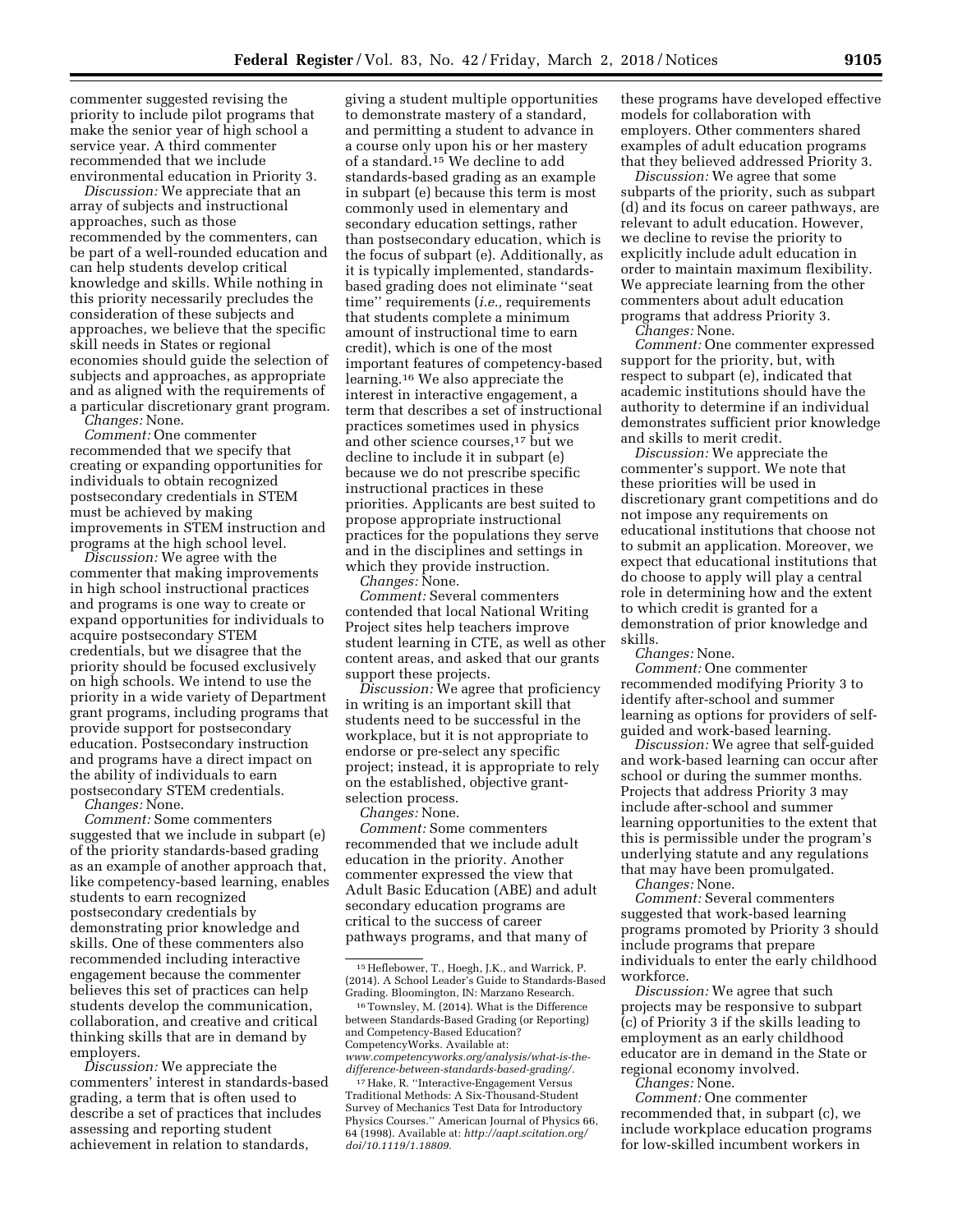the list of examples of work-based learning. Another commenter recommended that we add ''national service'' or ''service years'' to the list of work-based learning experiences.

*Discussion:* Subpart (c) focuses on work-based learning experiences that help individuals obtain in-demand employability and technical skills. It identifies three examples: Internships, apprenticeships, and fellowships. While we agree that workplace education programs are valuable, we feel they are not the right fit here, because they provide instruction in basic skills rather than employability or technical skills. Similarly, while we agree that national or community service can offer many benefits for students and the community, their primary purpose is not to equip participants with indemand employability and technical skills.

*Changes:* None.

*Comment:* One commenter expressed support for the priority and requested that the Department allow teachers in nonpublic schools to participate in grant programs that use the priority.

*Discussion:* We appreciate the commenter's support. The statutes that authorize the Department's grant programs for which the priority may be used determine whether and the extent to which nonpublic schools may participate. We cannot change these statutes through the Supplemental Priorities.

*Changes:* None.

*Comment:* One commenter recommended that we revise the priority to promote only apprenticeships that are not registered with the U.S. Department of Labor (DOL), while another commenter recommended that we include only apprenticeships registered with DOL. The latter commenter contended that registration with DOL would ensure that the apprenticeship is high-quality.

*Discussion:* Apprenticeship is a type of postsecondary education and training that combines paid on-the-job training (OJT) with related technical instruction. The registration to which the commenters refer is a voluntary system that originated with the National Apprenticeship Act of 1937.

We do not think amending the priority to limit its scope to registered apprenticeships is merited. We also do not agree that excluding registered apprenticeships from the priority is merited. While the differences between registered and unregistered apprenticeships provide drawbacks and benefits to each, we believe the greatest benefits can be achieved by allowing flexibility for both.

We note that the quality and other merits of proposed projects that address this priority will be assessed by peer reviewers using general selection criteria in 34 CFR 75.210 and criteria developed under 34 CFR 75.209. For example, 34 CFR 75.210(c) (Quality of the Project Design) includes factors that ask applicants to describe the extent to which the proposed project is supported by evidence and the extent to which the proposed project represents an exceptional approach to the priority.

*Changes:* None.

*Comment:* One commenter indicated that community colleges would need ''an improved infrastructure'' to deliver competency-based learning, which is an example in subpart (e). Two other commenters indicated that competencybased learning is challenging and costly for institutions to implement.

*Discussion:* We agree that implementing competency-based learning and other strategies that offer individuals the opportunity to demonstrate their prior attainment of knowledge and skills can be a challenge for all kinds of educational institutions, including community colleges. By highlighting these strategies in the priority, we hope to support projects that will yield useful information and insights that can be used to facilitate their effective implementation.

*Changes:* None.

*Comment:* Two commenters expressed concern that veterans who participate in competency-based education programs may only need to enroll part-time, and for shorter periods of time, which could affect their ability to access their education benefits under the GI Bill. One of these commenters was also concerned about the implications of competency-based education for an individual's eligibility for other Federal student financial assistance.

*Discussion:* We appreciate the commenters' concerns and agree that the impact on students' eligibility for veterans' education benefits and Federal student aid available under Title IV of the Higher Education Act of 1965 as amended (HEA) is an important consideration for institutions of higher education as they design and implement competency-based education programs. *Changes:* None.

*Comment:* Two commenters recommended adding providers of CTE

as an additional example of the types of education providers identified in subparts (b) and (d).

*Discussion:* We appreciate the suggestion, but the lists of providers in subparts (b) and (d) are not intended to be exhaustive and encourage a diverse

group of applicants to participate in programs utilizing this priority to the extent allowed by authorizing statutes. *Changes:* None.

*Comment:* One commenter supported the priority but was concerned that it was difficult to locate affordable industry-recognized certifications that were appropriate for high school students. The commenter requested that the Department address this need.

*Discussion:* We appreciate the commenter's support. Developing new industry-recognized certification exams that are appropriate for high school students is outside the scope of the Department's mission; this is a private sector responsibility. However, we do note that, under some limited circumstances, funding available to LEAs under the Carl D. Perkins Career and Technical Education Act of 2006 (Perkins Act) may be used to pay fees associated with a technical skill assessment that is aligned with industry-recognized standards and that is related to a student's CTE coursework.18

*Changes:* None.

*Comment:* Two commenters were supportive of the priority and shared programs they felt would align with it. One commenter shared information about the availability of a mobile technology center that seeks to address the needs of students for access to upto-date equipment, skilled instructors, and laboratory space. Another commenter indicated that the project it implements with funds from the Department's Native American Career and Technical Education Program (NACTEP) addresses Priority 3.

*Discussion:* We appreciate learning about these programs. However, the notice inviting public comment did not solicit applications for funding and these commenters are encouraged to work through the normal grant-making process.

*Changes:* None.

*Comment:* One commenter expressed support for the priority and urged that students with disabilities be held to high standards and graduate ready for college or career, through earlier transition planning and an exploration of all potential pathways to ensure independence.

*Discussion:* We agree that it is important to set high expectations for all students, including students with disabilities. Priority 3 includes all

<sup>18</sup>For more information, please see Questions and Answers Regarding the Implementation of the Carl D. Perkins Career and Technical Education Act of 2006 (Perkins IV) available at: *[https://](https://s3.amazonaws.com/PCRN/docs/Compiled_List_of_QAs-8-8-16.docx) [s3.amazonaws.com/PCRN/docs/Compiled](https://s3.amazonaws.com/PCRN/docs/Compiled_List_of_QAs-8-8-16.docx)*\_*List*\_*of*\_ *[QAs-8-8-16.docx.](https://s3.amazonaws.com/PCRN/docs/Compiled_List_of_QAs-8-8-16.docx)*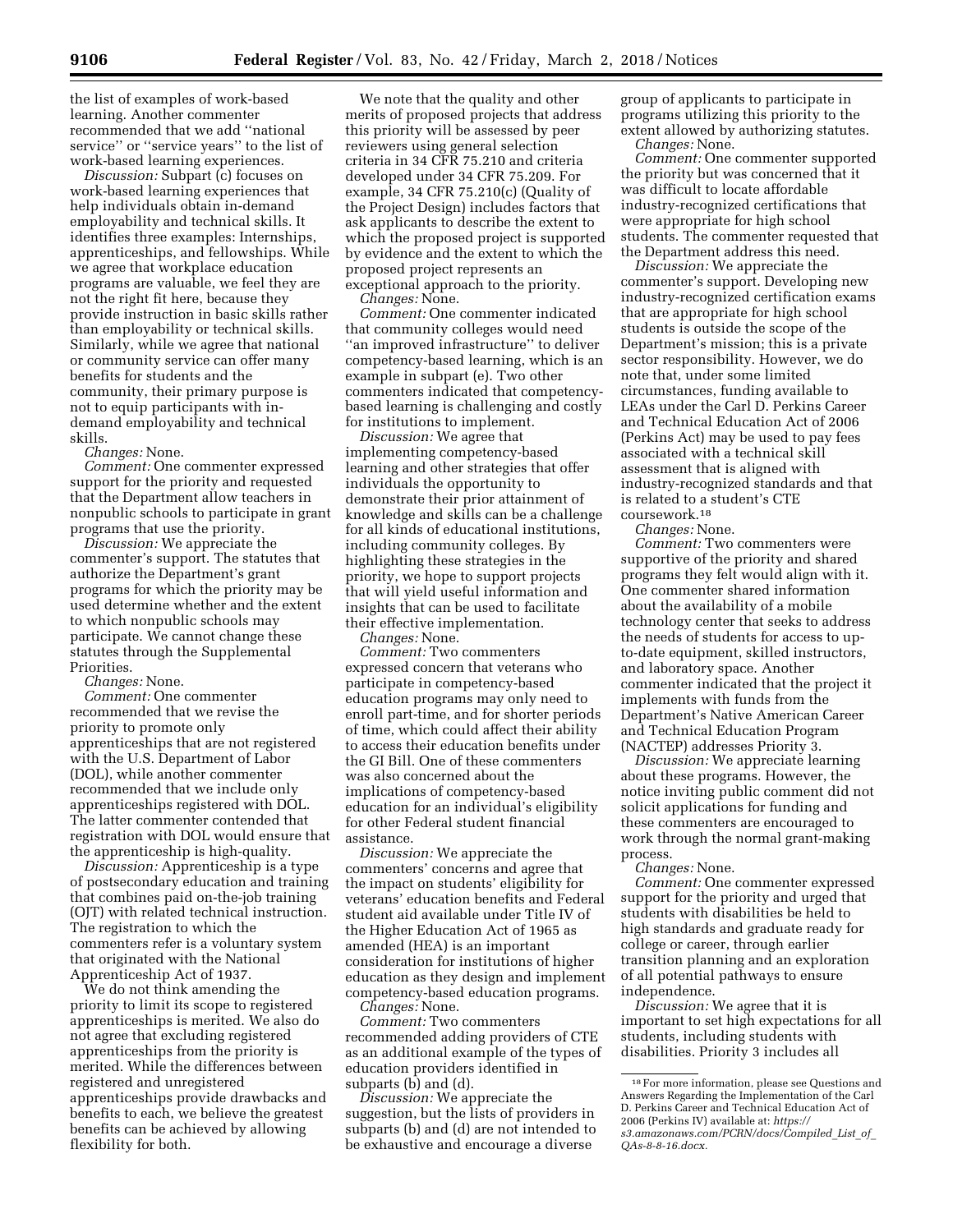students and, therefore, its focus is not limited to any specific subset of students. Because the priority neither limits expectations for a subset of students nor restricts access to particular students, we do not think revising the priority is necessary.

*Changes:* None.

*Comment:* One commenter recommended that we clarify that CTE programs are available and appropriate for all students, including students with disabilities.

*Discussion:* We agree that CTE programs should be accessible to, and are appropriate for, all students who wish to enroll in them, including students with disabilities.

*Changes:* None.

*Comment:* One commenter recommended that we take into account the need to provide different and more supports for individuals with fewer skills in the design of pathway programs.

*Discussion:* We agree that the designs of the pathway programs promoted by Priority 3 should generally consider and address the needs of low-skilled individuals. We think that this concern is best addressed through the use of the general selection criteria in 34 CFR 75.210 that will be used by peer reviewers to evaluate each application. We note, for example, that 34 CFR 75.210(d) (Quality of Project Services) includes a factor that evaluates the extent to which the services to be provided by the proposed project are appropriate to the needs of the intended recipients or beneficiaries of those services.

*Changes:* None.

*Comment:* Several commenters recommended that we add a new subpart to give priority to projects that examine and address barriers to obtaining industry-recognized and other workforce credentials for individuals with disabilities.

*Discussion:* The Department agrees that students with disabilities may face additional barriers to obtaining credentials, and we currently support discretionary grant programs focused on the needs of this population. Priority 3 includes all students and, therefore, its focus is not limited to any specific subset of students. Because the priority neither limits expectations for a subset of students nor restricts access to particular students, we do not think revising the priority is necessary.

*Changes:* None.

*Comment:* Several commenters recommended that we delete from the priority references to ''in-demand industry sectors or occupations,'' a term we defined using the definition from

WIOA. A few commenters maintained that this definition is appropriate only for short-term workforce development programs and argued that schools should have the flexibility to provide career preparation for a broad range of occupations. Another commenter contended that, in some places, State and local workforce development boards had only identified a few priority industry sectors and occupations. One commenter suggested that we give priority not only to programs that prepare individuals for careers in ''indemand industry sectors or occupations,'' but also to programs that prepare individuals for careers in what the commenter labeled as ''high-value industry sectors and occupations,'' such as teaching.

*Discussion:* We think the principal reason that individuals enroll in CTE programs is to secure knowledge and skills that are in demand in the labor market. We agree that these specific skill needs can vary by State and local context, can include jobs that are ''high value,'' and that such needs could include the skills needed for effective teaching. However, we feel that the definition of an ''in-demand industry sector or occupation'' in WIOA provides a clear criterion that allows for Statelevel flexibility, while also maintaining consistency in how to establish the applicable sectors and occupations considered in grants that incorporate this priority.

*Changes:* None.

*Comment:* Some commenters recommended combining subparts (b) and (d) of the priority because they believe the two are similar.

*Discussion:* While subparts (b) and (d) are similar in that both include a focus on pathways to recognized postsecondary credentials, subpart (d) differs from (b) in that it also includes pathways that lead to the obtainment of job-ready skills.

*Changes:* None.

*Comment:* Several commenters recommended striking the general references to ''pathways'' and ''paths'' in subparts (b) and (d) and replacing them with specific references to ''programs of study'' as defined by the Perkins Act.

*Discussion:* While we agree that Perkins Act ''programs of study'' are one pathway to a recognized postsecondary credential, we do not believe other pathways, such as apprenticeships or ''career pathways'' as defined by section 3(7) of the Workforce Innovation and Opportunity Act, should be excluded from the two subparts. We also note that the priority is intended to be used by a wide variety of the Department's

discretionary grant programs, and not only those authorized by the Perkins Act.

*Changes:* None.

*Comment:* One commenter expressed support for the priority, but recommended revising subpart (d) to include the definition of ''eligible career pathway program'' from section 484(d)(2) of the HEA. The commenter contended that this change was necessary to permit applicants to propose career pathway programs that include both secondary and postsecondary credentials.

*Discussion:* Subpart (d) identifies career pathway programs as an example of an innovative path to a recognized postsecondary credential or job-ready skills and defines the term by crossreferencing the definition found in WIOA. We note that the WIOA definition used in subpart (d) does include postsecondary credentials. This definition specifies that a career pathway ''enables an individual to attain a secondary school diploma or its recognized equivalent, and at least one recognized postsecondary credential.'' The text of the HEA definition recommended by the commenter is identical to the WIOA definition. We decline to make the recommended change because it is unnecessary.

*Changes:* None.

*Comment:* One commenter expressed support for the priority but recommended that we include a number of strategies, including flexible scheduling; labor market alignment; wraparound support services; stackable credentials; acceleration strategies, like dual enrollment; and opportunities for work-based learning. Another commenter suggested including an additional subpart focused on strategies that facilitate credit transfer, while a third commenter recommended that we add a subpart that would support programs that provide integrated student supports that include academic and non-academic college and career guidance and accelerated and targeted instruction for historically underserved students who require additional support.

*Discussion:* Two of the strategies recommended, labor market alignment and work-based learning, are included in subparts (a) and (c), respectively. We agree that the remaining strategies identified by the commenters may be helpful to projects as they seek to provide individuals with flexible pathways to recognized postsecondary credentials, skills in demand, and careers, but we think that applicants are best suited to identify and propose the strategies that are appropriate for their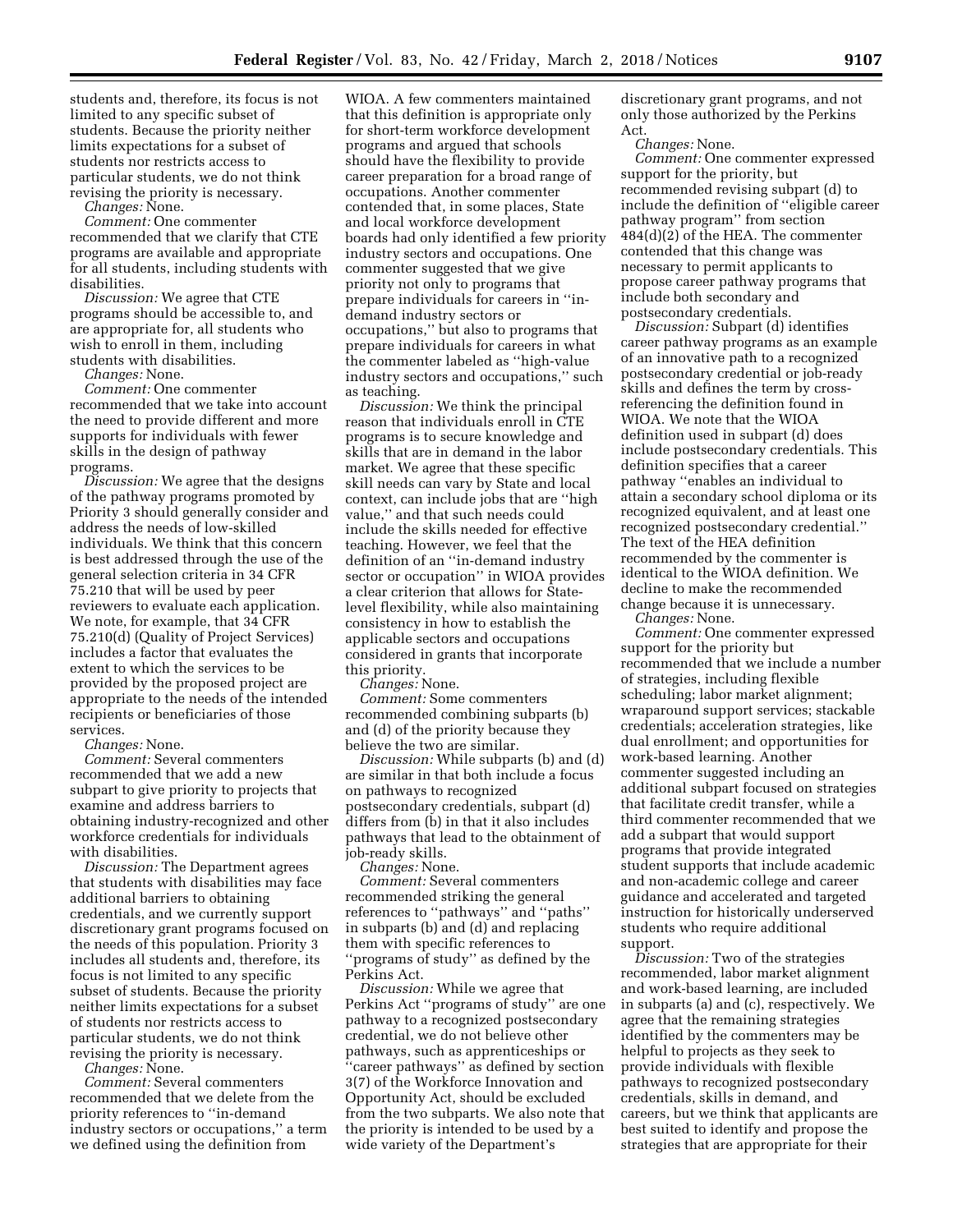target populations and project designs and, therefore, decline to add subparts or amend this priority as suggested.

*Changes:* None.

*Comment:* One commenter recommended that we add a new subpart focused on financial literacy and statistics.

*Discussion:* We agree that financial literacy and statistics are important topics that applicants may wish to address in their projects. While we decline to add a new subpart covering these topics in this priority, we do cover financial literacy in Priority 4.

*Changes:* None.

*Comment:* One commenter cautioned against creating new pathways to postsecondary credentials or the workforce that do not meet the same rigorous standards that are required for a high school diploma. Another commenter expressed the same concern and recommended including language in subparts (b) and (d) to ensure that the pathways that are their focus would meet the same standards required for a high school diploma. Two other commenters sought the addition of assurances that projects that address Priority 3 will not result in a ''watereddown curriculum'' or tracking by race, ethnicity, gender, and income. A fourth commenter urged us to require in subpart (e) that competency-based learning programs be ''defined and highquality.

*Discussion:* We appreciate the commenters' concerns about the rigor of alternative pathways that may be proposed by applicants in response to this priority, but we note that the quality and other merits of proposed projects that address this priority will be assessed by peer reviewers using general selection criteria in 34 CFR 75.210 and criteria developed under 34 CFR 75.209. Several of these selection criteria address the commenters' concerns. For example, 34 CFR 75.210(c) (Quality of the Project Design) includes a factor that asks applicants to describe the extent to which the proposed project is part of a comprehensive effort to improve teaching and learning and support rigorous academic standards for students. We expect high standards to be maintained for all students, including various subgroups.

*Changes:* None.

*Comment:* One commenter indicated that a high school diploma should signify readiness for both college and careers and that the standards and requirements necessary for attainment should be the same for students who intend to work after graduation as for students who intend to enroll in college.

*Discussion:* We appreciate the commenter's sentiment and note that nothing in Priority 3 requires or encourages States or school districts to set lower expectations for students whose immediate post-graduation plans do not include enrolling in postsecondary education. This remains a State and local decision.

*Changes:* None.

*Comment:* Two commenters supported the participation of homeless youth in competency-based learning, but cautioned against segregating homeless youth in these programs.

*Discussion:* Consistent with the requirements of Title VII–B of the McKinney-Vento Homeless Assistance Act, as amended by the ESSA, homeless children and youth must have equal access to the same free, appropriate public education as provided to other children and youth and that homeless children and youth must not be segregated on the basis of their status as homeless.

*Changes:* None.

*Comment:* One commenter recommended that we revise the priority to encourage States to continue to invest in State longitudinal data systems (SLDS) so that they are able to connect data across systems. This would help States to understand better the employment outcomes of students, disaggregate achievement data for students who are homeless, in the foster care system, or military connected, and create formal data governance structures and processes.

*Discussion:* We agree that appropriate transparency is worthwhile, but we do not agree that these topics are consistent with the general purposes of the priority, which is to support flexible and affordable pathways to recognized postsecondary credentials, job skills in demand, and success in the labor market. While it is possible, under some circumstances, that a project that is responsive to the priority may utilize SLDS data on employment outcomes and use grant funds for this purpose, a project that is focused entirely on improving or expanding SLDS would not meet the priority. However, Congress has appropriated funds for this purpose in the past and may do so again in the future.

*Changes:* None.

*Comment:* One commenter supported Priority 3 but recommended that we require that postsecondary degree and certificate programs be aligned with current labor market needs and that the institutions that offer them provide students with the support and resources they need to succeed, including instructional support from faculty.

*Discussion:* We appreciate the commenter's recommendations but believe that these concerns can be addressed through the use of the selection criteria that peer reviewers will use to evaluate applications. Generally, priorities are used in discretionary grant competitions to guide applicants to propose projects that address certain topics or needs, such as opportunities for individuals to obtain recognized postsecondary credentials in STEM. They instruct applicants what to propose, while the Department uses selection criteria to evaluate how well applicants would implement their proposed projects in the context of the priority, in addition to the underlying statute and any applicable rules and regulations. Several of the selection criteria in 34 CFR 75.210 address the commenters' concerns. For example, 34 CFR 75.210(c) (Quality of the Project Design) includes factors that ask applicants to describe the extent to which the proposed project is part of a comprehensive effort to improve teaching and learning and support rigorous academic standards for students and the extent to which the project's design is appropriate to, and will successfully address, the needs of the target population or other identified needs.

*Changes:* None.

*Comment:* Several commenters recommended that we specify in subpart (f) that it includes computer science and indicate that computer science should be a particular focus of projects that address subpart (f).

*Discussion:* We agree that computer science should be included in the list of postsecondary credentials under subpart (f).

*Changes:* We have revised subpart (f) to include computer science.

*Comment:* Some commenters asked that we include in Priority 3 pathways that lead to job-readiness certificates or industry credentials.

*Discussion:* We did not make this change because it is unnecessary. Subpart (d) includes pathways that lead to ''job-ready skills'' and subpart (e) includes pathways to ''an industryrecognized certificate or certification.''

*Changes:* None.

*Comment:* A few commenters expressed support for the priority and encouraged us to strengthen the role of coordinators of Education for Homeless Children and Youth (EHCY) Programs in promoting the flexible pathways promoted by Priority 3, as well as to foster greater collaboration among EHCY coordinators, youth programs funded by Title I of WIOA, and Runaway and Homeless Youth Act grantees.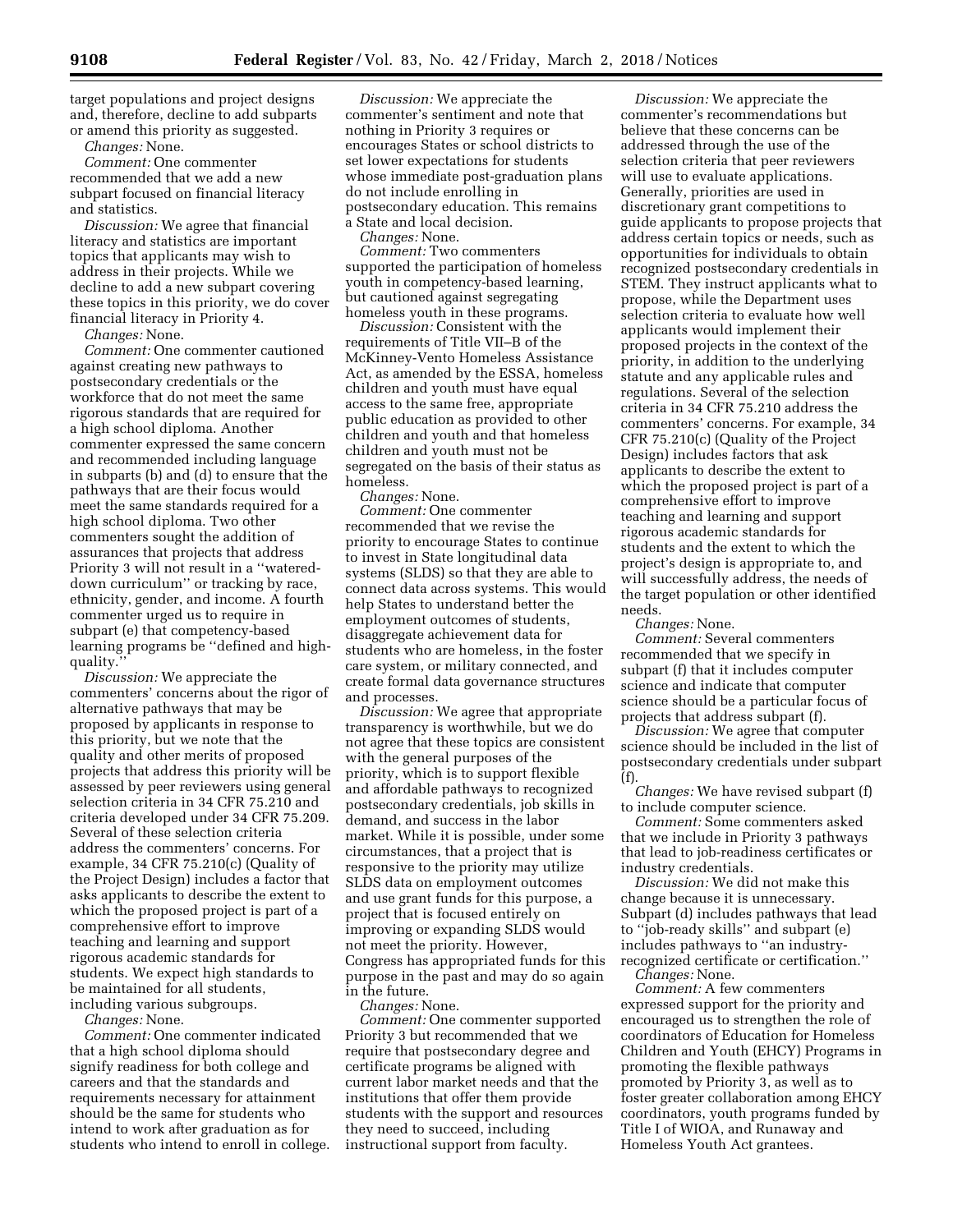*Discussion:* We appreciate the recommendations but do not think it is appropriate to modify Priority 3 to identify particular grant programs so that the priority may be used by a variety of Department discretionary grant programs, including programs at the postsecondary level. However, discretionary grant programs serving homeless youth may use this priority in their competitions should they choose to do so.

*Changes:* None.

*Comment:* Several commenters encouraged the Department to consider the return on investment for fostering civic engagement and workforce skills beginning in early childhood.

*Discussion:* We appreciate the comment and would note that, while there is nothing in Priority 3 that precludes an applicant from proposing a project that includes early childhood education, the focus of the priority is on skills for employment and later life and so offices and grant reviewers would need to make determinations on an individual basis.

*Changes:* None.

*Comment:* One commenter supported the emphasis within Priority 3 on competency-based learning and noted that competency-based learning is especially relevant to engineering education in elementary and secondary schools because design, analysis, and technical skills may be fostered through innovative partnerships with industry. The commenter cautioned, however, that workforce experiences must be connected to classroom instruction.

*Discussion:* We appreciate the commenter's views on competencybased learning as it relates to engineering education in elementary and secondary schools. We note that subpart (e) of the priority identifies competency-based learning as an example of a strategy that can be used to earn a recognized postsecondary credential. Thus, we think that a project that includes competency-based learning in high school would be responsive to subpart (e) if it were part of a pathway that culminated with a recognized postsecondary credential, such as an associate degree in engineering technology.

*Changes:* None.

*Comment:* One commenter supported Priority 3, but cautioned the Department against discouraging students from pursuing baccalaureate degrees.

*Discussion:* Nothing in Priority 3 discourages students from pursuing baccalaureate degrees. The definition of ''recognized postsecondary credential'' that we use in Priority 3 is from section 3(52) of WIOA and explicitly includes a baccalaureate degree. Specifically, the definition is as follows:

'The term 'recognized postsecondary credential' means a credential consisting of an industry-recognized certificate or certification, a certificate of completion of an apprenticeship, a license recognized by the State involved or Federal Government, or an associate or baccalaureate degree.''

As a result, we do not believe that any changes are necessary to address this concern.

*Changes:* None.

*Comment:* One commenter contended that professionals who transition from industry to become CTE teachers should have a strong education foundation that can be provided through a year-long residency program and other means.

*Discussion:* We appreciate the comment, but Priority 3 is not intended to address the training and qualifications of CTE teachers. We also note that teacher licensing and certification are a State, not Federal, responsibility.

*Changes:* None.

*Comment:* One commenter contended that local academic standards should be aligned to the expectations of local colleges and universities, and not just those of employers. This commenter maintained that Priority 3 did not include postsecondary educational institutions as partners in the projects promoted by the priority.

*Discussion:* We agree on the importance of aligning secondary and postsecondary education, but we disagree that colleges and universities are excluded from Priority 3. Subpart (a) refers generally to ''education providers'' so that it includes educational institutions at all levels of education, including colleges and universities. Subpart (b) focuses on pathways to recognized postsecondary credentials, the definition of which includes baccalaureate degrees, and it specifically mentions ''institutions of higher education.'' Subpart (c) focuses on work-based learning experiences and does not specify the educational level at which these experiences are offered so that this subpart is broadly inclusive. Subparts (d), (e), and (f) focus on different pathways to recognized postsecondary credentials, including baccalaureate degrees, as well as, in the case of subpart (d), job-ready skills that align with the skill needs of industries in the State or regional economy involved.

*Changes:* None.

*Comment:* Several commenters urged the Department to establish requirements to prevent for-profit organizations with records of poor

performance from benefitting from Priority 3. They also recommended requiring providers to achieve a minimum level of student outcomes as a condition of their receipt of Federal funds. Another set of commenters urged the Department to ensure that projects that respond to Priority 3 are high quality by examining measurable student outcomes, such as job placement rates, salaries, and graduation rates.

*Discussion:* We note with respect to the first set of commenters' concerns about for-profit organizations that such entities are not eligible to receive assistance under many of the Department's discretionary grant programs. We agree with the first set of commenters that it is important to consider an applicant's prior performance before making a grant award. We note that 34 CFR  $75.217(d)(3)(ii)$  requires us, prior to making a grant award, to consider information concerning an applicant's performance and use of funds under a previous award under any Department program. We also share both sets of commenters' concerns about an entity's performance after receiving an award. We note that 34 CFR 75.253 generally requires a grantee to make substantial progress in achieving the goals and objectives of the project in order to receive continuation grant awards in multi-year projects. A grantee is also, if the notice inviting applications established performance measurement requirements, accountable for meeting the performance targets in its approved application. We may make an exception to this requirement only if the grantee has obtained our approval of changes to the project that will enable the grantee to achieve the goals and objectives of the project and meet the performance targets of the project, if any, without changing the scope or objectives of the project.

*Changes:* None.

*Comment:* One commenter expressed concern about the priority's reference to providers of self-guided learning and asked what standards these providers would need to meet to ensure that taxpayer dollars are not wasted. Another commenter expressed similar concerns and suggested we define ''self-guided learning'' to clarify the term's meaning.

*Discussion:* We think the commenters' concerns can be addressed effectively through the use of the selection criteria in 34 CFR 75.210, particularly 34 CFR 75.210(c) (Quality of the Project Design), our consideration of an applicant's prior performance under 34 CFR  $75.217(d)(3)(ii)$ , and the general requirement in 34 CFR 75.253 that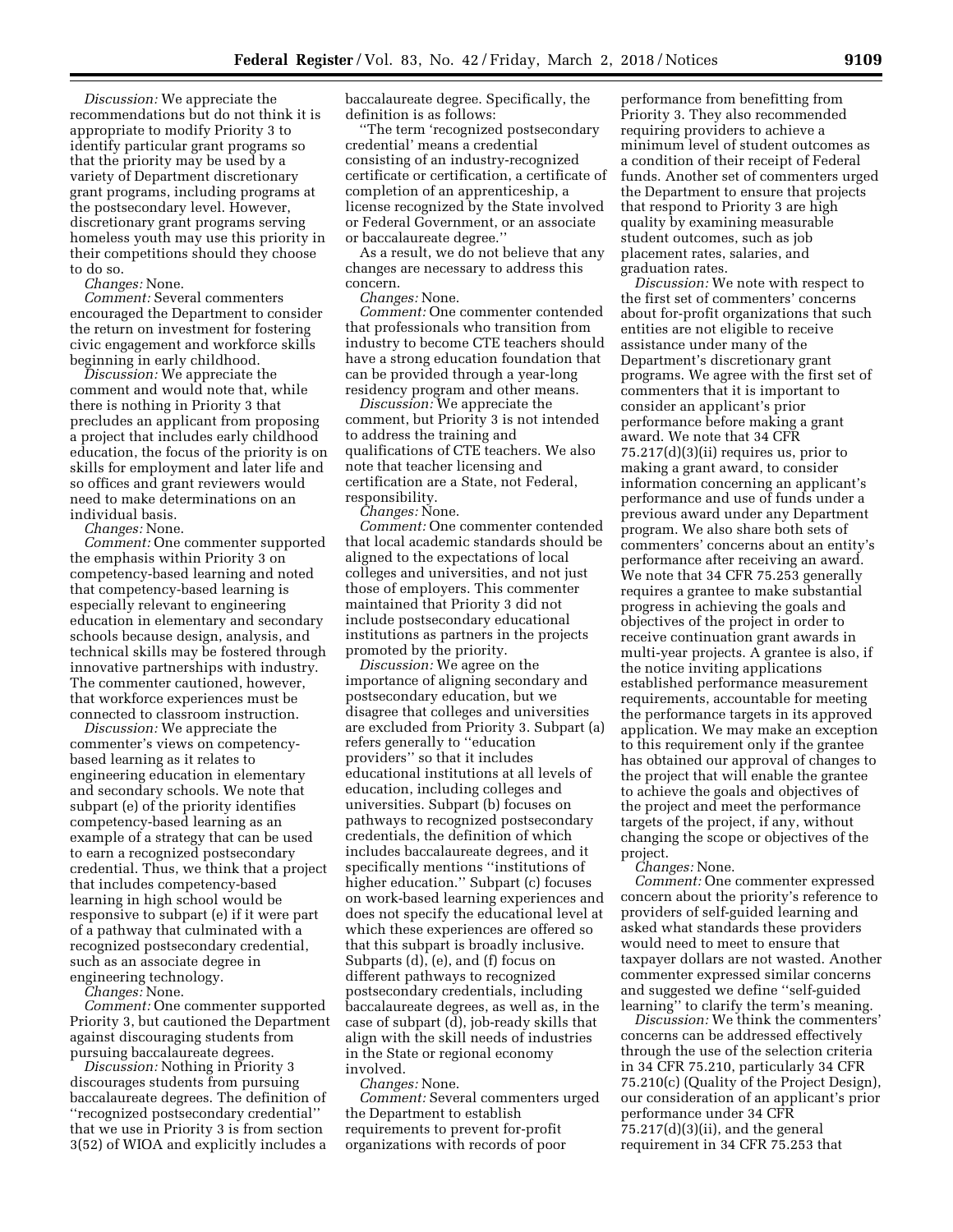grantees make substantial progress in achieving the goals and objectives of the project and their established performance targets in order to receive continuation grant awards in multi-year projects. We appreciate the second commenter's suggestion but think that the meaning of ''self-guided learning'' is clear and does not require further elaboration.

*Changes:* None.

*Comment:* One commenter supported Priority 3 and expressed the view that education should prepare individuals to transition to work and independent living, and noted that occupational therapy practitioners can help individuals with disabilities attain life skills and navigate daily routines.

*Discussion:* We appreciate the support of the commenter and recognize that occupational therapy practitioners make important contributions to helping individuals with disabilities live independently.

*Changes:* None.

*Comment:* Several commenters recommended changes to the background section for Priority 3 included in the NPP.

*Discussion:* We appreciate the recommendations we received on the background section in the NPP, which explains our rationale for the priority. However, as the background section is not part of the final priority, we do not include a background discussion in the NFP.

*Changes:* None.

*Comment:* A few commenters expressed their opposition to competitive discretionary grants and indicated formula grants provide a more reliable stream of funding to local school districts. Another commenter expressed concern that language in the background statement about the Department's intention to focus less on discrete funding streams and more on innovative problem-solving would result in a reduction in funding for programs that help individuals earn recognized postsecondary credentials.

*Discussion:* Congress appropriates funding for the Department's programs. Priority 3, as well as the other priorities, may be used in competitions for discretionary (but not formula) grants for which Congress has appropriated funding. The priorities themselves do not affect the amount of funding appropriated by Congress for particular programs.

*Changes:* None.

*Comment:* One commenter contended that the priorities do not address the need to provide dedicated funding to ''school-to-work apprentice programs.''

*Discussion:* In fiscal year 2017, Congress appropriated more than \$1.1 billion for the Perkins Act, which provides formula funding to States, school districts, institutions of higher education, and others to improve CTE programs. These funds are available to support ''school-to-work apprentice programs.'' Additionally, Priority 3 focuses on pathways to recognized postsecondary credentials, job skills, and careers. Its use in other Department discretionary grant programs may further increase the resources available for these purposes. However, as noted above, we do not believe that these priorities affect the funding Congress will appropriate for any specific program.

*Changes:* None.

# **Priority 4—Fostering Knowledge and Promoting the Development of Skills That Prepare Students To Be Informed, Thoughtful, and Productive Individuals and Citizens**

*Comment:* Multiple commenters expressed support for Priority 4, particularly the priority's focus on developing students' knowledge of how government works and civic responsibilities. Additionally, multiple commenters encouraged emphasis within the priority beyond those areas specifically mentioned (*i.e.,* civics, financial literacy, problem-solving, and employability skills). Specifically, numerous commenters encouraged adding an explicit focus within this priority on history and geography education. In general, these commenters stated that it is inappropriate to include a priority that promotes the development of skills that prepare students to be informed, thoughtful, and productive citizens without focusing on other educational areas, including history, geography, and social studies. Lastly, other commenters requested that we add various content or focus areas to the priority, including: early learning; cultural diversity; partnerships; arts education; social and emotional development; engagement and reasoned argumentation; creativity, collaboration, and critical thinking; and ethnic studies. One commenter suggested that the Department develop and adopt specific standards describing the content and skills related to the commenter's suggested addition to the priority.

*Discussion:* We appreciate the commenters' suggestions. We agree a focus on skills that prepare students to be informed, thoughtful, and productive individuals and citizens is vital to maintaining a strong republic and to supporting the economic competitiveness of the United States.

We appreciate the commenters' concern that this priority does not highlight all content areas equally. We believe that many of the objectives outlined in Priority 4 and its subparts could be addressed in one or more content areas that commenters mentioned, such as history and geography. As an example, Priority 4(a) supports ''fostering knowledge of the common rights and responsibilities of American citizenship and civic participation,'' which has the potential to occur through the content areas and approaches enumerated by commenters. However, we believe that the priority, as written, provides maximum flexibility for programs aiming to make use of these subparts. As such, we do not think specific emphasis on the recommended content areas or approaches is necessary. Furthermore, we believe that, in accordance with the ESEA, the work of developing content standards is best left to State and local governments.

With regard to "early learning," please see the discussion on this topic under the ''General'' response subheading. We have modified some of the priorities, including Priority 4, by adding ''children and students'' to make explicit that certain priorities may be used to serve the early childhood population. For the ''cultural diversity'' comments, we believe reaching certain subgroups of students would in some cases be allowable in these programs, especially in programs where such a focus is included in authorizing statutes. With respect to ''partnerships,'' we agree that partnerships provide opportunities to leverage resources to increase either a project's effectiveness or its ability to reach more students. However, we do not believe it is necessary to add a reference to ''partnerships'' in Priority 4 because the priority does not preclude the use of partnerships. As for the other various requested additions, we believe that many of the other suggested additions represent allowable uses and do not require a specific mention. We therefore decline to make these changes.

*Changes:* None.

*Comment:* One commenter was concerned that the language ''control impulses'' used to describe student selfregulation under Priority 4(b)(v) is vague and could be unresponsive to students with diverse learning needs. The commenter requested clarification on our intent in using this phrasing as well as what implications this language may have for social-emotional learning strategies for all students. The commenter suggested that we clarify or delete the language.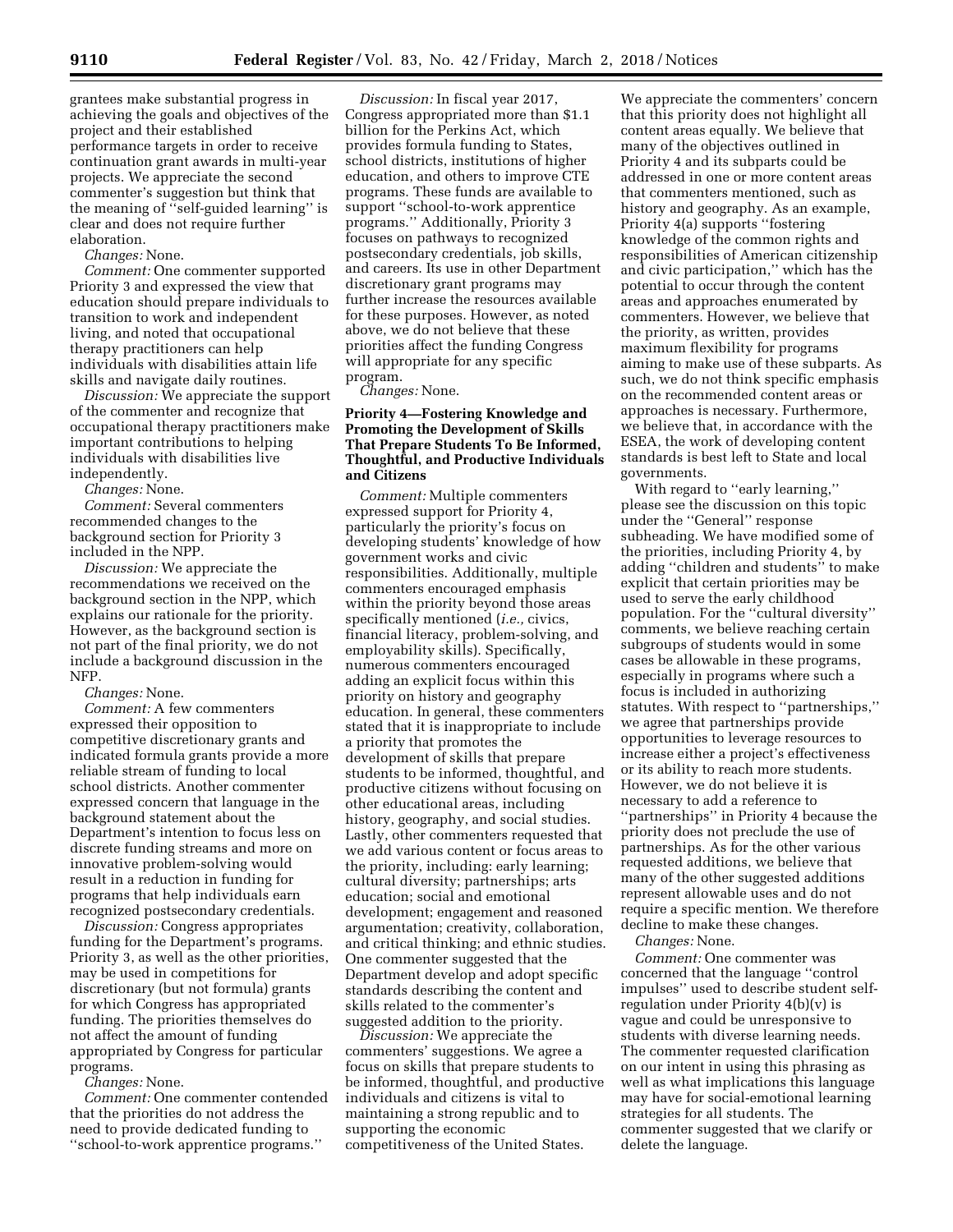*Discussion:* We agree that the phrase ''control impulses'' could be amended to better target positive learning outcomes for all students. We agree that clarifying the language would underscore our focus on self-regulation to support the development of study skills and executive function for students, including time management, organization, and interpersonal communication.

*Changes:* We have removed the language ''control impulses and . . .'' and replaced it with the phrase ''develop self-regulation in order to

." in subpart (b)(v) of Priority 4. *Comment:* Some commenters supported the priority, but also called for the Department to deemphasize the connection between educational and economic outcomes outlined in this priority, including promoting the global competitiveness of the United States.

*Discussion:* We appreciate the commenters' concerns regarding the emphasis on the economic advantages associated with Priority 4. However, the Department's mission is ''to promote student achievement and preparation for global competitiveness by fostering educational excellence and ensuring equal access,'' so we believe that the economic advantages outlined in this priority are appropriate and in line with the mission of the Department.

*Changes:* None.

*Comment:* Some commenters requested that we require the application of evidence-based strategies to activities under this priority.

*Discussion:* With regard to the inclusion of evidence-based strategies within this priority, while we support the use of evidence where possible, we do not believe it is appropriate for use in all cases. Specifically, where there is not a sufficiently rigorous body of evidence or where we seek to promote innovation for which there may not yet be a body of evidence, it may not be appropriate to require strategies to be evidence-based. In addition, evidence priorities in EDGAR can be combined with these priorities in grant competitions.

*Changes:* None.

# **Priority 5—Meeting the Unique Needs of Students and Children, Including Those With Disabilities and With Unique Gifts and Talents**

*Comment:* Several commenters expressed support for this priority and the focus on children and students with disabilities. One commenter viewed the priority as a means to ensure extra funding and applauded the discussion of supports for all children. Another commenter urged the Department to

continue to address the needs and outcomes as discussed in the priority and to hold all children to the same rigorous standards.

*Discussion:* We appreciate the commenters' support for the Secretary's priorities and the Department's commitment to ensuring that all students, including students with disabilities, have equal access to a highquality education. We will note, however, that these priorities do not impact funding levels set by Congress. The Department, through these supplemental priorities and other initiatives, intends to continue to focus on encouraging grantees to take meaningful strides toward ensuring equal access to high-quality, affordable, appropriately rigorous education for all students, including students with disabilities.

*Changes:* None.

*Comment:* One commenter asked how the Department intends to enforce the priorities and ensure high-quality education for all children.

*Discussion:* The Secretary's priorities are intended to support and strengthen the work that educators do every day by focusing discretionary grants in a way that expands the implementation of, and investment in, innovative practices that are demonstrated to have an impact on improving student achievement and take strides toward ensuring equal access to high-quality education. The Department monitors all projects conducted under its priorities, and all grantees must comply with any corrective action required on the basis of any monitoring or other review of a grant awarded by the Department. Grantees must also perform the work, and seek to achieve the outcomes, described in the approved grant application (*e.g.,* improved student achievement, employment of individuals with disabilities, improved teacher effectiveness). The Department uses various sources of information from grantees, including performance and financial reports, monitoring, and audits, to evaluate whether the goals of the grant projects are accomplished. *Changes:* None.

*Comment:* One commenter applauded the inclusion of children with disabilities as a separate priority but stated that the failure of the Federal government to meet its funding obligations under Part B of the IDEA highlights the inadequacy of the discretionary grant programs to meet the needs of students with disabilities.

*Discussion:* We appreciate the commenter's concern regarding funding under Part B of the IDEA. The Secretary's priorities speak specifically

to discretionary grant activities, which would apply only to Part D of the IDEA. The IDEA discretionary grant program— National Activities to Improve Education of Children with Disabilities-IDEA Part D—is funded separately from IDEA Part B, a formula grant program. The IDEA Part D program funds State personnel development, technical assistance and dissemination, personnel preparation, technology, media and educational materials, and parenttraining and information centers. In either case, the Department maintains its commitment to ensure that children with disabilities have an equal opportunity to participate in a highquality education, are expected to perform at high levels, and, to the maximum extent possible, are prepared to lead productive, independent lives. *Changes:* None.

*Comment:* One commenter discussed the importance of serving students with disabilities but expressed concern that the priorities do not consider Tribes and Native American students. The commenter expressed support for the inclusion of Tribes, consultation with Tribal council members, and consideration of Native American students and asked that Tribal leadership be added where States and localities are listed.

*Discussion:* We understand the commenter's concern about including Tribes and Native American students in this priority. The Department is committed to ensuring that students with disabilities, including Native American students with disabilities, have equal access to high-quality education, consistent with applicable requirements in Federal law. Nothing in the proposed priorities precludes grantees from considering and addressing Native American student needs. For this reason, we decline to specifically highlight Tribes and Native American students in this priority.

*Changes:* None.

*Comment:* One commenter outlined challenges to State vocational rehabilitation agencies related to the implementation of pre-employment transition services to students with disabilities under the 15 percent reserve requirements in section 113 of the Rehabilitation Act of 1973, as amended by title IV of WIOA. The commenter suggested that the Rehabilitation Services Administration revise the WIOA regulations to allow States to use funds intended for pre-employment transition services when the associated goods and services (such as room, board, travel, and assistive technologies) are necessary for participation in the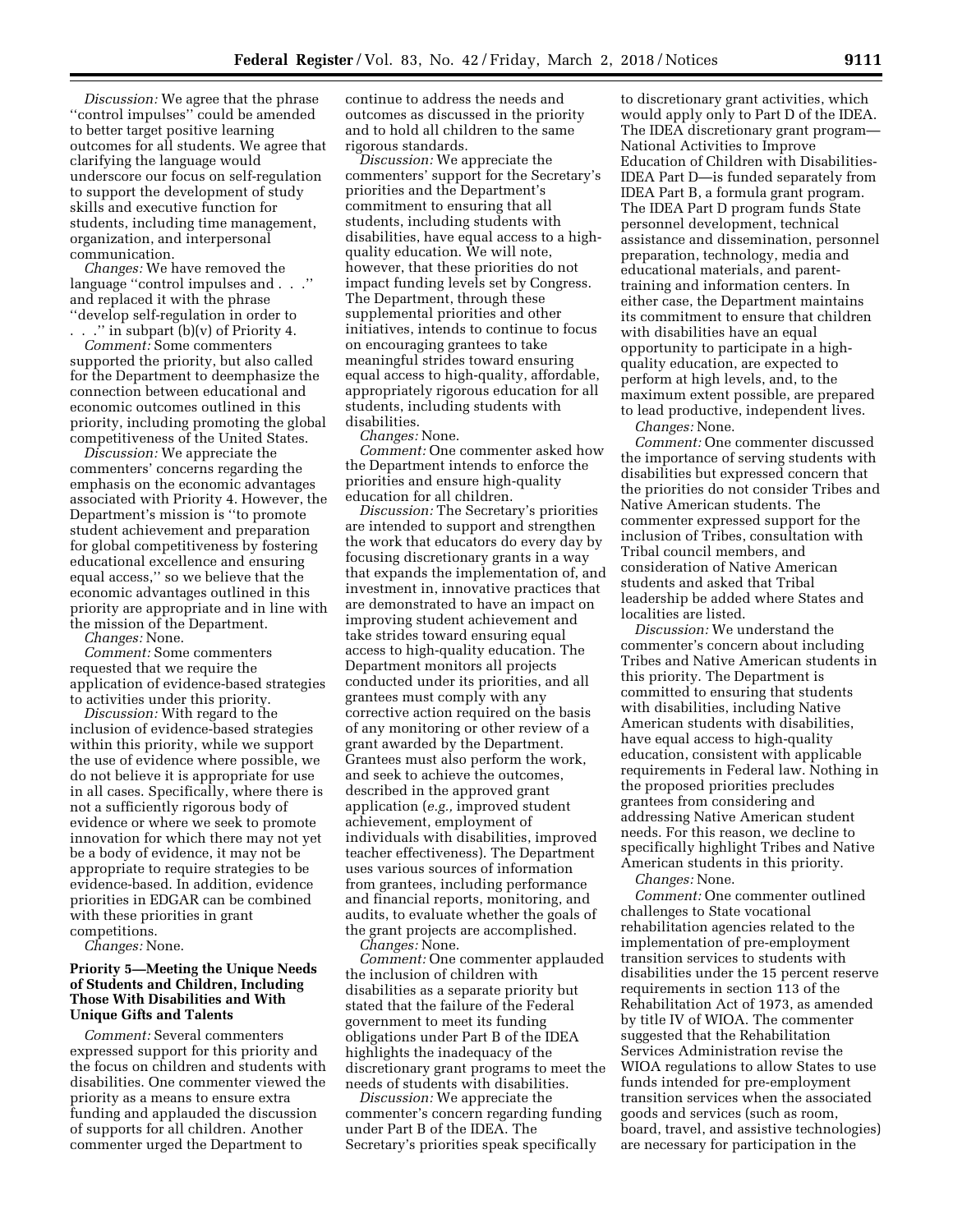required pre-employment transition services activity.

*Discussion:* We appreciate the commenter's concerns; however, the Secretary's supplemental priorities and definitions are for discretionary grant programs. Since the Secretary's priorities relate to discretionary grants, not formula grant programs, any recommendations for changes to the WIOA regulations are not applicable to this priority.

*Changes:* None.

*Comment:* Several commenters expressed concern about the use of private school vouchers for students with disabilities. They expressed concern that, under private school voucher programs, families might not be informed that some provisions of the IDEA do not apply when parents choose to enroll their children in private school. These commenters also expressed concern that schools accepting vouchers are not regulated in the same way as traditional public schools.

*Discussion:* The Department agrees that it is important for parents to have accurate information about how the IDEA applies when they select an educational program for their child. In all cases, it is essential to empower parents of children with disabilities by offering them the opportunity to enroll their children in the schools that they believe work best for their child. The commenter is correct that the rights of children with disabilities under the IDEA are changed if those children are enrolled by their parents in private schools, including private schools participating in voucher programs. However, the IDEA sets forth rights afforded to parentally placed children with disabilities. Under the IDEA, children with disabilities placed by their parents in private schools participating in voucher programs still must be included in the group of parentally placed children with disabilities who are eligible for equitable services, including special education and related services. The needs of these parentally placed children with disabilities participating in voucher programs must be considered through the consultation process required under the IDEA. Further, the IDEA's child find requirements for identifying, locating, and evaluating children suspected of having disabilities who need special education and related services are fully applicable to these children.

With regard to accountability, while the IDEA gives States and school districts no regulatory authority over private schools, States and school

districts must implement all of the IDEA requirements applicable to parentally placed private school children with disabilities and to children with disabilities who are parentally placed in private schools participating in voucher programs. The IDEA Parent Training and Information Centers are available to provide information and training to parents who have enrolled their children in private schools.

*Changes:* None.

*Comment:* One commenter requested the Department add an additional priority or subpart that references models and resources that are currently available and familiar to the education community when applying for discretionary grant funding. For example, the commenter recommended that the Secretary give additional points when applicants propose to implement models that meet the Institute of Education Sciences' What Works Clearinghouse (WWC) Standards.

*Discussion:* We appreciate the suggestion to focus on models that meet WWC Standards. We agree on the importance of promoting these approaches to increase educational success. However, there is nothing in the priorities that precludes the Department from incentivizing these approaches in the priorities, a flexibility established in EDGAR, and we do not believe that a separate priority or subpart referencing specific models and resources is necessary.

*Changes:* None.

*Comment:* Several commenters encouraged the Department to include the support and promotion of physical education and adapted physical education, physical activity, and the physical health of children with disabilities in future grant funding opportunities in order to meet the outcomes listed within Priority 5. One commenter proposed adding health and wellness to the outcomes within Priority 5.

*Discussion:* We agree on the importance of physical education and physical activity to the overall wellbeing of students, including those with disabilities. To this end, the Department can support physical education and physical activity through its discretionary grants, where it is an allowable expense and appropriate, and does not need to add these activities to the priority to do so.

*Changes:* None.

*Comment:* Several commenters encouraged the Department to support the professional development of in- and pre-service physical education teachers and school leaders as part of Priority 5.

*Discussion:* We appreciate the comments in support of training opportunities to ensure that faculty, teachers, and school leaders are prepared to support high-quality physical education and adaptive physical education. We note that, taken together, the priorities are comprehensive and address the need for high-quality preparation and ongoing professional development for all educators and school leaders, including physical education teachers.

*Changes:* None.

*Comment:* Several commenters suggested various changes to the introductory language in subpart (a). A few commenters proposed expanding the language to include ''high-quality instruction and specialized instructional support services.'' Others commenters suggested adding language to ensure that children are offered the opportunity to meet challenging objectives. Another commenter recommended adding language to require students to meet challenging standards for the grade in which they are enrolled and that students receive high-quality instruction and specialized services. One commenter requested that we address the needs of special education students targeted by bullying, harassment, and relational aggression.

*Discussion:* We appreciate the commenters' recommendations for revisions to subpart (a). The Department reasserts its long standing position that all students, including students with disabilities, must be held to high expectations and rigorous standards. Many students with disabilities can successfully learn grade-level content and make significant academic progress when appropriate instruction, services, and supports are provided, and every student should have the chance to meet challenging objectives and achieve academic goals in an educational environment that is safe and respectful of all viewpoints and backgrounds. The language in subpart (a) is consistent with the standard expressed in *Endrew F.* v. *Douglas County School District Re-1,* 137 S.Ct. 988 (2017) (*Endrew F.*), the unanimous Supreme Court decision holding ''that a child's educational program must be appropriately ambitious in light of his circumstances.'' This standard, and requirements expressed elsewhere in law and regulation, are still operable, even if not explicitly restated in these priorities.

*Changes:* None. *Comment:* None.

*Discussion:* Upon further review, we believe it is important to align the language used to address students with disabilities with the language in Priority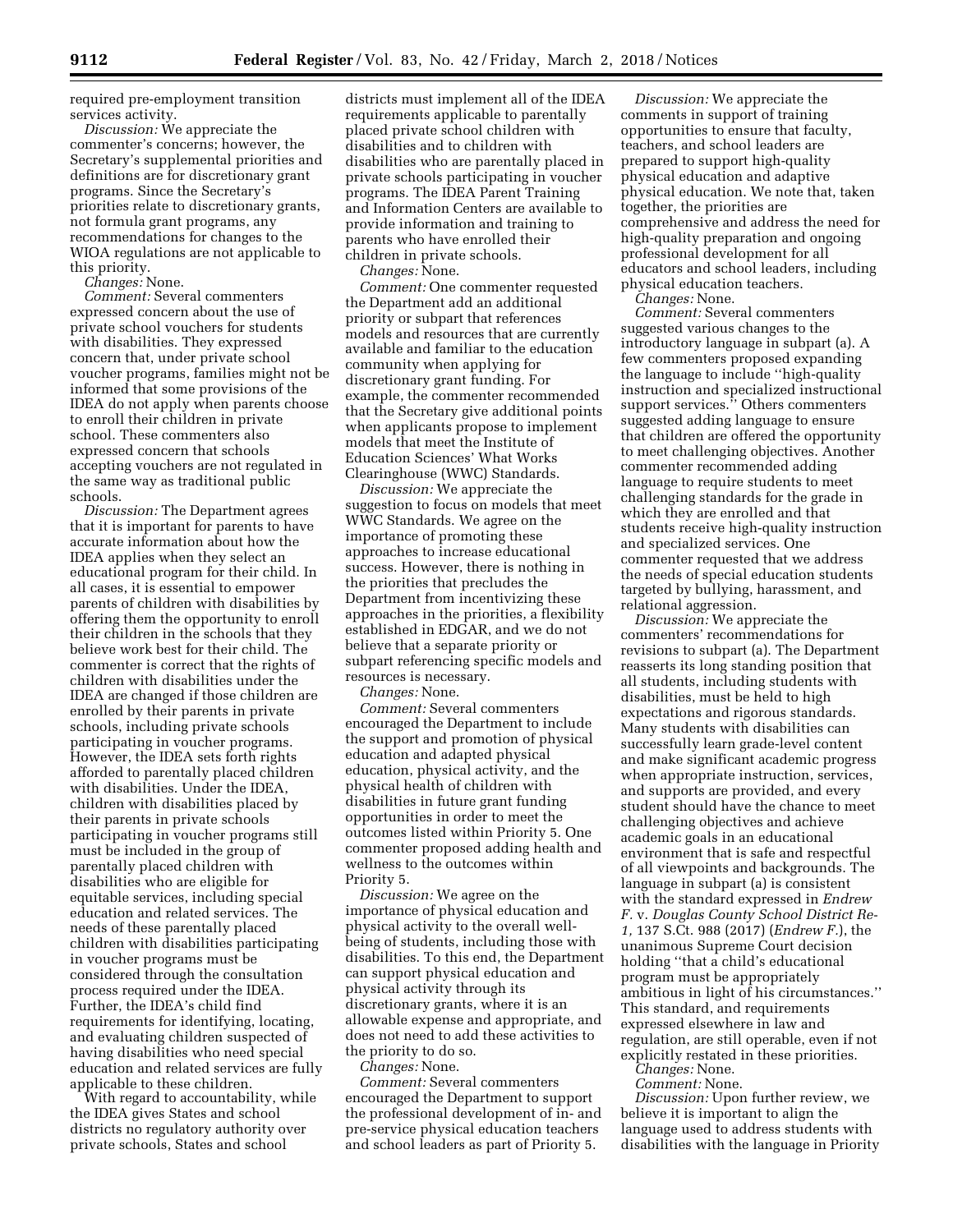1(b)(ii), to allow for maximum flexibility in supporting this population of learners through this priority.

*Changes:* We have defined the term ''children or students with disabilities'' within this notice and have used the defined term throughout Priority 5, where appropriate.

*Comment:* Commenters suggested specific additions to the list in subpart (a)(i)–(iv). One commenter suggested adding speech and language skills, noting that communication skills are essential in the workplace. Another commenter suggested adding language to focus on postsecondary education, competitive employment, and independent living. The commenter also suggested we highlight the importance of social-emotional learning in subpart  $(a)(iv)$ .

*Discussion:* We appreciate the commenters' recommendations for revisions to subpart (a)(i)–(iv). We agree that subpart (a)(iii) should be inclusive of postsecondary education, competitive integrated employment, and independent living, in order to align with the goal of subpart (a) to ensure students with disabilities can meet challenging objectives. The other recommendations, though not explicitly mentioned, would not necessarily be excluded from use by grantees.

*Changes:* We have added postsecondary education to the language in subpart (a)(iii).

*Comment:* Some commenters recommended that the Department add specific populations to the priority. One commenter suggested we add ''learning disabled adults'' to the priority. Another commenter suggested the addition of homeless children and youth. One commenter noted that English learners tend to be overrepresented in special education and underrepresented in gifted education, and recommended a focus on professional learning for educators and school leaders to endure the needs of this population are adequately met. Another commenter suggested the addition of English learners as a third target population with unique needs, and a few commenters recommended the priority be expanded to address high-needs students more broadly.

*Discussion:* The Department is committed to ensuring that all students with disabilities, including students with disabilities who are ''learning disabled adults,'' homeless children and youth, and English learners, have equal access to high-quality educational opportunities that lead to successful transitions to college and careers. Through these priorities, the Department will continue to maximize

the availability of high-quality learning opportunities to address the special education needs of all eligible children, students and adults, including adults with learning disabilities, homeless children and youth, and English learners.

Regarding the request to focus on professional learning to address the needs of English learners, we note professional development and preparation of teachers and school staff are addressed under Priorities 7 and 8. The term ''educators'' in these priorities encompasses all educators, including those of students who are English learners. Therefore, we do not believe additional language under this priority is necessary. As for the request to add additional subgroups, including English Learners, to this priority, we decline to make this change since some programs or projects will allow a specific focus on one of the populations suggested above, and others would not exclude these populations from consideration, when such a focus aligns with the aims of a particular discretionary grant program. *Changes:* None.

*Comment:* One commenter noted the need for students who are deaf or have hearing loss to have access to appropriate supports and accommodations and that such access was not sufficiently addressed in the priorities.

*Discussion:* We appreciate the comment and agree with the need to ensure that students who are deaf or have hearing loss have accessible books, instructional materials, and resources. We believe that subpart (b) includes this population of students and explicitly calls for ensuring that coursework, books, and other materials are accessible to students who are children with disabilities and/or individuals with disabilities under Section 504.

*Changes:* None.

*Comment:* Two commenters supported the need to provide accessible materials for students with disabilities, and stated that there is a need to go beyond what is minimally required. These commenters indicated that grant applicants should not receive a ''bonus'' for complying with current requirements and regulations to serve students with disabilities. They also noted that the *Endrew F.* ruling set the standard that students with disabilities should have ''appropriately ambitious'' goals, and that students need more than the minimal requirement of access. The commenters suggested updating the priority to recognize projects that go beyond minimum requirements.

*Discussion:* We appreciate these comments and agree that students with

disabilities need to be held to high standards and that access is not always enough for full engagement with the general education curriculum. We also agree that students with disabilities should have ''appropriately ambitious'' goals as indicated in subpart (a). We specifically included language in subpart (b) to address accessible materials to emphasize that in order to hold students to high standards, regardless of their disability, they require meaningful access to the same books and educational materials as their peers. Our current discretionary grants programs are highly competitive and, as such, applicants are expected to go beyond minimal requirements to receive funding. The language in subpart 5(a) is consistent with the standard expressed in *Endrew F.,* the unanimous Supreme Court decision holding ''that a child's educational program must be appropriately ambitious in light of his circumstances.''

*Changes:* None.

*Comment:* Several commenters suggested revising subpart (b) to include technology since technology is now one of the primary vehicles for delivering instruction. Other commenters suggested assessments should be included as well because digital assessments need to be accessible for students with disabilities and that the assessments should meet nationally recognized standards for accessibility, such as the Web Content Accessibility Guidelines (WCAG 2.0 AA). In addition, several commenters suggested strengthening the requirements by referencing the IDEA, the Rehabilitation Act, the Communication Act, and WCAG 2.0 AA.

*Discussion:* We appreciate the comments and agree that technology should be included in the priority language as technology has become one of the primary tools for delivering instruction. Indeed, Priority 6 incorporates technology in two different subparts as a way to increase access. We agree that digital instructional materials, including assessments, need to be accessible. We also agree that it may be difficult to ensure compliance with accessibility requirements without adherence to modern standards such as the WCAG 2.0 AA standard, which includes criteria that provide comprehensive web accessibility to individuals with disabilities—including those with visual, auditory, physical, speech, cognitive, developmental, learning, and neurological disabilities. However, we decline to list specific standards, as they are updated over time. Project activities that are funded through discretionary grants using this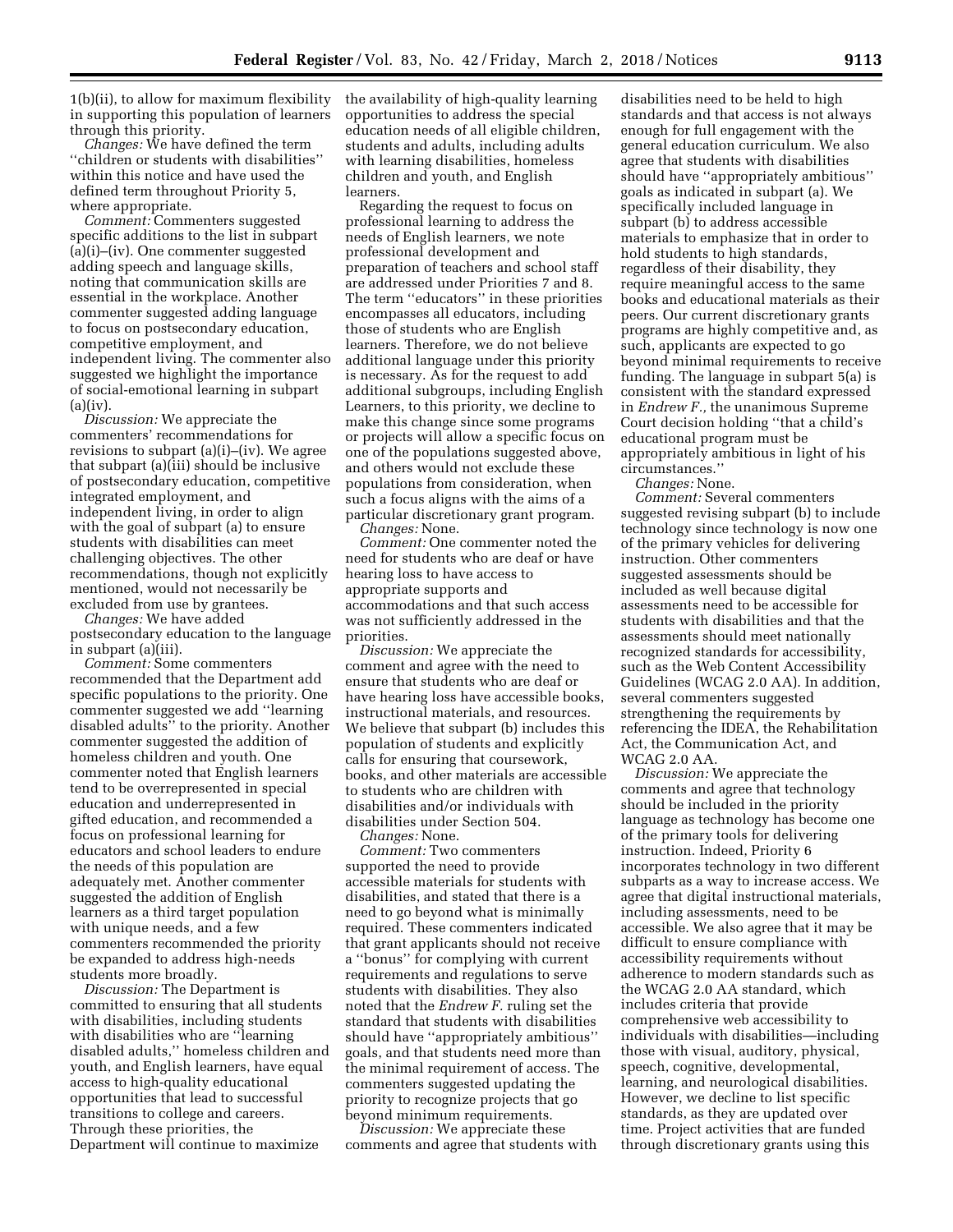priority must still be consistent with the requirements of the IDEA, Americans with Disabilities Act (ADA), and Section 504, where applicable.

Finally, we believe that the language of subpart (b) encompasses accessible technology. Specifically, the text of subpart (b) indicates that projects under this priority would ensure ''coursework, books, or other materials are accessible to students who are children with disabilities,'' where ''other materials'' encompasses technology.

*Changes:* None.

*Comment:* One commenter expressed concern that parents, families, and family-serving organizations are not included in Priority 5. The commenter noted the historical role of engaged families in ensuring a free appropriate public education is available to all children with disabilities, as required under the IDEA. The commenter also noted that strong family-professional partnerships are among the most effective strategies to improve educational outcomes for children with disabilities; and how the Department's investment in parent training and information centers (PTIs) and community parent resource centers (CPRCs) has resulted in preparing many families to work with professionals and advocate for their children.

*Discussion:* We agree with the commenter that families are crucial to ensuring that children with disabilities have the opportunity to meet challenging objectives in appropriately ambitious educational programs, as well as the importance of providing information and training to all families. Through the funding and management of the IDEA Part D Parent Information and Training Program, the Department has ensured that families in all 50 States, Puerto Rico, U.S. Virgin Islands, and Pacific territories have access to the information and training they need to advocate for their children. Engaging families in their children's education, increasing parents' knowledge and ability to advocate for their children, increasing parents' and professionals' ability to work together, and involving family-serving organizations in improvement efforts are vital strategies to strengthen the education of children with disabilities. Through the notices inviting applications, the Department has the discretion to specify strategies used to address these priorities, and we intend to continue to promote strategies that empower families and students.

*Changes:* None.

*Comment:* One commenter suggested modifying Priority 5(a) to include ''instructed on or taught to challenging academic standards for the grade in

which they are enrolled and receive high quality instruction and specialized instructional supports services that are meaningful and appropriately ambitious in light of each students circumstances.''

*Discussion:* We appreciate the comment, and we agree with the need to ensure students with disabilities are instructed on challenging academic content standards and receive highquality instruction and specialized instructional supports and services that are meaningful and appropriately ambitious in light of each student's circumstances. We note that the instructional program for students with disabilities is individually determined and is within the purview of the child's individualized education program team. The Department believes that this priority addresses that students with disabilities are instructed on or taught to challenging academic standards for the grade in which they are enrolled and receive high-quality instruction and specialized instructional supports services that are meaningful and appropriately ambitious in light of each student's circumstances. *Changes:* None.

*Comment:* One commenter suggested grantees create programs that are intentionally designed from the outset, so all learners, especially high-needs students, have the greatest chance of being fully included; accessing instruction, strategies, supports and materials; and achieving the desired outcomes outlined by the Department.

*Discussion:* We appreciate the comment on the need to develop accessible instruction, materials, and support, not only for students with high needs, but all students. We appreciate the potential benefits to developing accessible materials from the outset as compared with ''retrofitting'' materials to be accessible. We currently support some projects that are taking this approach and believe this is included in the language under Priority 5.

*Changes:* None. *Comment:* Several commenters indicated the need to make a more explicit connection between the preparation and ongoing professional development of teachers and school staff, including specialized instructional support personnel, and meeting the unique needs of children and students, especially those with disabilities and those with unique gifts or talents within Priority 5.

*Discussion:* The Department agrees that high-quality personnel preparation and ongoing professional development for teachers, school leaders, and other school staff is critical in meeting the

unique needs of students and children, including those with disabilities and unique gifts and talents. We note professional development and preparation of teachers and school staff are addressed under Priorities 7 and 8. The term ''educators'' in these priorities encompasses all educators, including those of children who are students with disabilities. Nothing in Priority 7 or 8 would preclude an applicant from focusing on teachers of children who are students with disabilities.

*Changes:* None.

*Comment:* Commenters suggested that the Department allow for professional development to help teachers and other school staff, including specialized instructional support personnel, better meet the needs of students with disabilities and those with unique gifts and talents within Priority 5. The commenter also recommended expanding Priority 8 to recognize the crucial role that school psychologists and other specialized instructional support personnel play in providing meaningful and ample support to teachers, principals, and other school leaders in helping students reach their full potential and in school improvement efforts.

*Discussion:* We appreciate these suggestions and agree that high-quality personnel preparation and ongoing professional development for all school staff, including teachers, principals and other school leaders, and other school staff, including other specialized instructional support personnel, plays an important role in providing meaningful and ample support to teachers, principals, and other school leaders in helping students reach their full potential and in school improvement efforts. However, with respect to the requested expansion of Priority 8, the term ''educators'' in subparts (b) and (d) includes all staff that support students in schools, including, for example, various specialized instructional support personnel.

*Changes:* None.

*Comment:* Numerous commenters expressed general support for subpart (c). Many commenters shared research and their concerns that gifted and talented students with high needs, including twice-exceptional students (*e.g.,* students gifted in math and who have dysgraphia) often do not have access to the resources they need to reach their full potential.

*Discussion:* The Department appreciates the commenters' commitment to this group of students and included this subpart under Priority 5 because we share this concern as well.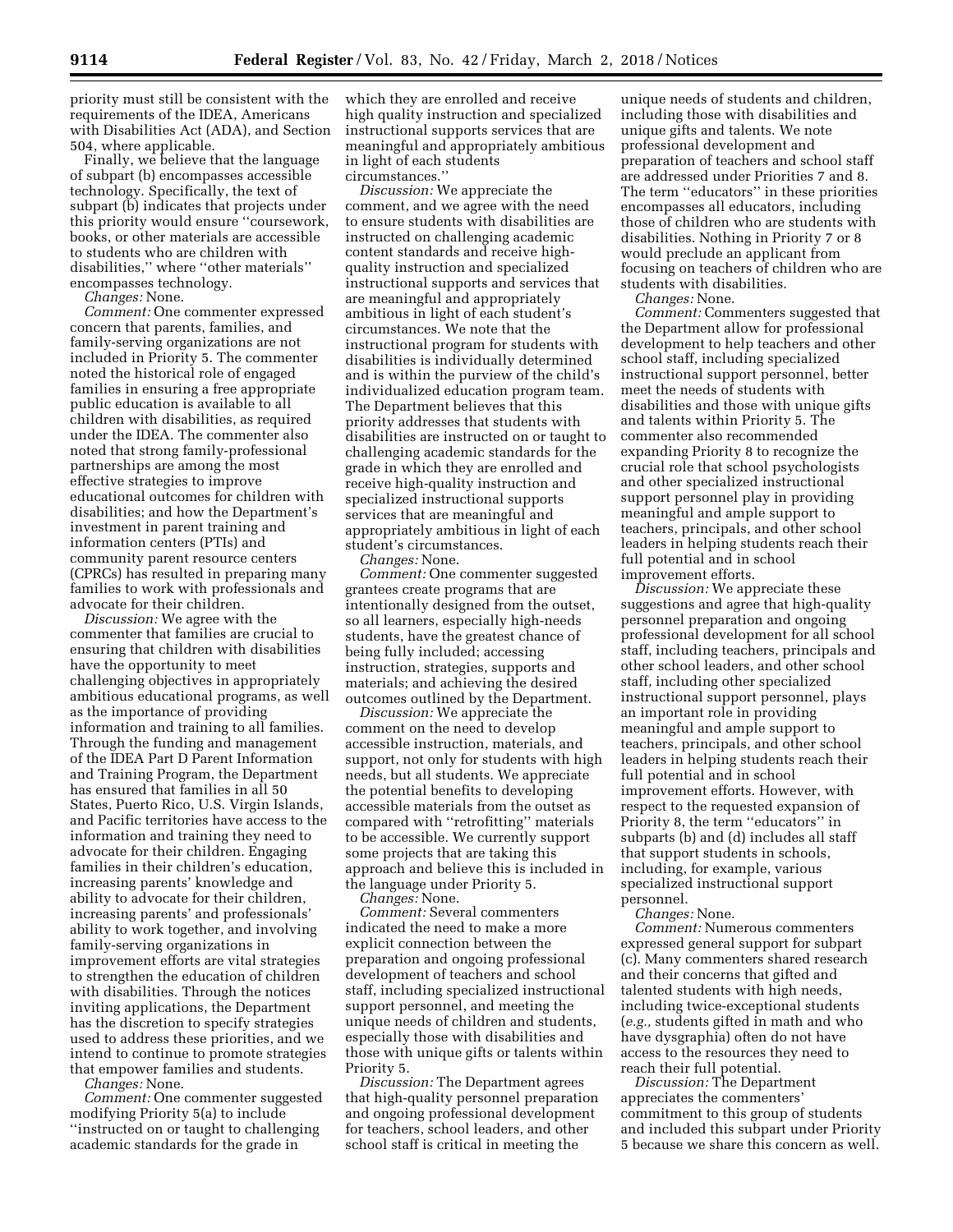The Department will continue to support programs to address the unique needs of this group of students.

*Changes:* None. *Comment:* Several commenters expressed support for subpart (c) and advocated for additional funding for this student group. One commenter suggested that it would be more effective to direct funding toward supporting students who have demonstrated mastery in content areas, rather than focusing on closing the achievement gap. Some commenters discussed the need for further research on this topic. One commenter specifically requested additional research as it relates to effective identification, assessment, and enrichment programs in rural communities. Other commenters advocated for increased funding for programs that serve this group, such as the Jacob K. Javits Gifted and Talented Students Education Program.

*Discussion:* We appreciate the commenters' commitment to research and programs for this student population, including in rural communities. While the priorities and definitions in this document may be used in future discretionary grant competitions, no funding is tied to these final priorities. Appropriations for Federal programs are made by Congress and are outside the scope of this discussion. We agree that building further models of effectiveness are a crucial part of our discretionary grant programs and look forward to working with grantees to discover more of what works in these areas.

*Changes:* None.

*Comment:* A number of commenters suggested programs and methods to adequately address subpart (c). These suggestions include, but are not limited to: using differentiation strategies, educator access to curricular resources and collaboration with resource specialists, professional development geared toward gifted and talented students, and the use of an interdisciplinary or transdisciplinary model.

*Discussion:* We believe that our Nation's schools should develop opportunities to meet the needs of gifted and talented students that empower them to reach their full potential.

*Changes:* None.

*Comment:* One commenter expressed support for legislation that would mandate gifted education in public schools.

*Discussion:* The Department appreciates the commenter's commitment to gifted students. However, legislative mandates are set by Congress and are outside the scope of this discussion and this notice. *Changes:* None.

*Comment:* Two commenters recommended changes in the language of subpart (c). One commenter felt this subpart lacks specificity, and should explicitly discuss mentoring, Advanced Placement coursework, and early college opportunities. The commenter also recommended combining this subpart with Priorities 3 and 6. Another commenter recommended focusing on students with high needs within the gifted and talented population, by adding language from subpart (b) related to the accessibility of materials in subpart (c).

*Discussion:* We appreciate these suggestions. With regard to the level of specificity in subpart (c), the Department seeks to allow grantees the flexibility to serve gifted students in ways that best meet their unique needs. As such, we do not support listing examples of specific types of services or curricula under this subpart. Regarding combining this subpart with another priority, the Department believes that the strong support we received from other commenters for including this subpart justifies leaving it as a distinct subpart. Finally, we agree that it is important to consider the unique needs of students with high needs, and believe that the priority as written would not preclude a program using this priority from focusing on the accessibility of materials.

*Changes:* None.

# **Priority 6—Promoting Science, Technology, Engineering, or Math (STEM) Education, With a Particular Focus on Computer Science**

*Comment:* Several commenters expressed support for STEM education, including computer science, elaborating that computer science enhances students' ability to problem solve and think critically. One commenter stated that it is extremely important to offer programs to communities that could not normally fund STEM programs, and another supported projects to support more women and girls in STEM as reflected in subpart (d). Other commenters noted that computer science is one of the STEM fields that has more job openings than graduates, and termed it among the most important growth areas for new employment in the United States. Several commenters expressed appreciation that the priority addresses the needs of underrepresented students in STEM and that the Department's focus on STEM education will allow school districts to expand computer science and STEM offerings

more quickly and with greater quality so that every student can fully access the field to his or her fullest potential and prosper in the 21st-century economy. Another commenter applauded the Department's effort to increase the number of educators adequately prepared to deliver rigorous instruction in STEM and increase access for underrepresented students in STEM courses. One commenter also noted the inclusion of subpart (l) to support greater use of STEM and computer science resources by making them available as open educational resources.

*Discussion:* We appreciate the commenters' support for STEM and the inclusion of computer science. We believe our Nation's economic competitiveness depends on our ability to improve and expand STEM learning and engagement, and, thus, we must expand the capacity of our elementary and secondary schools to provide all students, including minorities, students in rural communities, women, and other historically and traditionally underrepresented students in STEM fields, with engaging and meaningful opportunities that develop knowledge and competencies in STEM, both in and out of the classroom. In order to do this, educators must be equipped to leverage new digital technologies to enhance classroom instruction.

*Changes:* None.

*Comment:* Several commenters provided suggestions to strengthen the background section for the priority. One commenter requested amendments to the background section to include reference to the IDEA, the Communication Act, and WCAG. Another commenter stated that the background section should state that in addition to making technology accessible to students with disabilities, the technology should also be made accessible to English learners.

*Discussion:* We appreciate the feedback we received on the background section included in the NPP, which explains our rationale for this priority. We do not include background sections for priorities in the NFP, nor are the background sections considered part of the final priorities. Therefore, we are not making any changes in response to these comments.

*Changes:* None.

*Comment:* None.

*Discussion:* We have determined that our intent to allow programs and grantees the flexibility to address one or more of the STEM subjects, rather than all four, was not apparent. Therefore, we are clarifying that program offices will have the flexibility to build competitions that focus on one or more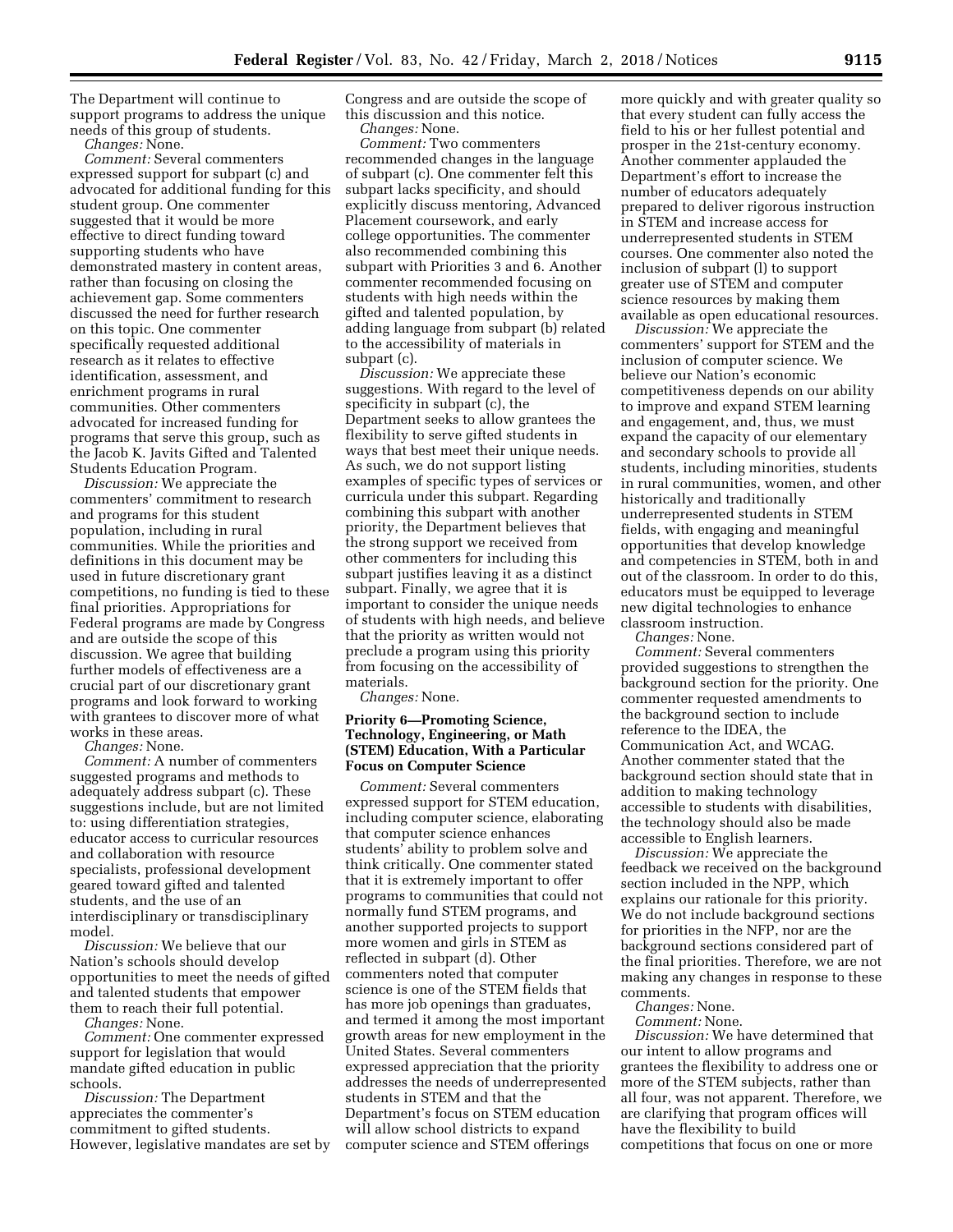STEM fields (*e.g.,* just science, or science and technology). Furthermore, we are clarifying that projects under Priority 6 should be designed to improve student achievement or other educational outcomes, and that discretionary grant competitions that use this priority could focus solely on the root of the priority (*i.e.,* projects designed to increase educational opportunities by reducing academic or non-academic barriers to economic mobility) or require that the proposed project meet both the root and one or more of the subparts in Priority 6 (*i.e.,*  paragraphs (a) through (e)). This allows for maximum flexibility in using these priorities within discretionary grant programs.

*Changes:* We revised the title of the priority, changing the word ''and'' to ''or.'' We have also revised the introductory language to be clear that projects may (or may not) be required to address one or more of subparts (a) through (e). In addition, we changed the word "and" to "or" within subpart (k) to specify that projects may address science, technology, engineering, or mathematics.

*Comment:* Several commenters requested the addition of various particular content areas within STEM, asserting that these other content areas also aid in the development of problemsolving, critical thinking, and analytical skills. Specifically, commenters variously requested separate subparts within Priority 6 for areas including statistics, geography, psychological science, chemistry, art, and environmental education. One commenter requested adding a subpart focused on engineering design and analysis skills in teacher training and teacher professional development.

*Discussion:* We appreciate the commenters' requests to add separate subparts to address various specific STEM content areas and support teachers. With respect to the addition of separate subparts in specific STEM and computer science areas, the priority as written does not preclude grant applicants from proposing to focus on particular content areas within STEM and computer science, including, for example, statistics, geography (to the extent such a focus relates to STEM and computer science), or chemistry. Further, subpart (a) of this priority focuses exclusively on increasing the number of educators who are equipped to teach STEM and computer science, and, similarly, grant applicants could propose to focus on increasing the number of educators equipped to teach a particular content area within STEM and computer science, for example,

engineering design and analysis skills. Thus, we decline to add additional subparts to Priority 6 related to specific content areas within STEM and computer science and rather allow maximum flexibility for grant applicants to focus on the range of specific content areas within STEM and computer science. Furthermore, we believe the priority appropriately emphasizes the preparation necessary for students to meet the current demands of the labor market and for educators to effectively teach STEM subjects.

*Changes:* None.

*Comment:* Several commenters requested various revisions to the priority to highlight certain aspects of teaching and learning in STEM and computer science. Specifically, some commenters requested that this priority reference certain teaching strategies, such as online learning, ''hands-on'' learning experiences, and experiential learning to ensure access to and engagement from students. A few commenters requested that the priority explicitly mention out-of-school (*e.g.,*  before school, after school, summer) settings as an opportunity to engage students in STEM and computer science. A few commenters requested that we include CTE in the title of the priority as well as explicitly in subparts (a), (d), and (e). With respect to CTE, one commenter explained that half of all STEM jobs are open to workers with less than baccalaureate credentials, and that CTE should not be seen as different or separate. Multiple commenters recommended that we delete the reference in subpart (b) to ''proficient use of computer applications'' as they believe it suggests that computer use is a prerequisite for learning computer science.

*Discussion:* We appreciate commenters' requests to highlight these various important elements in the teaching and learning of STEM and computer science for all students. With respect to specific learning strategies, we prefer to allow grant applicants to choose from among the numerous learning strategies and approaches currently available and innovative ones that may be emerging in the teaching of STEM and computer science. However, we note that subpart (b) specifically offers ''hands-on, inquiry-based learning'' as a viable option for supporting student mastery of STEM and computer science prerequisites. Furthermore, subpart (e) explicitly mentions online coursework as a way to increase student access to STEM and computer science, and subpart (i) focuses solely on technology to provide students access to educational choice to

which they otherwise might not have access. Further, nothing in Priority 6 precludes STEM and computer science teaching and learning during out-ofschool time or that focuses on CTE. Finally, with respect to the requested change in subpart (b), our intent was not to suggest that computer use is a prerequisite for learning computer science, but rather that understanding the state of the art in commonly used computer applications or technologies better positions learners to transition from consumers of technology to developers of technology.

*Changes:* None.

*Comment:* None.

*Discussion:* We decided it was necessary to clarify that subparts (a) and (g) focus on strategies that are evidencebased, in order to achieve the goals of the subparts.

*Changes:* We added the term ''strategies'' to subpart (a) where evidence was already referenced. Similarly, we changed the term ''areas'' to ''strategies'' in subpart (g).

*Comment:* One commenter recommended that the priority recognize the critical and distinct role that principals and other school leaders play by changing the reference to educators in subpart (a) to teachers, principals, and other school leaders.

*Discussion:* We agree with the commenter that principals and other school leaders play integral roles in student success; however, our intent in using the phrase ''educator'' is that it be inclusive of teachers, principals, and other school leaders.

*Changes:* None.

*Comment:* None.

*Discussion:* We felt it was important to clarify that there are two main components to subpart (b), such that a discretionary grant program may decide to use them together or independent from one another.

*Changes:* In subpart (b) we removed the word ''and'' and replaced it with the word ''or.''

*Comment:* None.

*Discussion:* We believe that the priorities should provide maximum flexibility while accommodating the statutory requirements of discretionary grant programs. Certain discretionary grant programs may require strong evidence. To ensure that we can use Priority 6 and also accommodate this requirement, we revised subpart (c) to allow for application of the priority to grant programs that may require strong evidence.

*Changes:* We have revised subpart (c) to specify that instructional strategies may be supported by either strong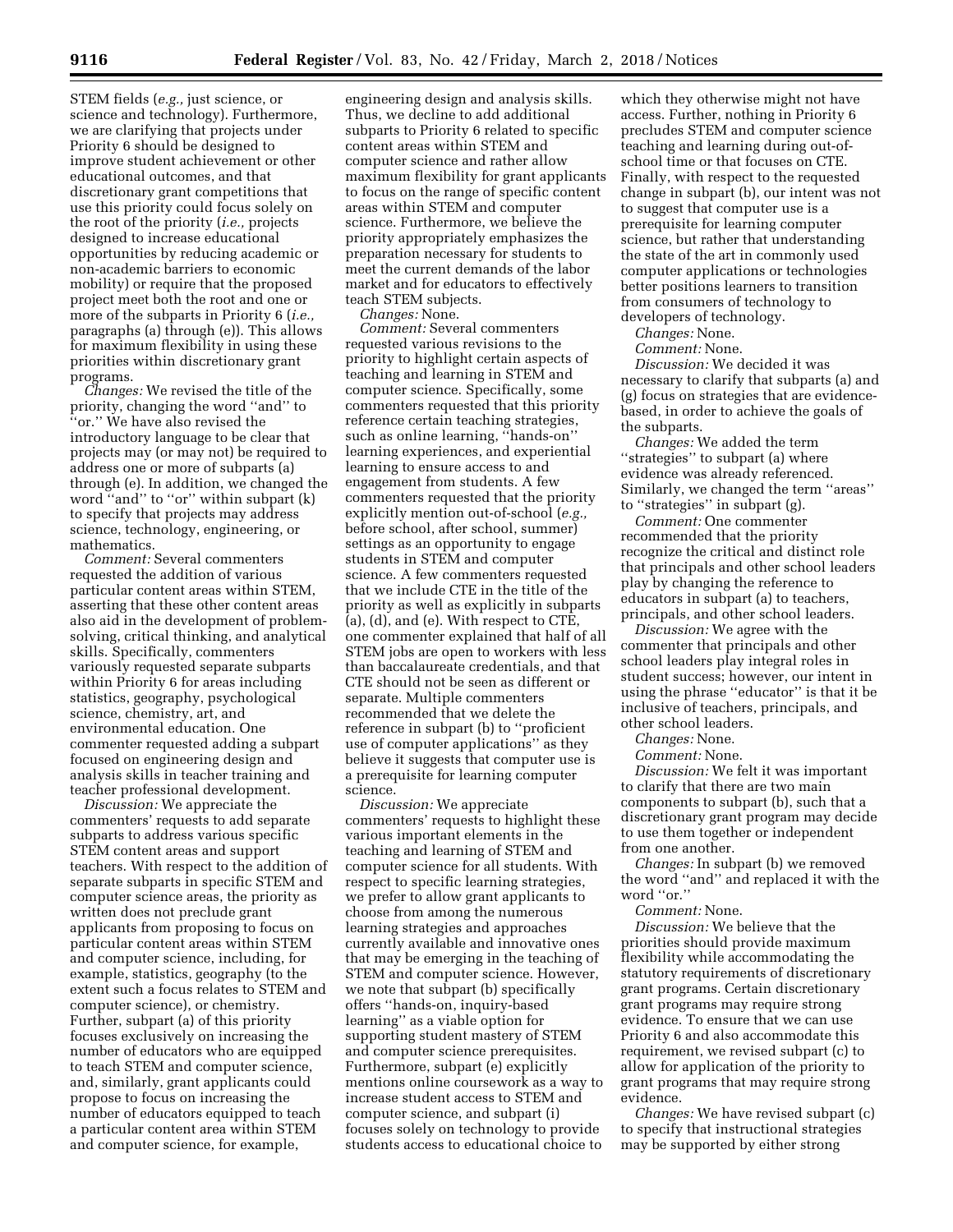evidence, or strong or moderate evidence.

*Comment:* Several commenters requested that the priority explicitly mention certain groups of students, including students with disabilities, low-income students, Alaska Native students, students of color, minority students, English learners, adults, gifted and talented students, and students in urban settings. In requesting the addition of and focus on a specific subgroup, multiple commenters raised concerns that focusing on only one subgroup could prevent the Department from meeting the needs of another. For example, one commenter feared that focusing on low-income students may result in less attention to racial and ethnic minorities. Some commenters requested further emphasis on certain subgroups explicitly included in subpart (d), including females and students in rural communities, by including them in subpart (e) as well. Multiple commenters elaborated on the importance of providing underserved students opportunities to learn STEM and computer science content starting in pre-kindergarten and extending through third grade in order to create early and sustained interest, confidence, and competency in STEM and computer science. Finally, one commenter requested that the priority address what the commenter perceives as institutional barriers that may hinder undergraduates in underrepresented groups from pursuing STEM and computer science coursework.

*Discussion:* We appreciate the commenters' requests that STEM and computer science education be inclusive of all students, and, in particular, certain subgroups of students that may not otherwise have access to this content. We agree that it is critical that traditionally underserved students have access to STEM and computer science coursework and educators who are well prepared to deliver such coursework. However, we believe that the priority already includes several of the student subgroups that the commenters requested we include. Paragraph (d) of the priority addresses ''underrepresented students,'' and the examples given are not exclusive. The term also encompasses students of color, minority students, American Indian or Alaska Native students, students in urban settings, and English learners, among others.

With respect to adult students, the priority does not preclude grant applicants who propose to focus on adults, and subpart (k) specifically indicates support for programs that lead to recognized postsecondary credentials through WIOA. The priority also explicitly notes the need for support of women, as well as the need to support students in rural communities, highlighting that student population in both subparts (d) and (h). With respect to gifted and talented students, we note that subpart (c) under Priority 5 focuses solely on addressing the needs of gifted and talented students. Regarding the concern that referencing one subgroup may detract from a focus on the needs of other subgroups, we believe that the priorities should provide maximum flexibility for grant applicants to address the needs of students in their particular contexts. Most importantly, this priority emphasizes the needs of underserved students.

We do recognize the need to emphasize students with disabilities and students living in poverty in this priority, as these subgroups experience particular challenges in accessing and participating in rigorous computer science. These student subgroups contribute to America's economic growth and prosperity and must be afforded the same opportunities to learn about and engage in STEM and computer science in the course of their education. Therefore, we have added to subpart (d) an explicit mention of students with disabilities and lowincome students.

*Changes:* We have revised subpart (d) of Priority 6 to explicitly include students with disabilities and lowincome students in the list of underrepresented students.

*Comment:* Some commenters requested that we revise subpart (d) to explicitly include early learning, asserting that foundational learning in STEM and computer science, as with all subjects, begins in the early grades. Additional commenters emphasized the importance of early years to a child's long-term success, and, thus, recommended that the priorities incorporate a significant focus on early learning. These commenters suggested we include in subpart (a) professional development for educators on developmentally appropriate STEM and computer science content, and another commenter recommended that we revise subpart (a) to include supporting educators beginning with early childhood educators.

*Discussion:* We appreciate the commenters' recommendations that the priority emphasize early learning in this priority and across all priorities. We agree that learning in STEM and computer science begins in the early grades and there is a need for educators to engage students in early grades in these content areas. However, nothing

in the priorities precludes grant applicants from focusing on children in early learning settings and thus we decline to revise the text to include explicit mention of early learning settings. In fact, use of ''students'' and ''education'' throughout the priorities is meant to be inclusive of all students and settings, and the previously discussed addition of ''children or students'' in several priorities is meant to further clarify this inclusiveness. Unless explicitly stated otherwise, the priority could be used in competitions that focus on early learning. Furthermore, we would expect grant applicants to propose age-appropriate interventions or activities for whatever age(s) they are targeting. We also reflect our interest in, and the importance of, early childhood education in Priority 9(d).

*Changes:* None.

*Comment:* Several commenters requested revisions to the priority to further emphasize computer science throughout the priority, asserting that adding computer science to STEM in several subparts of the priority will result in a lack of focus on computer science in competitive grant awards in favor of science and math. These commenters further noted that the wording of several subparts within the priority do not mirror the language of the title of the priority which calls for ''a particular focus on computer science'' and, thus, lessens the emphasis on computer science. To address these concerns, these commenters requested that the priority consistently state ''STEM with a priority on computer science'' or ''STEM with a particular focus on computer science.'' These commenters further suggested that a way to emphasize computer science would be to add subpart (d) as an absolute or competitive priority in all competitive grant programs.

*Discussion:* We appreciate the commenters' desire to emphasize computer science and agree that the priorities should do so. However, we believe that by including computer science as the sole focus of subpart (d), the Department is clearly signaling the importance of ensuring that all students have access to and can participate in rigorous computer science coursework. In addition to subpart (d), grant applicants may propose to focus solely on computer science in responding to the other subparts within this priority. However, to ensure maximum flexibility for grant applicants to focus on student needs specific to their unique contexts, we decline to require that they include computer science in their applications.

With respect to adding subpart (d) as an absolute or competitive preference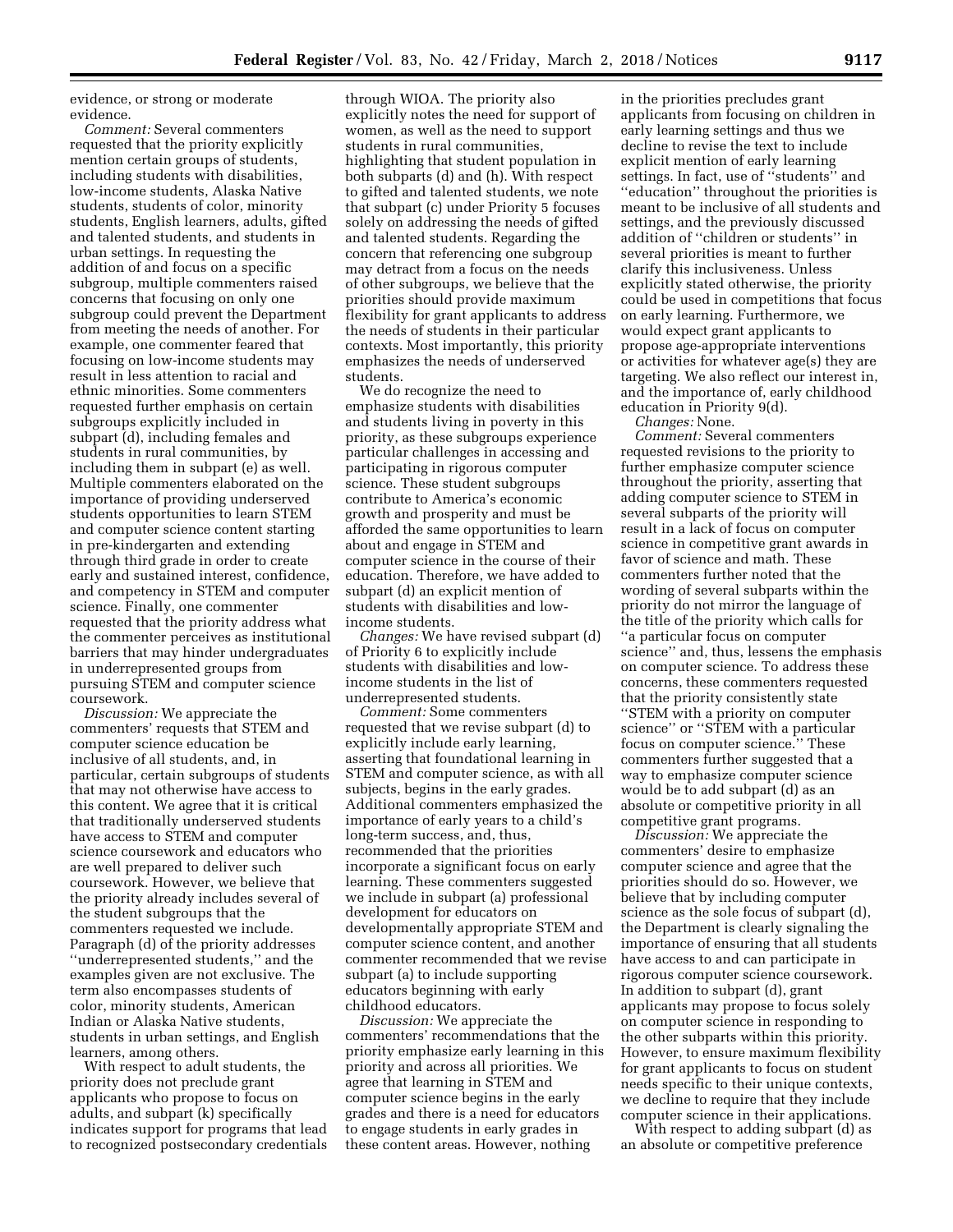priority across all discretionary grant programs, the Department has discretion in choosing whether and how to use these priorities based on their applicability to a given grant competition. Priorities are used in grant competitions to guide applicants to propose projects that respond to a specific need, such as expanding access to and participation in rigorous computer science coursework.

*Changes:* None.

*Comment:* Two commenters recommended that the Department highlight the importance of family involvement in Priority 6, suggesting that it could be incorporated into subpart (f).

*Discussion:* We appreciate the comments and believe in the importance of family involvement in students' education. Thus, while we decline to modify subpart (f), we believe that it would not preclude family involvement as a component of a grant application responding to subpart (f).

*Changes:* None.

*Comment:* Several commenters requested that we place a greater emphasis on STEM and computer science professional development for educators generally and by, for example, revising subpart (f) to include partnerships that provide teachers with access to high-quality professional development in STEM and computer science teaching; incorporating gradeappropriate engineering design challenges and computational thinking into professional development; providing support in teaching skills for STEM postsecondary faculty; adding appropriate and evidence-based practices to support pre-service teachers in accessing effective STEM teaching; explicitly adding modeling as an approach to professional development; and making reference to cross-content training to support staff who may transition from, for example, teaching math to teaching computer science. Several commenters also emphasized the importance of preparing STEM and computer science educators to teach students with disabilities, asserting that students with disabilities are significantly less likely to have access to high-quality STEM and computer science courses and support to thrive in these courses. One commenter stated that there should also be an emphasis on increasing the number of educators who are knowledgeable about serving English learners.

*Discussion:* We appreciate these comments related to professional development, and also believe professional development is critical to helping ensure the educator workforce

is prepared to deliver high-quality STEM and computer science coursework to all students across the pre-kindergarten through postsecondary education spectrum, including students with disabilities and English learners. However, we believe that the priority sufficiently highlights the critical nature of professional development and addresses the content of the requested revisions. Specifically, regarding partnerships that may enhance professional development for teachers on STEM and computer science, subpart (a) would not preclude partnerships between, for example, institutions of higher education and schools or LEAs to support high-quality, evidence-based professional development. Additionally, such partnerships would not be precluded under subpart (f) of Priority 8, which explicitly addresses professional development for teachers of STEM and computer science.

Further, Priority 6 accommodates professional development for teachers of students of all ages and allows for grant applicants to focus on particular content areas within STEM and computer science. With respect to evidence-based practices, subpart (a) includes explicit reference to evidence-based practices, and the Department can further add evidence priorities consistent with EDGAR if we determine that they are appropriate. While we appreciate the strategy of modeling in the context of professional development, we decline to specify any single approach to professional development and rather prefer to allow grant applicants the discretion to determine which approach they believe will help ensure effective professional development.

Regarding professional development for educators that specifically targets the needs of students with disabilities or English learners, we agree that teachers must have the skill set necessary to support the learning needs of all students. Subpart (a) of Priority 6 would not preclude grant applicants from proposing to focus specifically on professional development to build educator capacity to address the needs of students with disabilities or English learners. Finally, subpart (a) specifically addresses the needs of teachers that may transition from other fields to STEM and computer science.

*Changes:* None. *Comment:* Several commenters provided suggestions related to subpart (i), which addresses the use of technology to provide access to educational choice. Specifically, some commenters recommended moving subpart (i) of Priority 6 to Priority 1

given the reference to choice, while

others recommended deleting subpart (i) altogether in opposition to using the priorities to promote school choice.

*Discussion:* We appreciate the commenters' suggestions but disagree with either moving or deleting subpart (i). The focus of the subpart is to broaden access to STEM and computer science coursework and resources through the use of technology (*e.g.,*  distance or online learning) to students who may not otherwise have access to such coursework and resources. According to the National Center for Women and Informational Technology,19 less than one-quarter of students nationwide have access to rigorous computer science courses. Thus, technology can help ensure that all students and families who choose to pursue learning in STEM and computer science can do so, regardless of their enrollment in schools or districts that may not have such opportunities onsite.

*Changes:* None.

*Comment:* A few commenters opposed the inclusion of computer science in Priority 6. One commenter asserted that adding computer science will diminish the focus on math; others similarly contended that focusing on computer science will result in the exclusion of various equally important high-demand fields of study, such as chemistry, physics, and environmental science, and that the Department should not favor certain subjects over others.

*Discussion:* We appreciate the commenters' concerns but believe that the priorities overall, and Priority 6 in particular, allow flexibility for grant applicants to focus on areas of needs identified in their own contexts. With regard to Priority 6, grant applicants have the discretion to focus solely on any STEM and computer science content area or areas working in concert with each other. As noted earlier, the availability of jobs that require STEM and computer science skills continues to grow and provides an opportunity for all students to meaningfully contribute to America's domestic security and global competitiveness. Emphasizing STEM and computer science can open doors for students across the educational spectrum from prekindergarten through postsecondary education. Students can pursue traditional or alternate pathways to an education that will equip them with the skills and abilities to be successful in a wide range of STEM and computer science jobs.

*Changes:* None.

<sup>19</sup>See *[http://www.prweb.com/releases/2012/12/](http://www.prweb.com/releases/2012/12/prweb10219767.htm)  [prweb10219767.htm.](http://www.prweb.com/releases/2012/12/prweb10219767.htm)*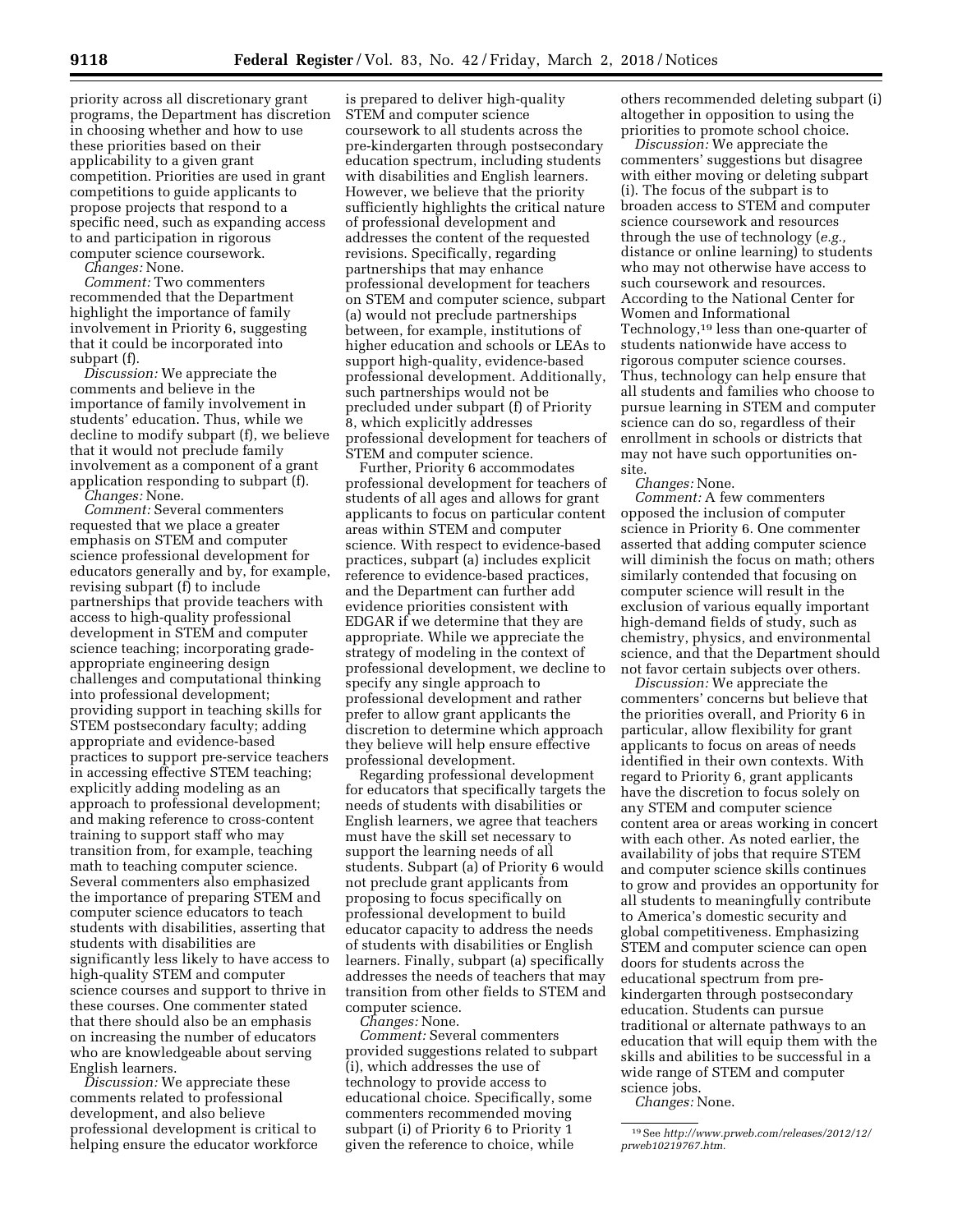*Comment:* Multiple commenters requested that we clarify the relationship between this priority and the Presidential Memorandum directing the Secretary of Education to establish a goal of devoting at least 200 million dollars in grant funds to promote STEM education including computer science, as published in the **Federal Register** on September 28, 2017 (82 FR 45417). These commenters recommended that we reference this memorandum in the priority and clearly state that a minimum of 200 million dollars will be committed to STEM and computer science and that the Secretary will publically report progress toward that goal.

*Discussion:* We appreciate the commenters' support for this presidential memorandum and the focus of Priority 6. We decline to specifically reference it in Priority 6 because doing so would have no practical effect; however, we appreciate the commenters' request to note the applicability of the memorandum to Priority 6.

*Changes:* None.

*Comment:* Several commenters recommended revisions to the definition of ''computer science'' included in the priorities. Several commenters recommended that the definition mirror the definition from the K–12 Computer Science Framework and the Computer Science Teachers Association, which defines computer science as ''the study of computers and algorithmic processes, including their principles, their hardware and software designs, their implementation, and their impact on society.'' One commenter stated that the definition of ''computer science'' does not fully encompass the evolving field of computer science and should include, for example, the relationship between computing and mathematics, artificial intelligence, and applications of computing across a broad range of disciplines and problems. Other commenters variously contended that: Students need to understand computation and computational thinking within disciplinary problem-solving; the definition should be inclusive of emerging fields, such as mechatronics and robotics; and that networking and network administration should also be included in the definition.

*Discussion:* We appreciate the commenters' suggestions regarding the definition of ''computer science.'' However, we believe that the definition encompasses the concepts that commenters requested be included and does not preclude emphasis on any of the concepts within the field of

computer science articulated in the comments, including by the Computer Science Teachers Association.

*Changes:* None.

*Comment:* Several commenters recommended that the Department support and enhance the State role in computer science education. The commenters recommended that the Department consider the leadership role that State agencies and governors may play to advance the goals of STEM and computer science education. Three commenters specifically recommended that programs or priorities recognize the State role through fiduciary responsibilities and competitive subgranting authorities, and also that the priority recognize that a focus on collaboration with States, LEAs, and local or national organizations would create additional momentum for State planning in this area and maximize participation for all school districts.

*Discussion:* We appreciate and agree with the commenters regarding the roles and responsibilities that State agencies and governors play to advance the goals of STEM and computer science education. Leaders in States, districts, and schools must have the opportunity to do things differently to meet the needs of their students. To this end, we emphasize in these priorities eliminating unnecessary burdens placed on grantees, particularly in Priority 2(c) that seeks to reduce compliance burden within grantee's operations.

*Changes:* None.

*Comment:* Three commenters believed this priority would be important at the community college level. Community colleges play a critical role in American higher education and provide fast-track training in response to high-demand occupations. In addition, community colleges can provide assistance to secondary schools by expanding access through dual credit programs at an affordable cost. The commenters requested subpart (f) of Priority 6, and applicable definitions, specifically highlight community colleges and their value to society more directly.

*Discussion:* We appreciate the support from these commenters regarding the invaluable role that community colleges play in the Nation's higher education infrastructure. Nothing in the priorities precludes community colleges from being included in grant competitions to which these priorities may be attached. *Changes:* None.

*Comment:* One commenter recommended the inclusion of STEM in the following Department grant programs: Education Innovation and Research; Charter Schools Program;

Teacher and School Leader Incentive Program, Supporting Effective Educator Development; Promise Neighborhoods; and Teacher Quality Partnership Program.

*Discussion:* While we acknowledge and agree in part with the commenters' recommendation regarding the inclusion of STEM in other Department grant programs, we do not agree with listing specific grant programs in a manner that might limit use of the priority. This priority may be used in a variety of discretionary grant programs as applicable.

*Changes:* None.

*Comment:* One commenter recommended that soft skills that are necessary for workforce success and a well-rounded curriculum that includes courses in English and composition be included in the language for the priority, in addition to other subjects and skills.

*Discussion:* The Department believes that so-called soft skills are addressed in subpart (b). As written, this subpart permits flexibility for educators to determine the types of building block skills and soft skills they deem appropriate for their learning communities.

*Changes:* None.

*Comment:* One commenter requested that the Department clarify and highlight the role of innovative STEM education providers, such as science centers.

*Discussion:* We acknowledge the role that education providers such as science centers play in providing programming and training in STEM education, as well as providing a space for learners to develop their interest and knowledge in STEM. We believe that these providers are already included within the priority; specifically, subpart (f) includes local businesses and not-for-profit organizations, and subpart (j) includes other partners as entities that may facilitate access to services.

*Changes:* None.

*Comment:* Several commenters recommended amending all priority language that suggested that evidencebased activities, strategies, and interventions were an option within the priority. The commenters recommended that any discretionary grant program funded by the Department must include evidence-based approaches.

*Discussion:* We appreciate the commenters' recommendation and note that we have placed an increasing emphasis on promoting evidence-based practices through our grant competitions. We believe that encouraging applicants to focus on proven strategies can only enhance the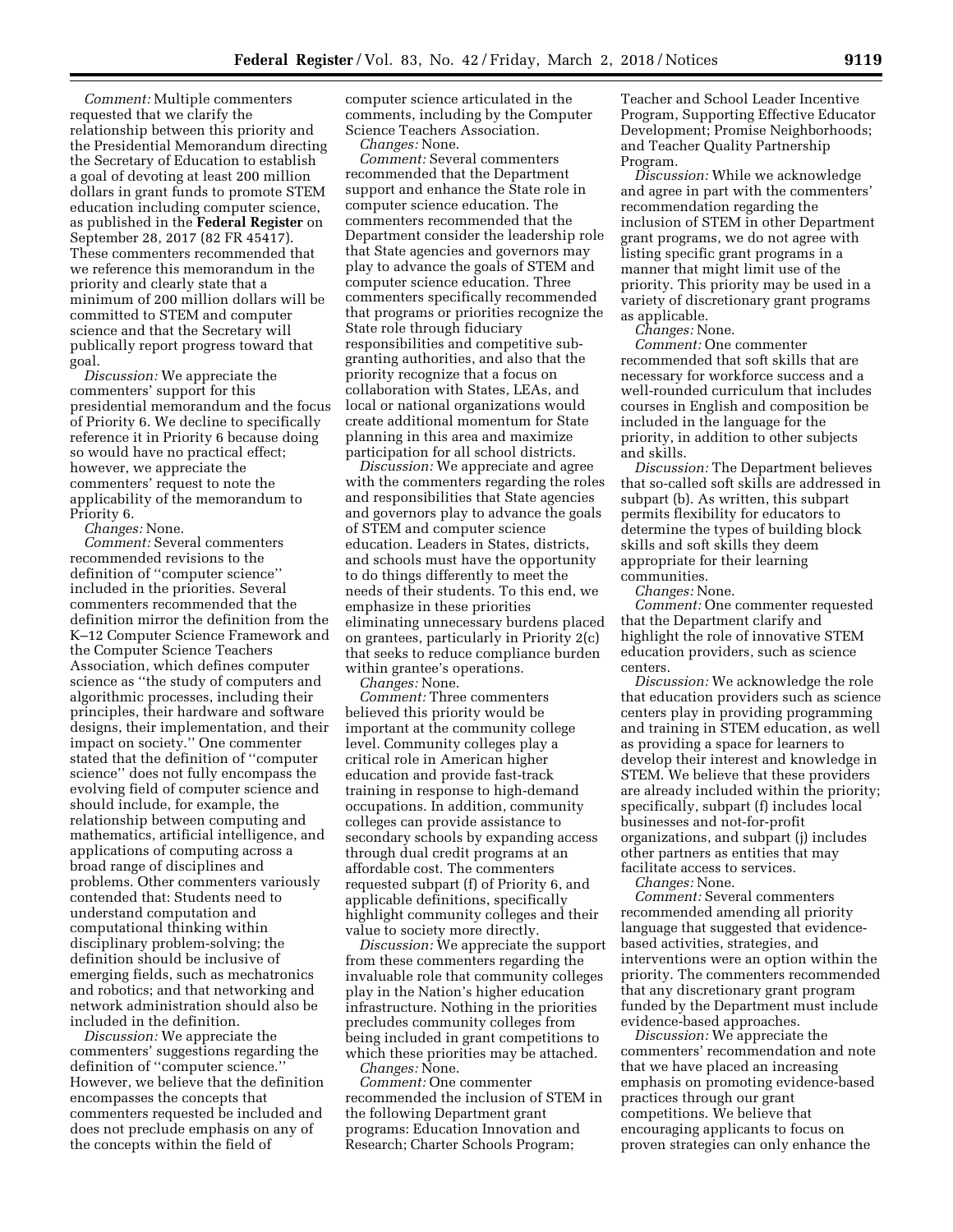quality of our competitions. However, the Department wants to maintain discretion regarding evidence-based practices when applicable and can attach evidence requirements to grant competitions as appropriate.

*Changes:* None.

#### **Priority 7—Promoting Literacy**

*Comment:* One commenter requested a separate priority focusing on information literacy. Another commenter asked that ''information literacy'' be highlighted in the priorities.

*Discussion:* We agree that information literacy is important. However, we decline to write a priority that focuses solely on information literacy, or include specific references to information literacy within the priority. However, there is nothing in the priority that would prevent applicants from proposing projects focusing on information literacy, if appropriate for the specific competition. Furthermore, we note that projects under Priority 7, or other priorities such as Priority 4(a), may result in students achieving the commenters' desired objectives.

*Changes:* None.

*Comment:* Several commenters expressed strong support for aligning content areas, and integration of literacy instruction into those content areas. Specifically, some commenters expressed their support for integrating literacy instruction with social studies, math, and science as part of this priority. Some commenters also expressed their support for beginning this integration in elementary grades to build a strong early foundation for literacy, and continuing it into secondary education.

*Discussion:* We appreciate the commenters' support for aligning content areas and integrating literacy instruction into these content areas. It is important to note that the Department may use Priority 7 to support these kinds of efforts, and subpart (d) specifically encourages the integration of literacy instruction into content-area teaching. Additionally, the Department agrees that a focus on literacy is important in early childhood and elementary grades to build a strong foundation for learning and should be continued into secondary education, as students must rely on these literacy skills to read texts across a variety of subjects, such as math, science, and social studies. As such, the Department did not place a particular emphasis on literacy in elementary relative to secondary education, or vice versa.

*Changes:* None.

*Comment:* Many commenters expressed support for Priority 7. Some of these commenters also requested additions to the priority. Specifically, commenters requested the addition of: Literacy support for incarcerated youth; theater education as a way to promote literacy; a component for building vocabulary; and family literacy.

*Discussion:* We appreciate the commenters' support for Priority 7— Promoting Literacy. We believe literacy is a foundation for learning and is essential to students' ability to progress in school, pursue higher education, and succeed in the workplace. In regard to incarcerated youth, we believe this population is certainly in need of special assistance and support, and, in fact, this group is included in the Department's definition of ''children or students with high needs.'' With regard to a literacy approach using theater education and family literacy, and to the request that the priority reference building vocabulary, the Department would note that while these specific approaches or areas of focus may not have been mentioned in the context of this priority, nothing in the priorities precludes support for them.

*Changes:* None.

*Comment:* Several commenters expressed support for the specific literacy efforts already underway in States and communities across this country.

*Discussion:* We appreciate the commenters' support for existing literacy efforts. The Department does not endorse specific approaches, products, or services. Moreover, these priorities do not authorize or fund specific programs, and we do not include specific programs in the text of the priorities.

*Changes:* None.

*Comment:* Several commenters expressed support for family engagement as part of Priority 7. One commenter, while supportive of family engagement, suggested we add other ways families could be engaged and supported at the school, district, State, and national level.

*Discussion:* We agree that family engagement is an important part of Priority 7. Families play a critical role in supporting children's literacy. When families and schools work together and support each other in their respective roles, children have a more positive attitude toward school and experience more school success. Specifically, research has found that having parents reinforce specific literacy skills is effective in improving children's literacy.20 We believe that this priority,

20Patall, E.A., Cooper, H., and Robinson, J.C. (2008). Parent involvement in homework: A

especially subpart (b), addresses the role that families play in literacy and so we decline to make further changes.

*Changes:* None. *Comment:* Several commenters recommended broadening this priority to include adult literacy. One commenter recommended including ABE and developmental or remedial studies provided by community colleges. Another commenter was particularly concerned with young parents who may still be in school and may have their child in early childhood education. A third commenter recommended adding data on the lack of secondary and postsecondary educational attainment to the background and a reference to the Integrated Education and Training model. And another commenter recommended emphasizing the important role that community colleges

play in delivering ABE programs. *Discussion:* It is important to note that the Department may use Priority 7 to encourage these types of efforts, including the role of community colleges in supporting adult learners, and subpart (e) addresses adult literacy directly. We appreciate the feedback we received on the background section included in the NPP, which explains our rationale for this priority. We do not include background sections for priorities in the NFP, nor are the background sections considered part of the final priorities. Therefore, we are not making any changes in response to recommendations on the background sections.

*Changes:* None.

*Comment:* Several commenters offered support for an emphasis on early learning. Several commenters suggested adding an additional subpart to Priority 7 for early reading and learning programs. A few commenters recommended replacing the term ''education'' with ''early learning and education'' throughout Priority 7.

*Discussion:* While early childhood education is not specifically mentioned in Priority 7, the Department may use Priority 7 to encourage these types of efforts. We believe that the term ''education'' is inclusive of early learning and that priorities using the term ''education'' may be used in programs serving an early childhood population, as appropriate. We have addressed the inclusion of this population by revising the term ''students'' to ''children or students'' when it aligns with the intent of the priority and its subparts.

research synthesis. Review of Educational Research, 78, 1039–1101.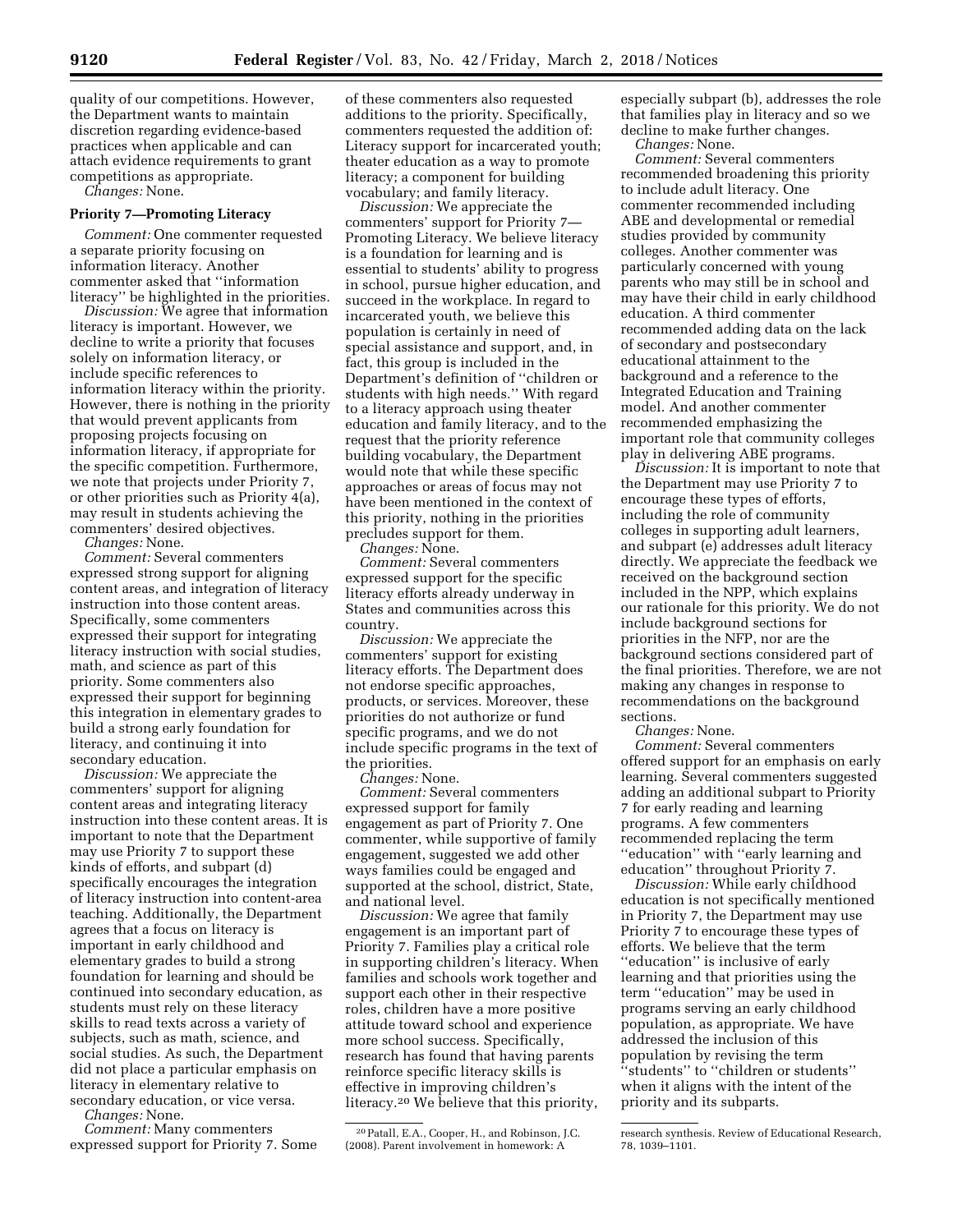*Changes:* We revised subpart (c) to include the phrase ''children or students.''

*Comment:* Several commenters provided feedback about specific approaches, curricula, or frameworks to improve literacy instruction. Commenters gave feedback supporting approaches and models such as: Environmental and sustainability programs, quality out-of-school-time (OST) programs, evidence-based strategies, UDL, and holistic educational approaches.

*Discussion:* We appreciate the commenters' commitment to literacy and various approaches to promoting it. While we support programs that help educators deliver effective literacy instruction, we prefer to allow maximum flexibility for applicants to choose the programs for literacy intervention that best match their needs and contexts and meet other program requirements, and we decline to endorse specific approaches.

*Changes:* None.

*Comment:* Several commenters recommended making edits to the background section. Specifically, one commenter recommended adding information on 21st-century skills to the background section. Another commenter recommended adding data on educational attainment for communities of color and Native Americans to the background section, while another commenter recommended adding information on educational attainment for immigrants.

*Discussion:* We appreciate the feedback we received on the background section included in the NPP, which explains our rationale for this priority. We do not include background sections for priorities in the NFP, nor are the background sections considered part of the final priorities. Therefore, we are not making any changes in response to these comments.

*Changes:* None.

*Comment:* Several commenters offered support for continued funding for programs related to literacy. A few commenters offered support for literacy funding focused in rural areas. One commenter expressed support for funding book distribution programs and research on pediatric early literacy programs. Another commenter recommended that Priority 7 place more emphasis on literacy programs for English learners.

*Discussion:* While the priorities and definitions in this document may be used in future discretionary grant competitions, no funding is tied to these final priorities. Appropriations for Federal programs are made by Congress,

and are outside the scope of this discussion. While literacy programs for English learners could be funded using Priority 7, we decline to add an explicit reference to such programs.

*Changes:* None.

*Comment:* One commenter emphasized the difficulty of unaccompanied students experiencing homelessness participating fully in family engagement in literacy. The commenter suggested that mentoring and tutoring programs for unaccompanied students be added to section 7(b), and mentioned family engagement methods for these students.

*Discussion:* While we note that the priority as written can support these types of activities, we appreciate the commenter's concern about unaccompanied students experiencing homelessness and how they can participate in family engagement in literacy. We agree that strategies for promoting literacy should be supported when occurring outside of a home environment, and we agree that this priority should be revised to make this clear.

*Changes:* We have deleted the term ''at home'' from subpart (b).

*Comment:* One commenter recommended that the Department expand this priority to include writing. Specifically the commenter recommended adding writing as a part of the discussion of literacy in the background section of Priority 7, adding writing to subpart (d) of the priority on integrating literacy instruction, and adding teaching of writing as part of professional development in subpart (a) of the priority.

*Discussion:* We appreciate the commenter discussing how to integrate writing into Priority 7. It is important to note that the Department may use this priority to encourage the types of efforts described by the commenter. In addition, the background section will not be edited as it is not part of the NFP. *Changes:* None.

*Comment:* One commenter expressed concern with using third grade as a benchmark for reading proficiency and, specifically, that students not reading on grade level at third grade should not be retained.

*Discussion:* Grade retention within primary or secondary education is not addressed within Priority 7 or any of the other priorities.

*Changes:* None.

*Comment:* Several commenters recommended revisions to subpart (a). One commenter recommended emphasizing early childhood. Another commenter recommended focusing the priority on struggling readers. One

commenter recommended including ''educators, teachers, principals, and other school leaders'' in subpart (c).

*Discussion:* The ''educators'' noted in Priority 7 can include teachers, principals, and other school leaders and can include early childhood educators as well. Similarly, we believe that the priority, as written, encompasses the populations or approaches recommended by commenters, as appropriate, including struggling readers and early childhood education.

*Changes:* None.

*Comment:* Commenters also recommended including the definition of ''comprehensive literacy instruction'' of section 2221(b)(1) of the ESEA in the NFP. Several commenters recommended changing the introductory sentence of the priority to align with language in the ESSA referencing the definition of ''comprehensive literacy instruction.''

*Discussion:* The current text allows for a broad interpretation of literacy, allowing individual discretionary grant programs and grantees maximum flexibility in promoting literacy. Definitions included in authorizing statutes for specific programs still apply. *Changes:* None.

*Comment:* One commenter expressed support for national nonprofit organizations competing for funding.

*Discussion:* While the Department appreciates the commenter's support for the many nonprofits that serve students throughout the country, the NFP does not establish eligible entities for any of the Department's competitive grant competitions. The purpose of the NFP is to discuss supplemental priorities and definitions that may be used in future grant competitions.

*Changes:* None.

*Comment:* A few commenters recommended adding a priority for numeracy to Priority 7.

*Discussion:* We believe that numeracy is addressed generally by Priority 6.

*Changes:* None.

*Comment:* None.

*Discussion:* We believe that the priorities should provide maximum flexibility while accommodating the statutory requirements of discretionary grant programs. Certain discretionary grant programs may require strong evidence. To ensure that we can use Priority 7 and also accommodate this requirement, we revised subpart (d) to allow for application of the priority to grant programs that may require strong evidence.

*Changes:* We have revised subpart (d) to specify that practices may be supported by either strong evidence, or strong or moderate evidence.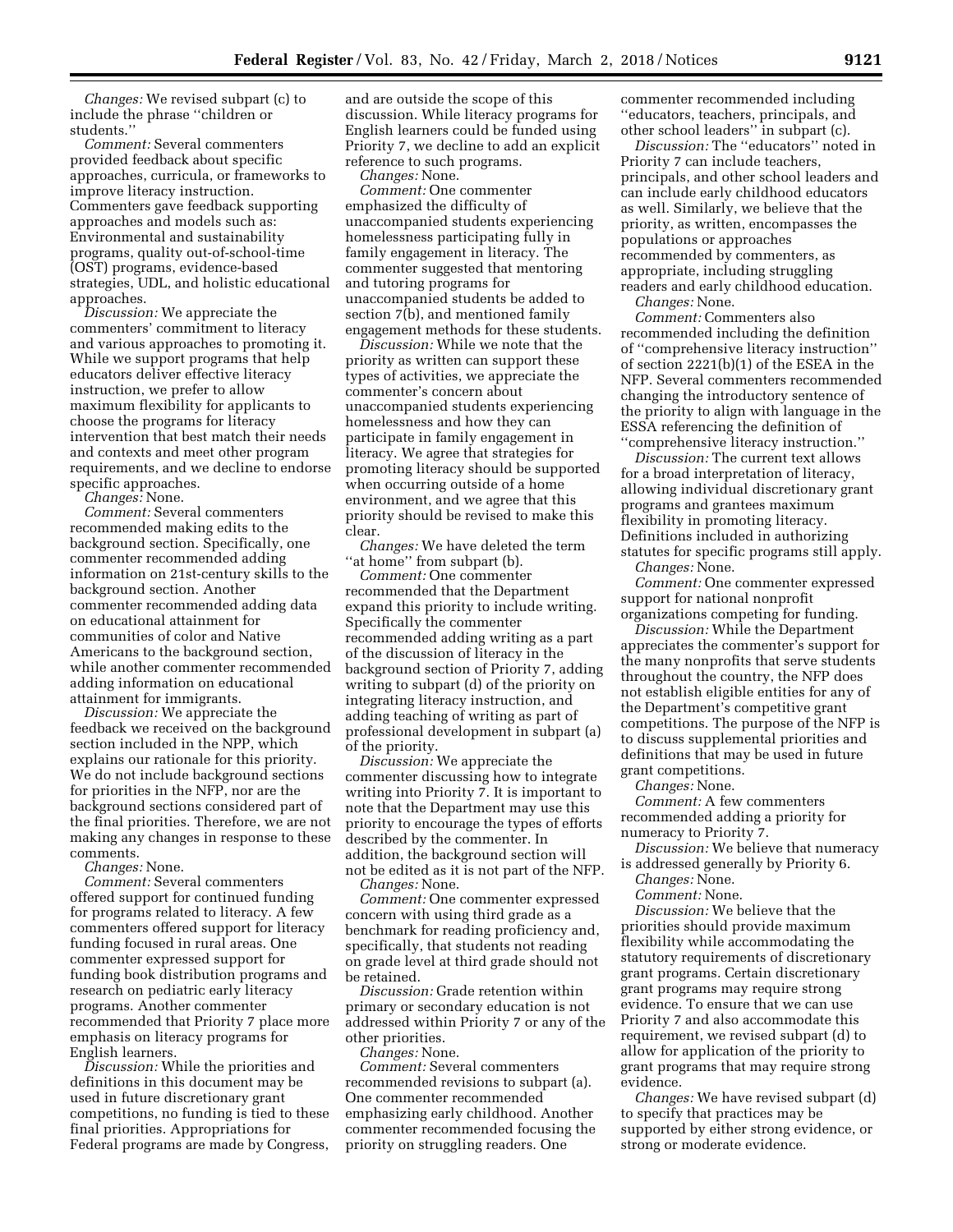### **Priority 8—Promoting Effective Instruction in Classrooms and Schools**

*Comment:* Numerous commenters expressed general support for Priority 8.

*Discussion:* We appreciate the commenters' support for Priority 8. The Department believes that effective classroom instruction and school leadership are essential for student success.

*Changes:* None.

*Comment:* Several commenters expressed strong support for Priority 8 and integrating its objectives into instruction in social studies, civic education, and related content areas. One commenter suggested integrating financial literacy and economics into increased opportunities for high-quality preparation and professional development for teachers and other educators.

*Discussion:* We appreciate the commenters' support for incorporating the goals of Priority 8 into social studies and civic education. Priority 8 could include many of the efforts suggested by commenters and we decline to specifically name all possible activities. Furthermore, the Department has expressed its strong support for financial literacy, civics education, and related social studies in Priority 4.

*Changes:* None.

*Comment:* Numerous commenters who work with positive behavioral interventions and supports (PBIS) noted that Priorities 7, 8, and 10 are foundational for social growth of children and supported an alignment and integration of content areas.

*Discussion:* The Department appreciates the commenters' support for Priority 8 and aligning it with the other priorities. Priority 8 allows for innovative strategies to provide students with access to effective teachers or school leaders, and nothing in the priority precludes grantees from aligning the priorities with the content areas.

*Changes:* None.

*Comment:* One commenter suggested adding elements of teacher support that contribute to building new pathways for effective educators to assume leadership roles, including, for example, common planning time and significant and sustainable compensation for teachers that serve in leadership roles.

*Discussion:* We appreciate this commenter's suggestion and agree it is important to articulate clearly strategies for facilitating the development of effective educators into school leaders.

*Changes:* We have revised subpart (a) to include language allowing the offer to educators of incentives, such as

additional compensation or planning time.

*Comment:* None.

*Discussion:* In order to ensure consistent application of the terms ''rural local educational agencies'' and ''high-poverty schools'' throughout the priorities, we believe it necessary to refer to applicable definitions throughout the priorities.

*Changes:* We have added ''as defined in this notice'' to subparts (c)(ii) and (c)(iii) of the priority.

*Comment:* One commenter suggested that, in addition to attracting effective educators, discretionary grant program applicants should be able to focus on retaining effective educators. Another commenter suggested adding ''or preparing'' to subpart (e) (now subpart (f)) to signal that prospective teachers may have already been recruited to the teaching profession and now need to be adequately prepared.

*Discussion:* We appreciate the commenters' suggestion, and agree that retaining effective educators is a worthy endeavor to ensure all students have access to effective educators.

*Changes:* We have added the phrases ''or retain'' and ''or preparing'' to subparts (e) and (f), respectively.

*Comment:* Numerous commenters supported the priority as a means to focus on both providing a good training foundation for teachers, and the importance of sustained professional development to encourage teacher effectiveness. One commenter suggested adding the word ''training'' to subpart (e), as training and professional development are important for retaining qualified individuals who are recruited as teachers and school leaders. A few commenters supported the recruitment of a diverse body of teachers as part of this priority. One commenter encouraged the inclusion of adult education in discretionary grants, noting that professional development and leadership focused on adult education are critical for the effectiveness of the adult education teaching workforce.

*Discussion:* The priority seeks to support grant programs that help teachers and school leaders acquire the tools they need to play a crucial role in supporting high-need schools and to design a culture of success for all children. Subparts (c) and (f) mention the use of innovative strategies, highquality preparation, and professional development for teachers and educators, and the Department considers teacher training to be addressed by professional development. We also agree that in the recruitment of teachers, principals, and other school leaders mentioned in subpart (e), it is important that these

individuals reflect the growing diversity of the student population. We appreciate the mention of adult education, an important role of the Department, and note that these activities would not be excluded under this priority and that the Department currently administers discretionary grant programs that support educator professional development and CTE. The Department expresses its commitment to this diversity among educators under subpart (b) of this priority, which supports the recruitment of effective educators who increase diversity.

*Changes:* None.

*Comment:* Several commenters expressed concerns regarding the implementation of subpart (d) of this priority. One commenter opposed the use of merit-based pay in developing or implementing innovative staffing or compensation models to attract educators. Another commenter opposed this subpart because, in the opinion of the commenter, the concept of effectiveness has been used to punish teachers at the State level. With regard to teacher compensation, some commenters also encouraged fair pay or salary supplements for teachers in comparison to other school district employees. A few commenters requested that the subpart recognize the perspective and representation of teachers, school leaders, and organizations that represent them.

*Discussion:* We appreciate this feedback on developing innovative staffing or compensation models. However, we would note that this priority does not provide a prescriptive approach to this objective, and in fact encourages innovative solutions to attract effective educators. While we do not define effectiveness under these priorities, we firmly believe that both research and experience support the strong link between teacher effectiveness and student academic performance.21 We encourage State and local entities to identify effective teachers as it relates to their specific student population and to engage educators in decision-making processes, but decline to include such requirements in the priorities.

*Changes:* None.

*Comment:* Several commenters provided feedback about specific

<sup>21</sup>Teachers Matter: Understanding Teachers' Impact on Student Achievement. Santa Monica, CA: RAND Corporation, 2012. *[http://www.rand.org/](http://www.rand.org/pubs/corporate_pubs/CP693z1-2012-09.html)  pubs/corporate*\_*[pubs/CP693z1-2012-09.html](http://www.rand.org/pubs/corporate_pubs/CP693z1-2012-09.html)*; Rivkin, S.G., Hanushek, E.A., and Kain, T.A. ''Teachers, Schools, and Academic Achievement.'' Econometrica 73, no. 2 (2005): 417–58; Nye, B., Konstantopoulos, S., and Hedges, L.V. ''How Large are Teacher Effects?'' Educational Evaluation and Policy Analysis 26, no. 3 (2004):237–257.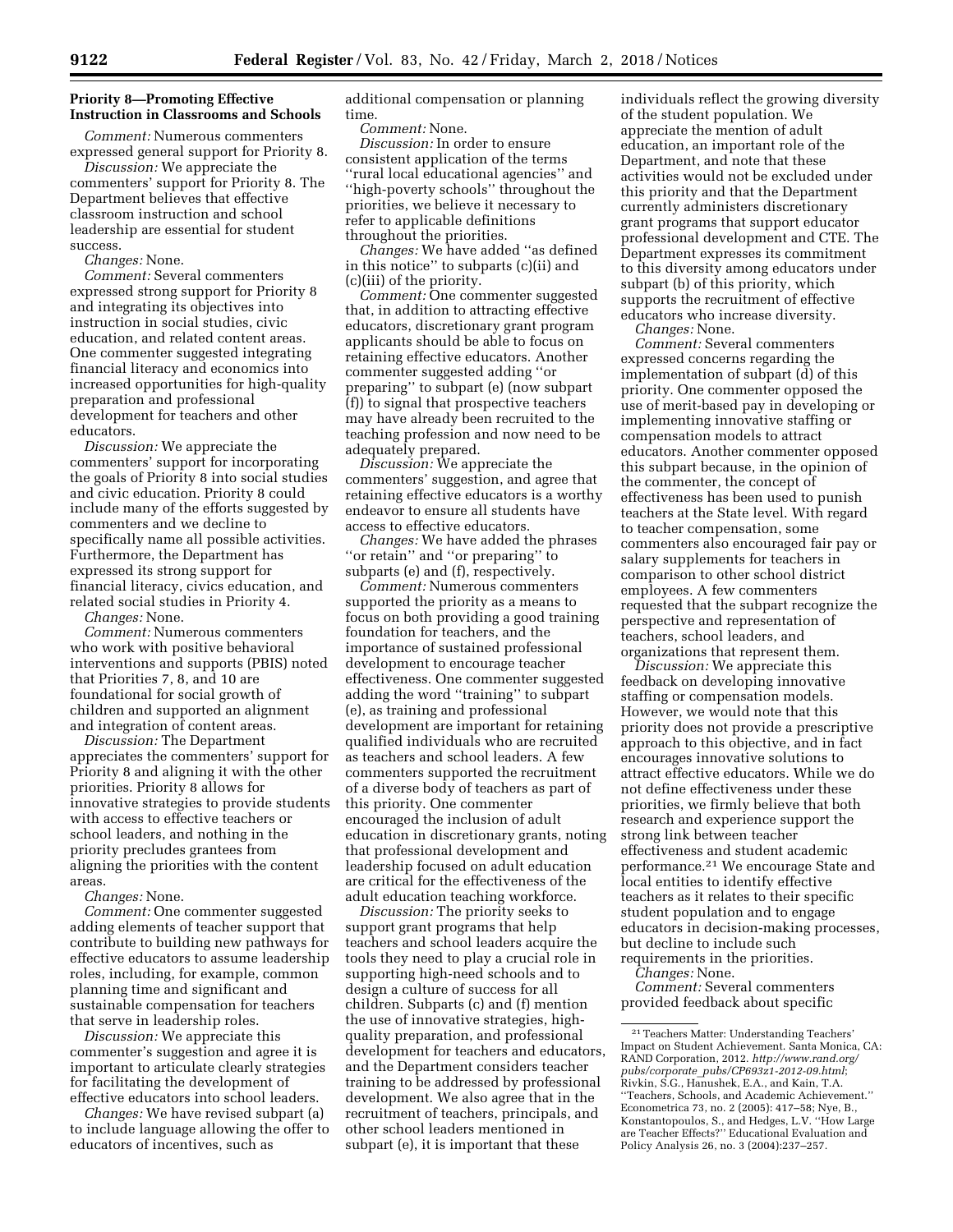approaches, curricula, or frameworks to promote effective instruction. Commenters gave feedback supporting programs and models such as: Common planning time, specific literacy programs, train-the-trainer model, interprofessional education and interprofessional practice, cultural competency training, data training, customized support, environmental and sustainability programs, whole learner training, using evidence-based strategies, involving community partners, strengthening content knowledge, improving pedagogical techniques or strategies, and using science centers.

*Discussion:* We appreciate the commenters' commitment to supporting effective instruction and providing educators with high-quality professional development. While the Department supports programs that help retain educators and support them in reaching their full potential, we do not endorse any specific program or approach for professional development. In addition, we seek to maintain maximum flexibility for our programs and grantees and decline to add the specific strategies offered by commenters.

*Changes:* None.

*Comment:* Several commenters noted the importance of special education providers and specialized instructional support personnel, and expressed concern that they were not specifically mentioned in the priority. Examples of such staff include, but are not limited to: Social workers, psychologists, and counselors; school nurses; occupational and physical therapists; speech language pathologists; extended-day support staff; audiologists; and creative arts therapists. Two commenters asked that we clarify if the term ''educator'' includes general and special education teachers, specialized instructional support personnel, and school leaders. Additionally, a number of commenters noted that general educators should be equipped and receive professional development to work effectively with students with disabilities in inclusive classroom settings.

*Discussion:* We appreciate the commenters' support for the numerous types of personnel who serve our Nation's students, in particular those who work with students with disabilities. The Department considers the term ''educator'' to encompass educational support staff as well as teachers, and this includes special educators. We do note, however, that school leaders are addressed separately in these priorities. Additionally, nothing in the priority would preclude a grantee from targeting services to any or all of

the personnel mentioned in these comments.

*Changes:* None.

*Comment:* One commenter noted that grants for innovative instruction and learning methods should be available to educators in nonpublic schools. Conversely, another commenter supported restricting subpart (c) to public schools.

*Discussion:* We appreciate the commenters for this feedback and note that these priorities apply to the Department's discretionary grant programs, and the eligible recipients of those grants are generally set out by Congress and outlined in statute. We decline to impose further restrictions on eligibility by restricting the use of any part of this priority to a certain type of school. As such, eligible recipients of grants and related services are based on the eligibility requirements of the given program and its statute, and are not set forth in these priorities.

*Changes:* None.

*Comment:* One commenter requested developing a subpart under this priority that would focus on directing resources for high-quality instruction toward rural LEAs.

*Discussion:* We appreciate the commenter's support for rural LEAs, and would direct the commenter to subpart (c)(ii), as well as the new subpart (d)(ii) (discussed below), which encourage projects to promote strategies to provide schools located in communities served by rural LEAs with access to effective educators and school leaders.

*Changes:* None.

*Comment:* Several commenters expressed concern about attracting, retaining, training, and providing professional development for teachers in a variety of areas. Commenters would like to see greater emphasis on educator preparation programs at colleges and universities, and ongoing professional development in teacher leader skills development; increased personalization of professional development for educators; and special attention to preparing educators who are able to teach in early college or dual certification high-school/college programs. Additionally, a number of commenters suggested one-year preservice residencies, alternative prep programs and added paths for paraprofessionals to become educators.

*Discussion:* We appreciate the commenters' commitment to supporting effective instruction and providing educators with high-quality professional development and their concerns on this topic. We feel that the particular concerns of these commenters are

covered, broadly, by subpart (c) of this priority, as strategies for increasing student access to effective teachers. Additionally, nothing in the priority would preclude a grantee from utilizing any or all of the training and professional development approaches mentioned by the commenters.

*Changes:* None.

*Comment:* A few commenters requested that we separate Priority 8 into two priorities; specifically, one that focuses on teacher quality and another that focuses on principals and school leadership quality. Another commenter suggested that professional development focus on the career continuum for educators.

*Discussion:* We appreciate commenters' suggestion that we divide this priority into two priorities; however, we believe that splitting the language into two subparts would better address the necessary focus on both groups while also recognizing that different strategies may be necessary to support teachers than principals and other school leaders. Nothing in this priority precludes the professional development from focusing on continuums for educators.

*Changes:* We have revised subpart (c) and added a new subpart (d). Subpart (c) is now focused on ''effective educators,'' with the term ''educators'' being inclusive of teachers as well as other school personnel. The new subpart (d) focuses on ''effective principals or other school leaders.'' Additionally, we revised subparts (c)(i) and (d)(i) to clarify that each subpart should focus on schools served by the project funded using either of these subparts, rather than schools generally.

*Comment:* A number of commenters expressed support for preparation involving teachers of all content areas, including those coming from other career pathways, specialized instructional support personnel, and related service providers.

*Discussion:* We appreciate the commenters' support for preparation of all educators. Subpart (c) allows for flexibility in promoting innovative strategies to increase students' access to effective teachers and school leaders. Additionally, nothing in the priority would preclude a grantee from providing teacher preparation programming consistent with what is mentioned by the commenters.

*Changes:* None.

*Comment:* Several commenters promoted the importance of building relationships with students and families as a means to improve student outcomes. One commenter suggested adding an additional priority to focus on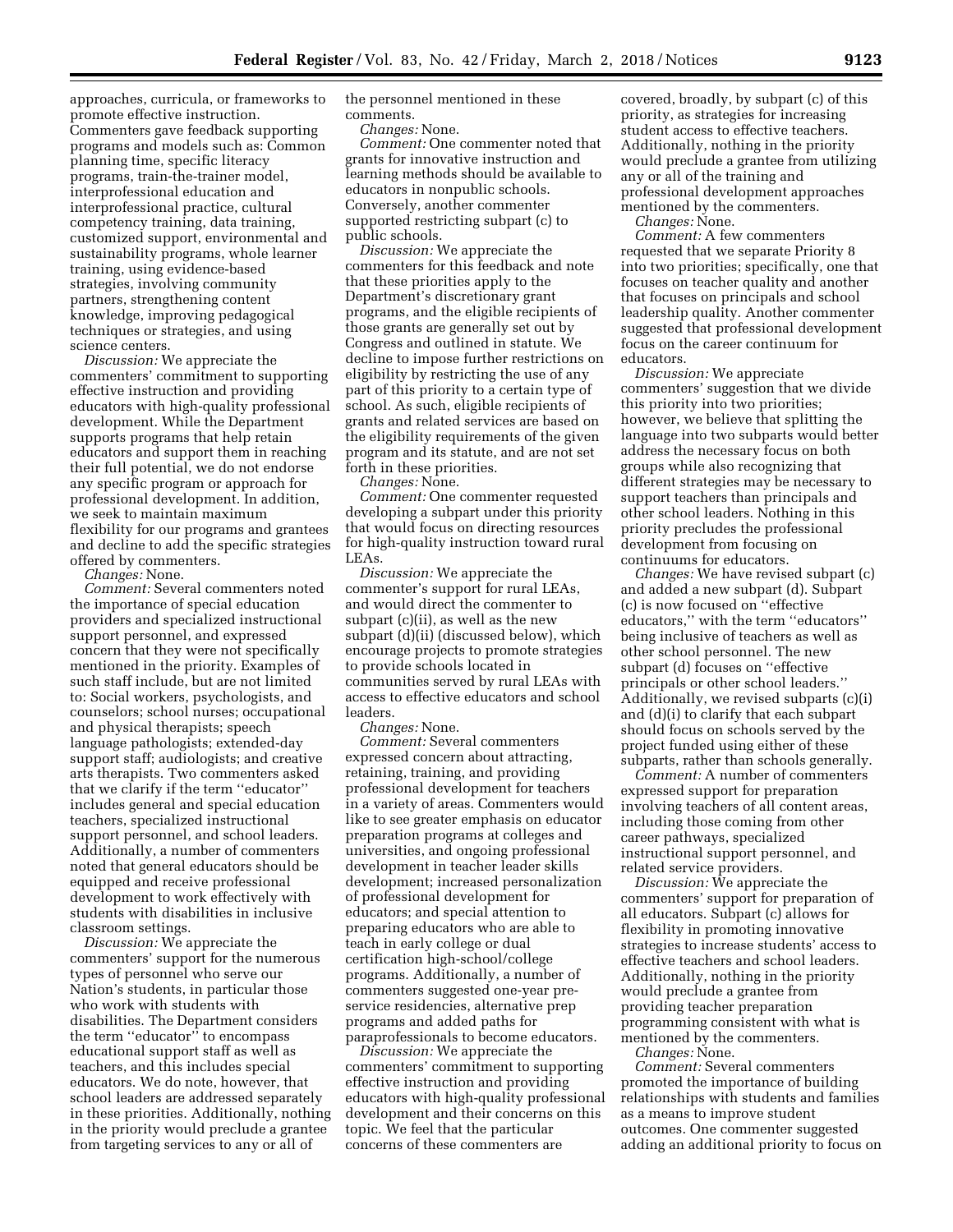increased professional development to engage families in their child's education.

*Discussion:* We agree that strong connections between schools, families, and communities are important for creating a culture of academic success. We address the importance of these connections under Priority 9, subparts (b) and (e), which support effective family engagement in their students' education, and partnerships with community-based organizations, respectively.

*Changes:* None.

*Comment:* Several commenters requested the term ''computer science'' be added to the STEM subjects listed in Priority 8(f) [now subpart (g)].

*Discussion:* After review, computer science will be incorporated into what is now subpart (g) to be consistent with language in Priority 6.

*Changes:* We have added computer science to the list of subjects in final subpart (g).

*Comment:* One commenter requested the addition of language for an additional population under Priority 8, subpart (c), to include schools with high proportions of students identified as experiencing homelessness. Another commenter requested that the needs of English learners be addressed throughout Priority 8.

*Discussion:* We appreciate the commenters support for both of these student populations. It is important to note that nothing in the priority would preclude an applicant from focusing its project's services on either group. In addition, the inclusion of high-poverty schools in updated subparts (c) and (d) may often also capture schools with large populations of English learners or students experiencing homelessness.

*Changes:* None.

*Comment:* One commenter asked for clarity on how the Department will define ''effectiveness'' in terms of the priority.

*Discussion:* The Department has decided not to define the term ''effectiveness'' in the context of these priorities in order to allow grantees the flexibility necessary to implement their programs in a manner that is appropriate for their students and communities.

*Changes:* None.

*Comment:* Several commenters requested that computer science be added to final subpart (g) to mirror Priority 6 and emphasize the importance of increasing the number of educators across elementary and secondary education who can teach computer science.

*Discussion:* We appreciate these comments and agree that it is critical to increase the number of educators equipped to teach computer science. Many students, especially in rural areas, lack access to computer science courses, and while online programs can help these courses work at scale, it is essential to ensure well-prepared educators are able to reach students in these subject areas nationwide.

*Changes:* We have added computer science to the list of subjects in Priority 8(g).

### **Priority 9—Promoting Economic Opportunity**

*Comment:* Multiple commenters offered their support for Priority 9 and its emphasis on reducing academic or non-academic barriers to economic mobility and increasing educational opportunities. Some commenters discussed what this priority might mean for the level of resources able to support the work. Additionally, in their support for this priority, multiple commenters appreciated that the priority identified particular priority areas, such as family engagement, students who are homeless, and the role of partnerships in supporting students and families.

*Discussion:* We agree with commenters on the need to more effectively use resources to support students (and their families) so that they have all of the tools that they need to be successful in the classroom and beyond, including by providing support related to both academic and nonacademic factors. This priority includes a subpart on family engagement, which is inclusive of military families, and this subpart is one of many ways in which the Supplemental Priorities can be used to positively impact family engagement, including family literacy. We also agree that it is important to focus on students whose environments and other challenges make it more difficult for them to complete an educational program. Lastly, we support community-based organizations that can create strong partnerships with schools, LEAs, or States to provide supports and services to students and families.

*Changes:* None.

*Comment:* Multiple commenters, beyond indicating their support for the inclusion of subpart (d) focused on kindergarten preparedness, referenced the need for a stronger emphasis on early childhood education. Commenters recommended amending the language of the subpart to include specific reference to quality early childhood education, particularly quality preschool.

*Discussion:* We appreciate the strong support of commenters for subpart (d)

on kindergarten preparedness. The goal of this subpart is to promote kindergarten readiness, which can be achieved in multiple ways, including by supporting families and communities to access quality early childhood education. Thus, we have revised this subpart to allow for maximum flexibility in helping ensure children enter kindergarten ready to succeed in school and in life.

*Changes:* We have revised subpart (d) by deleting, ''to help more children obtain requisite knowledge and skills to be prepared developmentally.''

*Comment:* Multiple commenters proposed a greater focus on nonacademic factors, like social-emotional skills, mental health, and cultural factors. Others suggested ways students could benefit through exposure to the arts.

*Discussion:* We agree that nonacademic factors contribute to academic success, and this priority would allow State and local education leaders to more effectively use their resources to support success in classrooms and beyond. Furthermore, we believe that Priority 4 specifically focuses on a number these non-academic factors, identifying the development of positive personal relationships; determination, perseverance, the ability to overcome obstacles; self-esteem through perseverance and earned success; problem-solving skills; and selfregulation. We do not believe additional language needs to be included in the priority to specifically name the additional non-academic factors proposed by the commenters.

*Changes:* None.

*Comment:* Multiple commenters referenced the importance of community colleges in supporting the promotion of economic opportunity, and wanted to ensure that references to institutions of higher education or postsecondary education would be inclusive of community colleges.

*Discussion:* We agree that community colleges play a central role in supporting students and their families; we do not believe the language currently in Priority 9 that pertains to postsecondary education excludes community colleges from consideration. *Changes:* None.

*Comment:* A couple of commenters proposed edits or additional language to the background section that accompanies the proposed priority to emphasize different points, such as corporal punishment, poverty, and diversity.

*Discussion:* We appreciate the feedback we received on the background section included in the NPP, which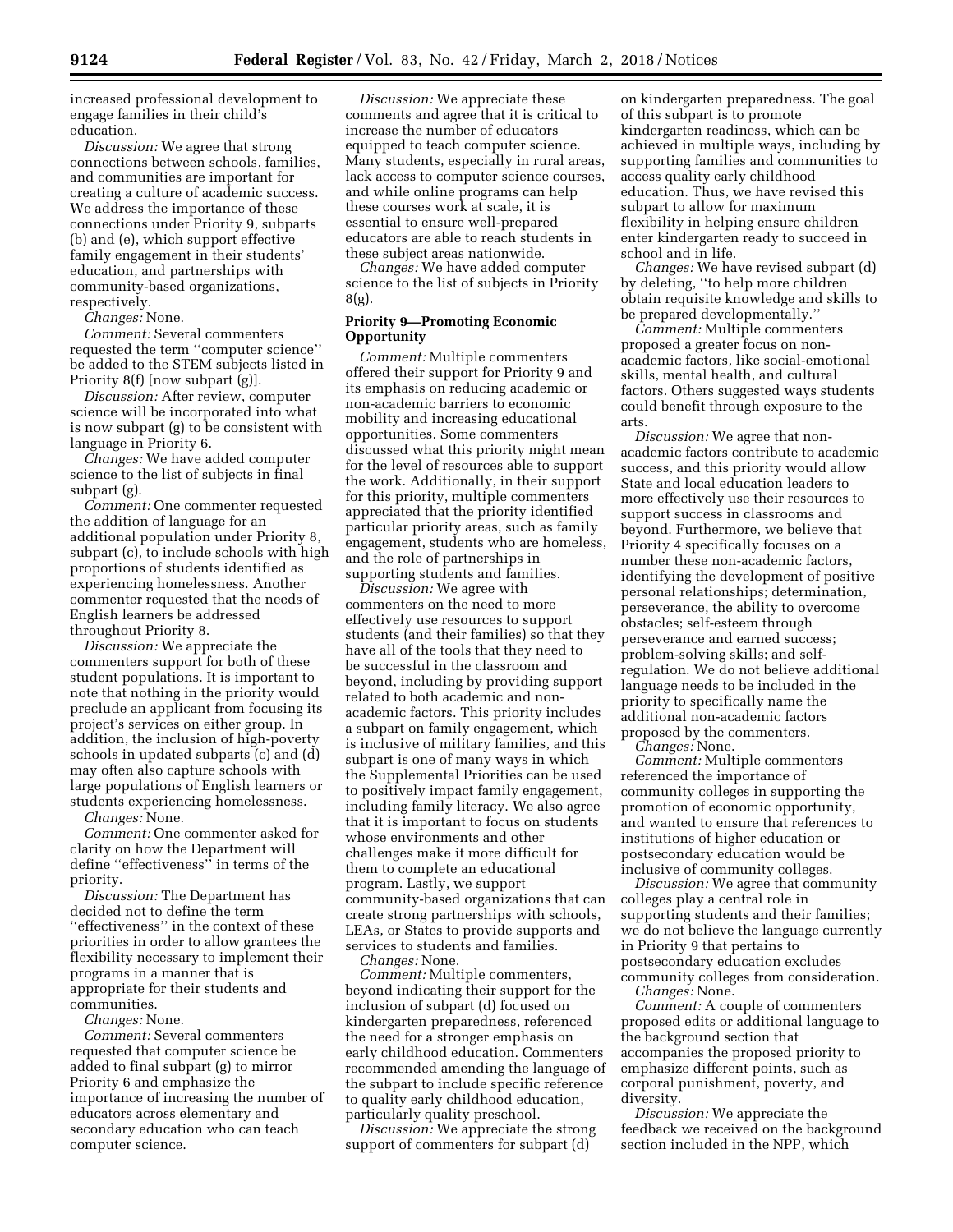explains our rationale for this proposed priority. We do not include background sections for priorities in the NFP, nor are the background sections considered part of the final priorities. Therefore, we are not making any changes in response to these comments.

*Changes:* None.

*Comment:* Multiple commenters recommended adding adult learners to the priority, emphasizing the importance on focusing on adults to ensure economic opportunity for all, including those adults with dependents.

*Discussion:* While the focus of this priority is on promoting economic opportunity for students and families, we do not believe the intent of this priority is to exclude adult learners. We are revising the language to make clear that adult learners may be a part of the population served under this priority in order to promote economic opportunity for students and families. We have also revised the introductory language so that discretionary grant competitions that use this priority could focus solely on the root of the priority (*i.e.,* projects designed to increase educational opportunities by reducing academic or non-academic barriers to economic mobility) or require that the proposed project meet both the root and one or more of the subparts in Priority 9 (*i.e.,*  subparts (a) through (e)). We believe this will allow for maximum flexibility in using these priorities to address child or adult populations within discretionary grant programs.

*Changes:* We have revised the introduction to the priority by removing the term ''for children.'' We have also revised the introductory language to be clear that projects may (or may not) be required to address one or more of subparts (a) through (e). In addition, we have revised subpart (a) by replacing the phrase ''parents and children'' with the term ''individuals.''

*Comment:* A couple of commenters emphasized the importance of STEM education and suggested that STEM can support the stated goal of Priority 9 to promote economic opportunity.

*Discussion:* We agree that STEM education is important and that our Nation's economic competitiveness depends on our ability to improve and expand STEM learning and engagement and have indicated this focus through Priority 6. As such, we do not believe an additional reference to STEM is needed within Priority 9.

*Changes:* None.

*Comment:* One commenter asserted that partnerships with communitybased organizations constitute a viable and strong approach to supporting students and families, and requested

that we emphasize community-based partnerships and community-based organizations within the priority.

*Discussion:* We appreciate the comment and agree with the importance of community-based organizations in supporting students and families.

*Changes:* We have edited subpart (e) to allow for maximum flexibility in the types of partnerships with communitybased organizations that could be addressed under this subpart.

*Comment:* One commenter proposed that we add a subpart to the priority focused on equity in school funding.

*Discussion:* We believe that this priority is meant to provide flexibility to State and local education leaders to determine how to best use all resources to support students and their families. As such, we do not believe an additional subpart is necessary regarding the allocation and use of funds at the State and local levels.

*Changes:* None.

*Comment:* Multiple commenters proposed edits to subpart (c) of the priority, with the proposed edits focused on specific populations such as students with disabilities, as well as ensuring rigor in the pathways to a regular high school diploma or recognized postsecondary credentials.

*Discussion:* We agree that it is important to recognize that some students face challenges that make it more difficult for them to complete an educational program. We appreciate the commenters' emphasis on the quality of the alternative paths and ensuring that there are multiple paths to a regular high school diploma or postsecondary credentials, especially for students with disabilities. However, we do not believe that revisions to the priority are necessary to allow for particular ways to offer economic opportunity because the existing language offers the flexibility to State and local education leaders to determine the appropriate paths for the students and families they serve and how to best ensure that student needs are protected. Moreover, the language of subpart (c) references to the defined term of ''regular high school diploma,'' as defined in section 8101(43) of the ESEA, requiring compliance with this defined term.

*Changes:* None.

*Comment:* One commenter raised concerns that this priority could be used to require a particular curriculum.

*Discussion:* This priority, along with the other priorities, does not require nor endorse any particular curriculum, program, or intervention. Furthermore, under the Department of Education Organization Act, the Secretary is not authorized to exercise any direction,

supervision, or control over the curriculum, or program of instruction at any school or institution of higher education (see 20 U.S.C. 3403). *Changes:* None.

**Priority 10—Encouraging Freedom of Speech and Civil Interactions in a Safe Educational Environment** 

*Comment:* Many commenters expressed general support for Priority 10. Some of these commenters also requested additions to the priority, while supporting it generally. Specifically, several commenters suggested adding language to support the connection between civics education, social studies, and positive and safe educational environments.

*Discussion:* We appreciate the commenters' support for Priority 10. With regard to civics education and social studies, the Department agrees that these content areas are important and may have positive impacts on students and school environments. We note that the Department gives significant attention to civics and related social studies in Priority 4. Accordingly, we do not think such a change to Priority 10 is necessary. *Changes:* None.

*Comment:* Several commenters expressed support for Priority 10 but called for greater alignment and integration of Priority 10 with the other priorities.

*Discussion:* We agree that activities to promote improved school climate and safer and more respectful interactions in a positive and safe educational environment can be enhanced by alignment and integration with activities addressed in other of the Secretary's priorities. These priorities give States and LEAs, as well as individual schools, the flexibility to tailor and implement programs and policies that best reflect their needs. *Changes:* None.

*Comment:* A number of commenters recommended changes to Priority 10. For example, commenters requested a greater emphasis on the following: Certain approaches to implementing school disciplinary policies; early learning; using evidence and strategically measuring outcomes; bullying prevention; preventing discrimination against students of all genders; lesbian, gay, bisexual, and transgender (LGBT) students; students with disabilities; students of color; inclusive school environments; prevention of cyberbullying; usage of school-based health and wellness programs and PBIS; prevention of expulsions and suspensions; and the promotion of teacher safety. One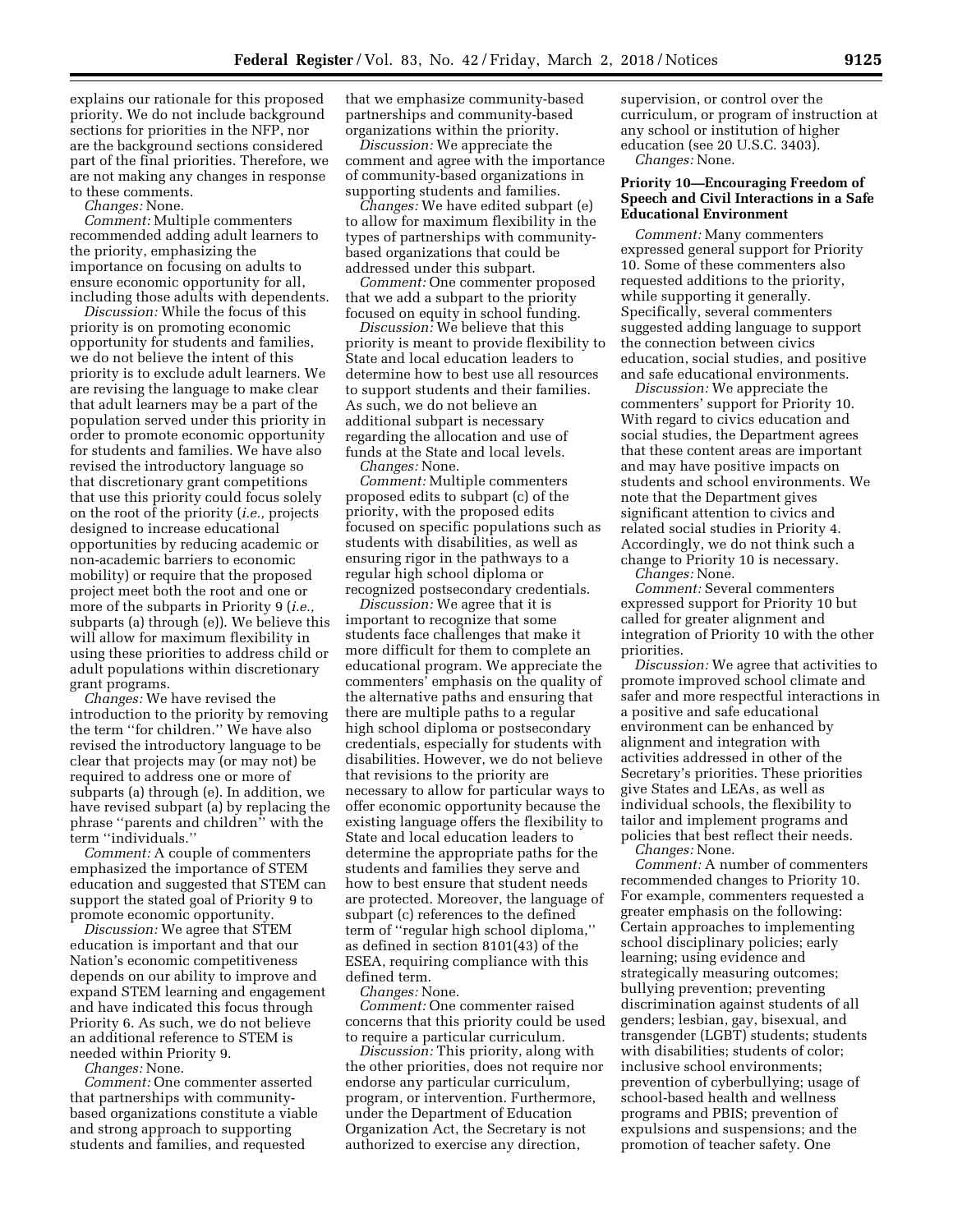commenter suggested addressing not only victims of bullying, violence, and disruptive behaviors, but those students engaged as well.

Additionally, a few commenters requested elaboration on the meaning of some terms associated with Priority 10. Specifically, some commenters requested that the Department articulate the systemic and societal aspects of bullying and one commenter expressed concern that not clarifying ''effective strategies'' could lead to disparities in discipline practices and loss of socialemotional supports for students with high needs. A few commenters suggested adding additional statistics, the role of educators, and usage of disciplinary measures to the background section.

*Discussion:* We recognize that school leaders, teachers, and professors must ensure that schools and institutions of higher education are safe for students to learn. As a way to ensure such an environment, all of the strategies listed above could be proposed by grant applicants. In order to provide maximum flexibility for applicants to identify strategies that address their contexts and needs and ensure a safe environment that supports learning, minimizes disruptions, and increases respect for differing perspectives, we decline to specify strategies in Priority 10. With regard to defining terms associated with Priority 10, the Department believes that discretionary grant programs should be provided with sufficient flexibility in adapting their efforts around this priority to the populations they serve, and, therefore, we are not proposing any additional definitions under this priority.

Additionally we acknowledge the commenter's suggestion to add statistics as well as the role of educators and usage of disciplinary measures to the background section. We also understand, as commenters suggested, that these policies can impact different types of learners and different subgroups in important ways. We remind commenters that all grant programs carried out using these priorities must be done so in accordance with existing State and Federal laws. In addition, while many of the principles outlined above are important, we decline to limit the flexibility of grantees to meet local and individual needs. Moreover, as the background section is not part of the final priorities; we do not think it is necessary to make the requested changes.

*Changes:* None.

*Comment:* Several commenters provided feedback about specific approaches, curricula, or frameworks to

improve school climate and create more positive and safe educational environments. Commenters gave feedback supporting approaches and models, such as: Bullying prevention, school safety, PBIS, multi-tiered systems of support (MTSS), Title IV–A, the Be a Friend First program, service year programs, social-emotional learning, restorative justice and discipline programs, promoting inclusive and diverse school environments, family and parent involvement, interactive engagement, promoting inclusion, nonpunitive discipline methods, and supportive school disciplinary policies.

*Discussion:* We appreciate the commenters' commitment to the goals of Priority 10, and various approaches to promoting it. While we support programs that help advance many of these goals, we do not endorse any specific approach or program, and applicants are free to propose projects aligning with many of these goals.

*Changes:* None. *Comment:* One commenter opposed the Secretary's priorities, including Priority 10. The commenter opposed subpart (c) [now subpart (a)] in particular, stating the Department is manufacturing a crisis around free speech in educational institutions. Another commenter expressed support for the proposed Priority 10 area of protecting free speech, but requested the wording be changed to focus on "educated" free speech. Another commenter added that the Department should focus on institutions of higher education in its efforts to protect free speech, while another suggested more narrowly focusing on the open discussion of diverse viewpoints. One commenter also raised concerns around the cost of security associated with protecting free speech, and another recommended that the Department make clear that in promoting free speech, it is not supporting speech that contributes to a hostile or bullying environment.

*Discussion:* We appreciate these contributions to the public debate about free speech at educational institutions. The challenges to free speech on college campuses are particularly acute where students wishing to speak freely have been prevented from doing so due to speech codes, which are all too common among the Nation's postsecondary institutions. Violence has arisen in response to peaceful speech. Topics such as the cost of protecting fundamental rights including free speech, the value of listening to diverse viewpoints, the academic freedom debate over which perspectives are academically reasonable among

educated persons, the difference between promoting free speech and promoting the content of particular speech, the difference between speech and conduct, and the importance of free speech for children as well as adults are all topics on which applicants may choose to develop projects under this priority.

*Changes:* None.

*Comment:* One commenter suggested separating the issues of elementary and secondary school safety and college climate into two different priorities.

*Discussion:* We believe that the priority and its subparts, as written, allow the necessary flexibility for grantees to address safety and climate in both elementary and secondary school and college environments. Because programs may choose a specific subpart of the priority to use in a competition, and therefore could focus only on elementary and secondary school safety or on college climate, there would be no practical impact in creating separate priorities.

*Changes:* None.

*Comment:* Several commenters provided feedback regarding various types of school discipline, including aversive and exclusionary discipline (*i.e.,* suspension, expulsion, restraint and seclusion), ''zero tolerance'' policies and discipline involving law enforcement. Some commenters provided data regarding the use of these discipline tactics on different student groups, particularly minorities and students with disabilities, and expressed concern about the disciplinary strategies used on young children. Multiple commenters recommended that the Department should instead focus on approaches or programs that are evidence-based and on disciplinary strategies, such as PBIS, MTSS, restorative practices, trauma informed care, conflict management, fully integrated learning supports, crisis prevention, and de-escalation.

*Discussion:* We appreciate and share the commenters' commitment to improving school climate and eliminating bullying, harassment, and discrimination. We believe that creating positive and safe learning environments can only occur when the diverse needs of all students are considered. Although we support strategies that advance these goals, we do not endorse any specific approach or program. The priority also would not prevent applicants from proposing projects that use strategies such as those suggested by the commenters.

*Changes:* We have revised what is now subpart (b) to specify that the positive and safe learning environments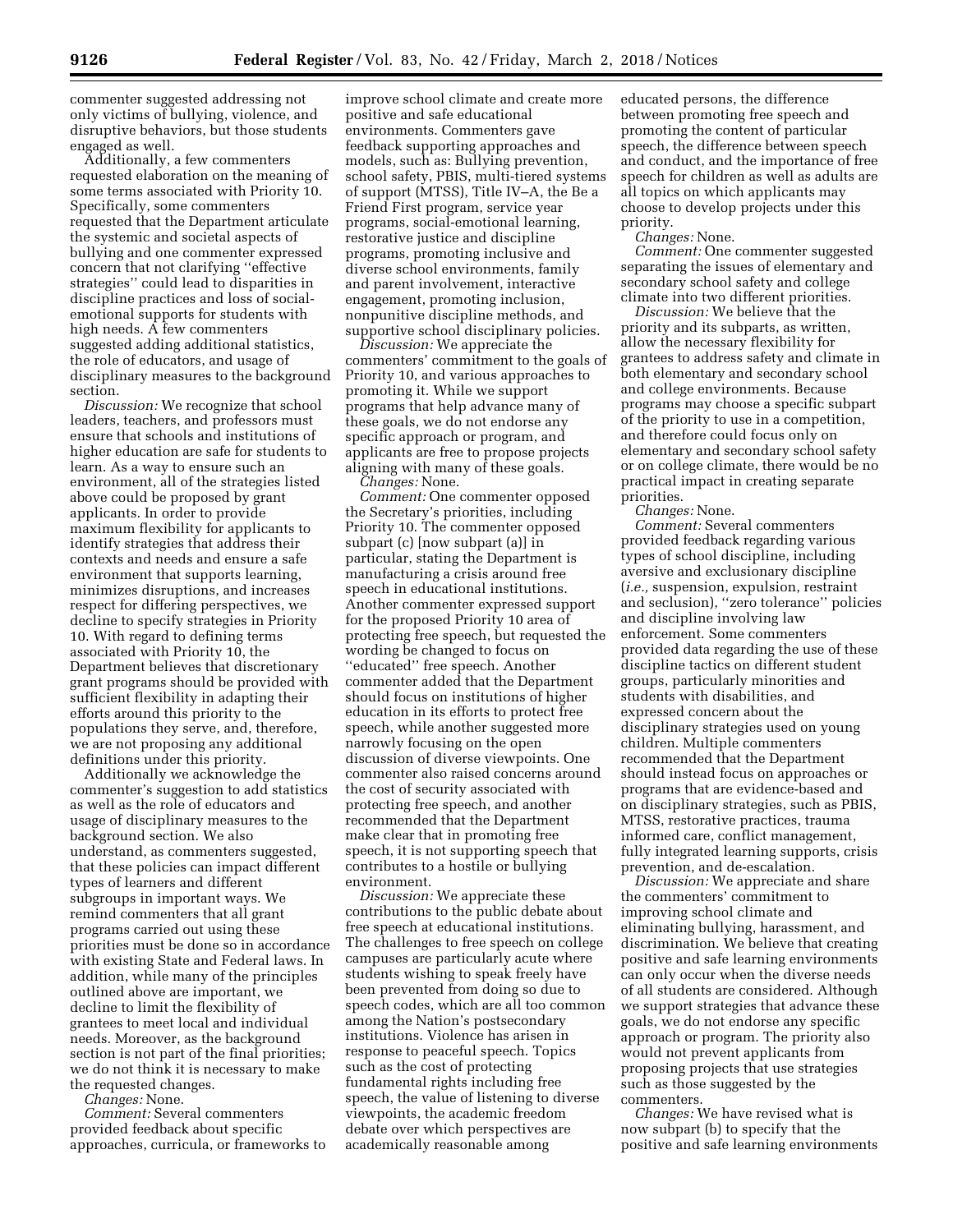under this priority must support the needs of all students.

*Comment:* One commenter requested various wording changes to the title of the priority as well as a revision to the text of subpart (b) to clarify the intent of this priority. Specifically, the commenter requested that the title of the priority clearly state the intent of encouraging free speech and civil interactions in a safe learning environment and repeated this suggestion in the text of subpart (b).

*Discussion:* We appreciate the comment and agree in the importance of clearly articulating the intent of this priority. We have revised the title and final subpart (c) for clarity.

*Changes:* We have focused the title of this priority on freedom of speech and respectful interactions in a safe educational environment. We also removed reference to ''enhance the learning environment'' in subpart (c) as it was redundant with the language at the start of this subpart. Finally, we reordered this priority.

### **Priority 11—Ensuring That Service Members, Veterans, and Their Families Have Access to High-Quality Educational Options**

*Comment:* Multiple commenters expressed support for Priority 11 and the prioritization of supporting militaryor veteran-connected students and adults and programs within this priority, and emphasizing a focus on service members, veterans, and their families throughout the priorities. Additionally, in their support for the priority, multiple commenters encouraged particular emphasis within the priority. Specifically, multiple commenters emphasized the role of community-based partnerships in providing educational choices. One commenter encouraged considering access to high-quality educational opportunities and support for educators to ensure the needs of military- or veteran-connected students are met. Another commenter emphasized the role of libraries in supporting militaryor veteran-connected students.

*Discussion:* We agree a focus on the needs of military- or veteran-connected students is important, including access to adult education programs as well as other postsecondary credentials, including degrees and certificate opportunities. We also believe that several types of organizations, including community-based partnerships and libraries, can play integral roles in projects to ensure that service members, veterans, and their families have access to high-quality educational choices. Thus, we do not believe that additional

emphasis within the priority is necessary. We also note that the proposed definition of ''military- or veteran-connected student'' includes individuals in early learning and development programs.

*Changes:* None.

*Comment:* Multiple commenters expressed their opposition to the educational choice aspect of the priority. A few commenters raised concerns about the Military Interstate Children's Compact and how educational choice, as defined in this notice, may not provide families with equitable opportunities. Other commenters expressed concern over the perception that educational choice does not align with the ESEA and that the priority may divert funds from public schools.

*Discussion:* We appreciate the commenters' concerns regarding educational choice as it relates to military- or veteran-connected students. We believe in providing families with access to quality educational options, noting that families should be free to choose the school that is right for their child. We are committed to improving access to high-quality preschool, elementary, and postsecondary educational options, offering meaningful choice to families, and providing families with the information and tools they need to make these important decisions.

We support the Military Interstate Children's Compact and recognize that the compact only applies to public schools. However, this priority applies to the academic needs of all family members of service members or veterans. Recent research has shown that a solid proportion of military parents have had experiences outside of traditional public schools, with a solid proportion of military parents reporting experiences at charter schools, private schools, and homeschooling for at least one-half of the school year.22 It is important to note that the Military Interstate Children's Compact is not a Federal mandate or program but, rather, a voluntary State initiative. Thus, while the Department will continue to spotlight and support the Military Interstate Children's Compact, it would not be within the Department's jurisdiction to recommend the inclusion of private schools in the compact.

Regarding concerns as to what this priority would mean for public schools, we believe that equal access and opportunity—being for choice—is not incompatible with supporting public schools. To avoid confusion expressed by some commenters that the title of this priority intended to limit this priority to projects addressing "educational choice", as defined in this notice, we are revising the title of the priority.

Moreover, this priority will be used in programs that complement the program statute, rather than replacing statutory requirements under Federal law and must be aligned with the language of a given program, where applicable.

*Changes:* We have revised the title of this priority to clarify that the title is not meant to reference the definition of ''educational choice'' included this NFP.

*Comment:* A few commenters emphasized the use of data in conjunction with this priority, specifically transparency of information at the State and institution of higher education levels. Specifically, one commenter encouraged the Department to use this priority to support States in meeting the requirements of the ESEA to disaggregate performance data for military- or veteran-connected students. Another commenter encouraged transparency by institutions of higher education regarding which credits the institution will accept for military training and experience.

*Discussion:* We appreciate the commenters' interest in making data available and transparent for military- or veteran-connected students and agree that making data transparent is critical in equipping families with the information they need to make the best educational choices. We believe that this priority, as written, could be used to support projects that disaggregate performance data, as high-quality data are necessary for understanding and appropriately addressing the academic needs of military- or veteran-connected students. Regarding transparency in higher education, each institution of higher education determines if it will accept certain credits and how they will be applied. Accrediting bodies require accredited institutions to have a publicly accessible transfer of credit policy, and it is not within our authority to require specific transfer credit policies; however, we believe that making such information as transparent as possible can support students in making informed choices about their educational options.

*Changes:* None.

<sup>22</sup> DiPerna, P., Burke, L.M., and Ryland, A. (2017). Surveying the Military Family: What America's Servicemembers, Veterans, and Their Spouses Think About K–12 Education and the Profession. Available at: *[www.heartland.org/](http://www.heartland.org/_template-assets/documents/publications/EdChoice%20military%20survey.pdf)*\_*template-assets/ [documents/publications/](http://www.heartland.org/_template-assets/documents/publications/EdChoice%20military%20survey.pdf)  [EdChoice%20military%20survey.pdf.](http://www.heartland.org/_template-assets/documents/publications/EdChoice%20military%20survey.pdf)*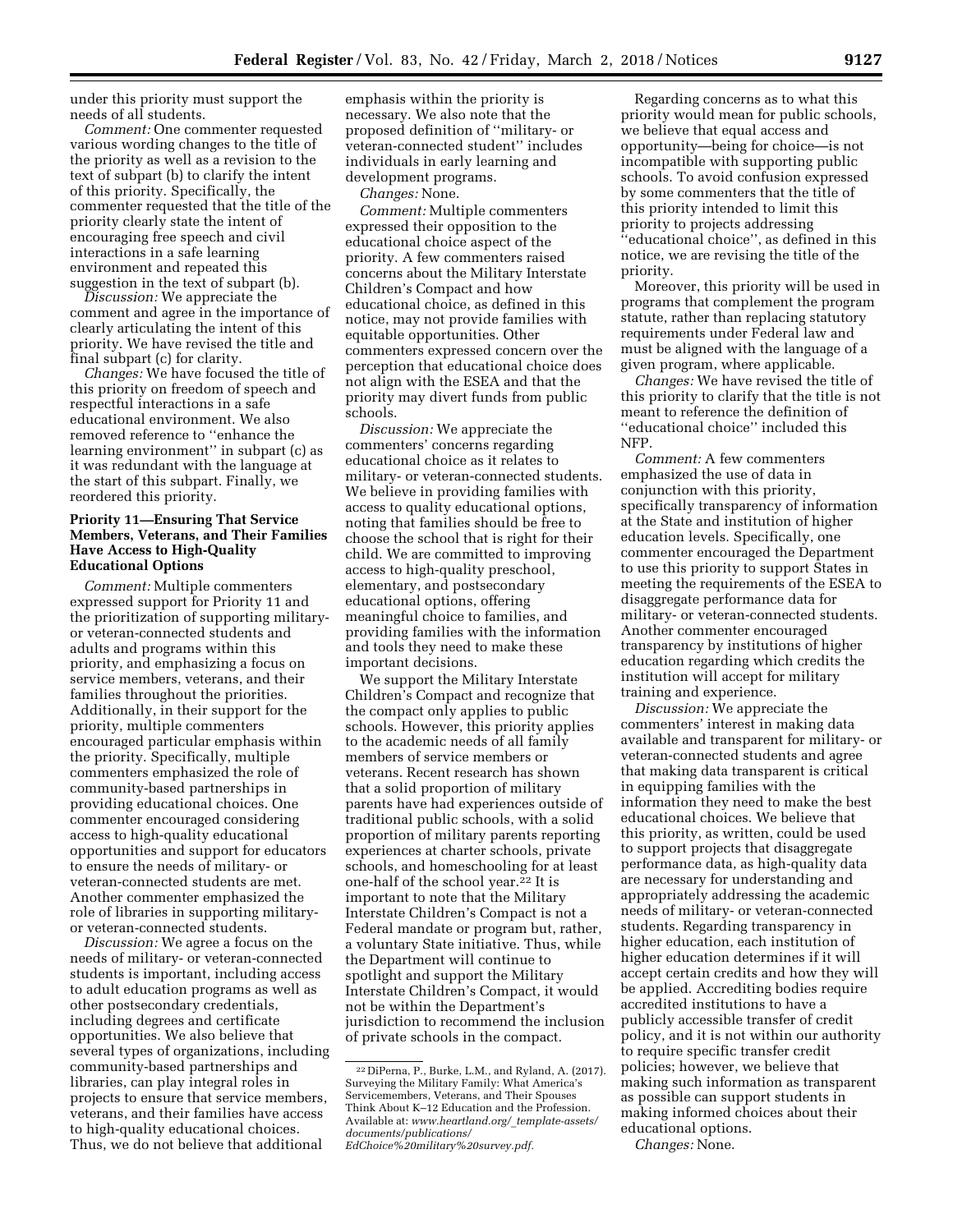*Comment:* A few commenters raised concerns about the applicability of GI Bill benefits to this priority as well as some of the other priorities, especially those that provide noncredit certificates or part-time enrollment.

*Discussion:* We appreciate the commenters' concerns about the applicability of GI Bill benefits to this priority as well as others. The U.S. Department of Veterans Affairs (VA) is responsible for the administration of education and training programs for veterans and service persons, reservists, and dependents of veterans under Chapters 30, 32, 35, and 36 of title 38, and Chapter 1606 of title 10, United States Code; thus, we cannot make the type of changes as requested by the commenters. We believe that the priority helps ensure service members, veterans, and their families are wellinformed educational consumers when utilizing their GI Bill benefits.

*Changes:* None.

*Comment:* A few commenters proposed specific edits to the priority language itself. These edits include recommendations to explicitly note educational supports, postsecondary education, workforce training, and implementation of the IDEA as ways to address the academic needs of militaryor veteran-connected students.

*Discussion:* We believe that the priority, as written, offers maximum flexibility to address the academic needs of this population, and would not exclude the recommendations offered by commenters when such strategies are aligned with the objectives of a particular discretionary grant program. *Changes:* None.

#### **Definitions**

*Comment:* One commenter appreciated the comprehensive definition of ''educational choice'' provided. Another commenter supported the definition of ''educational choice'' but noted concerns to address when finalizing the definition, including ensuring parents understand what rights under the law may be impacted by moving their child out of the public school system; that schools benefiting from public funds should maintain protections, accountability, and rights for children and students, including compliance with the IDEA, Section 504, ADA, and other civil rights laws; that funding follows the student; and that privacy protections under the Health Insurance Portability and Accountability Act of 1996 (HIPAA) and Family Rights and Education Privacy Act (FERPA) are upheld. One commenter recommended that the Department add language to the

definition of ''educational choice'' to recognize that educational choice means quality choices. One commenter suggested revising the definition of ''children or students with high needs'' to include chronically absent students and students with multiple disciplinary incidents.

*Discussion:* We appreciate the support and suggestions regarding the definition of ''educational choice.'' We agree that the choices offered to children and students must be high-quality choices. We also agree that all schools should be transparent regarding, and accountable for, results. However, schools governed under different structures will do this differently. All schools—and any activities funded by a program using this definition—must still comply with all applicable Federal, State, and local laws. Furthermore, use of this definition does not change current State obligations to adhere to reporting requirements established under the ESEA and the IDEA related to accountability in accordance with Federal law and their State plans, to the extent those requirements apply to a school a family chooses for their child pursuant to a program that uses this definition of ''educational choice.'' We decline to make a change to the definition of ''children or students with high needs'' to include chronically absent students and students with multiple disciplinary incidents, but those students would not necessarily be excluded from projects using this definition.

*Changes:* We have revised the term ''personalized path for learning'' within the definition of ''*e*ducational choice'' to read ''a high-quality personalized path for learning.''

*Comment:* One commenter expressed concern that the definition of ''educational choice'' emphasizes use of public funds for private education.

*Discussion:* We appreciate the commenter's concern, but disagree that the definition of ''educational choice'' indicates a preference for private schools. Indeed, the first option provided under the definition indicates a wide variety of public school options, including traditional public schools, public charter schools, public magnet schools, public online education providers, and other public education providers.

*Changes:* None.

*Comment:* One commenter requested that the Department add a definition for ''intermediary'' not-for-profit organizations that support communitybased partnerships, and support their role by adding specific references to the defined term in priorities 2, 6, and 8.

*Discussion:* We believe that the role of partnerships is highlighted and addressed under priorities 2, 6, and 9. Since intermediary organizations, as defined by the commenter, would not be precluded from specific subparts of these priorities as currently written, we do not believe it is necessary for the Department to define the term.

*Changes:* None.

*Comment:* None.

*Discussion:* In reviewing the definition of ''educational choice,'' we felt it was important to allow maximum flexibility for discretionary grant programs to include evidence.

*Changes:* We have revised the term ''and'' to ''or'' in the reference to evidence-based approaches in the definition of ''educational choice.'' *Comment:* None.

*Discussion:* In reviewing the language across the priorities, we felt it would be helpful to define the terms ''children or students with disabilities'', ''disconnected youth'' and ''English learners'' to clarify the meaning of the terms and to provide consistency across Department programs that use these definitions within the discretionary grant process.

*Changes:* We have added ''Children or students with disabilities'', ''Disconnected youth'', and ''English learners'' to the *Final Definitions* section of this notice.

#### **Final Priorities**

The Secretary establishes the following priorities for use in any Department discretionary grant program.

## **Priority 1—Empowering Families and Individuals To Choose a High-Quality Education That Meets Their Unique Needs**

Projects that are designed to address one or more of the following priority areas:

(a) Increasing the proportion of students with access to educational choice (as defined in this notice).

(b) Increasing access to educational choice (as defined in this notice) for one or more of the following groups of children or students:

(i) Children or students in communities served by rural local educational agencies (as defined in this notice).

(ii) Children or students with

disabilities (as defined in this notice). (iii) English learners (as defined in this notice).

(iv) Students in schools identified for comprehensive or targeted support and improvement in accordance with section  $1111(c)(4)(C)(iii)$ ,  $(c)(4)(D)$ , or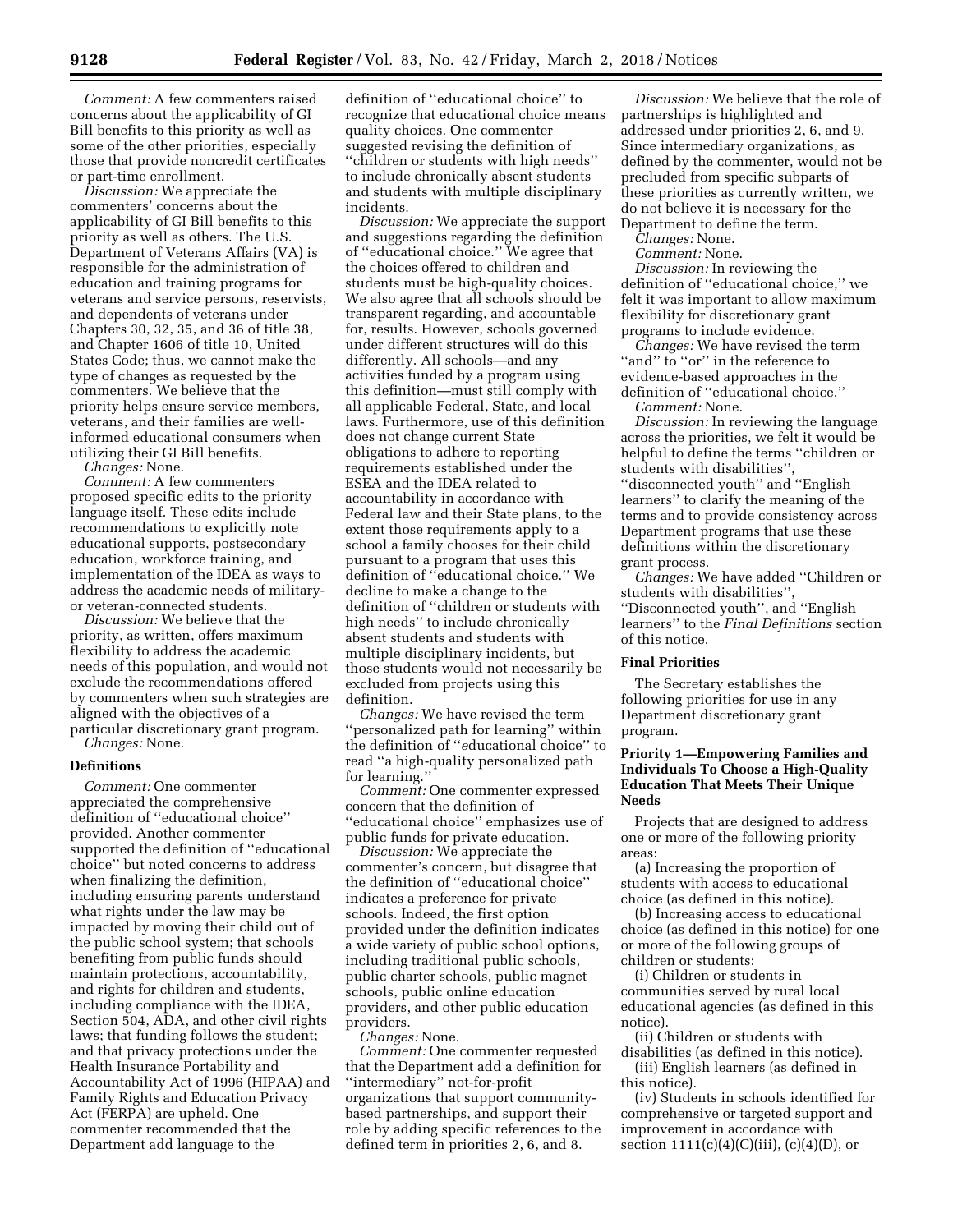(d)(2)(C)–(D) of the Elementary and Secondary Education Act of 1965, as amended.

(v) Students who are living in poverty (as defined under section 1113(a)(5)(A) of the Elementary and Secondary Education Act of 1965, as amended) and are served by high-poverty schools (as defined in this notice), or are lowincome individuals (as defined under section 312(g) of the Higher Education Act of 1965, as amended).

(vi) Disconnected youth (as defined in this notice).

(vii) Migratory children.

(viii) Low-skilled adults.

(ix) Students who are Indians, as defined in section 6151 of the Elementary and Secondary Education Act of 1965, as amended.

(x) Military- or veteran-connected students (as defined in this notice).

(xi) Children or students who are academically far below grade level, who have left school before receiving a regular high school diploma, or who are at risk of not graduating with a regular high school diploma on time.

(xii) Children or students who are homeless.

(xiii) Children or students who are or have been incarcerated.

(xiv) Children or students who are or were previously in foster care.

(xv) Children in early learning settings.

(c) Developing or increasing access to evidence-based (as defined in 34 CFR 77.1 or the ESEA) innovative models of educational choice (as defined in this notice).

# **Priority 2—Promoting Innovation and Efficiency, Streamlining Education With an Increased Focus on Improving Student Outcomes, and Providing Increased Value to Students and Taxpayers**

Projects that are designed to address one or more of the following priority areas:

(a) Implementing strategies that ensure education funds are spent in a way that increases their efficiency and cost-effectiveness, including by reducing waste or achieving better outcomes.

(b) Supporting innovative strategies or research that have the potential to lead to significant and wide-reaching improvements in the delivery of educational services or other significant and tangible educational benefits to students, educators, or other Department stakeholders.

(c) Reducing compliance burden within the grantee's operations (including on subgrantees or other partners working to achieve grant

objectives or being served by the grant) in a manner that decreases paperwork or staff time spent on administrative functions, or other measurable ways that help education providers to save money, benefit more children or students, or improve results.

(d) Demonstrating innovative paths to improved outcomes by applicants that meet the requirements in 34 CFR 75.225(a)(1)(i) and (ii).

(e) Strengthening development capabilities to increase private support for institutions.

(f) Demonstrating matching support for proposed projects:

(i) 10% of the total amount of the grant.

(ii) 50% of the total amount of the grant.

(iii) 100% of the total amount of the grant.

(g) Partnering with one or multiple local or State entities, such as schools, local educational agencies or State educational agencies, businesses, notfor-profit organizations, or institutions of higher education, to help meet the goals of the project.

### **Priority 3—Fostering Flexible and Affordable Paths to Obtaining Knowledge and Skills**

Projects that are designed to address one or more of the following priority areas:

(a) Improving collaboration between education providers and employers to ensure student learning objectives are aligned with the skills or knowledge required for employment in in-demand industry sectors or occupations (as defined in section 3(23) of the Workforce Innovation and Opportunity Act of 2014).

(b) Developing or implementing pathways to recognized postsecondary credentials (as defined in section 3(52) of the Workforce Innovation and Opportunity Act of 2014 (WIOA)) focused on career and technical skills that align with in-demand industry sectors or occupations (as defined in section 3(23) of WIOA). Students may obtain such credentials through a wide variety of education providers, such as: Institutions of higher education eligible for Federal student financial aid programs, nontraditional education providers (*e.g.,* apprenticeship programs or computer coding boot camps), and providers of self-guided learning.

(c) Providing work-based learning experiences (such as internships, apprenticeships, and fellowships) that align with in-demand industry sectors or occupations (as defined in section 3(23) of the Workforce Innovation and Opportunity Act of 2014).

(d) Creating or expanding innovative paths to a recognized postsecondary credential or obtainment of job-ready skills that align with in-demand industry sectors or occupation (as defined in section 3(23) of the Workforce Innovation and Opportunity Act of 2014 (WIOA)), such as through career pathways (as defined in section 3(7) of WIOA). Such credentials may be offered to students through a wide variety of education providers, such as providers eligible for Federal student financial aid programs, nontraditional education providers, and providers of self-guided learning.

(e) Creating or expanding opportunities for individuals to obtain recognized postsecondary credentials through the demonstration of prior knowledge and skills, such as competency-based learning. Such credentials may include an industryrecognized certificate or certification, a certificate of completion of an apprenticeship, a license recognized by the State involved or Federal Government, or an associate or baccalaureate degree.

(f) Creating or expanding opportunities for students to obtain recognized postsecondary credentials in science, technology, engineering, mathematics, or computer science (as defined in this notice).

# **Priority 4—Fostering Knowledge and Promoting the Development of Skills That Prepare Students To Be Informed, Thoughtful, and Productive Individuals and Citizens**

Projects that are designed to address one or more of the following priority areas:

(a) Fostering knowledge of the common rights and responsibilities of American citizenship and civic participation, such as through civics education consistent with section 203(12) of the Workforce Innovation and Opportunity Act.

(b) Supporting projects likely to improve student academic performance and better prepare students for employment, responsible citizenship, and fulfilling lives, including by preparing children or students to do one or more of the following:

(i) Develop positive personal relationships with others.

(ii) Develop determination, perseverance, and the ability to overcome obstacles.

(iii) Develop self-esteem through perseverance and earned success.

(iv) Develop problem-solving skills. (v) Develop self-regulation in order to

work toward long-term goals.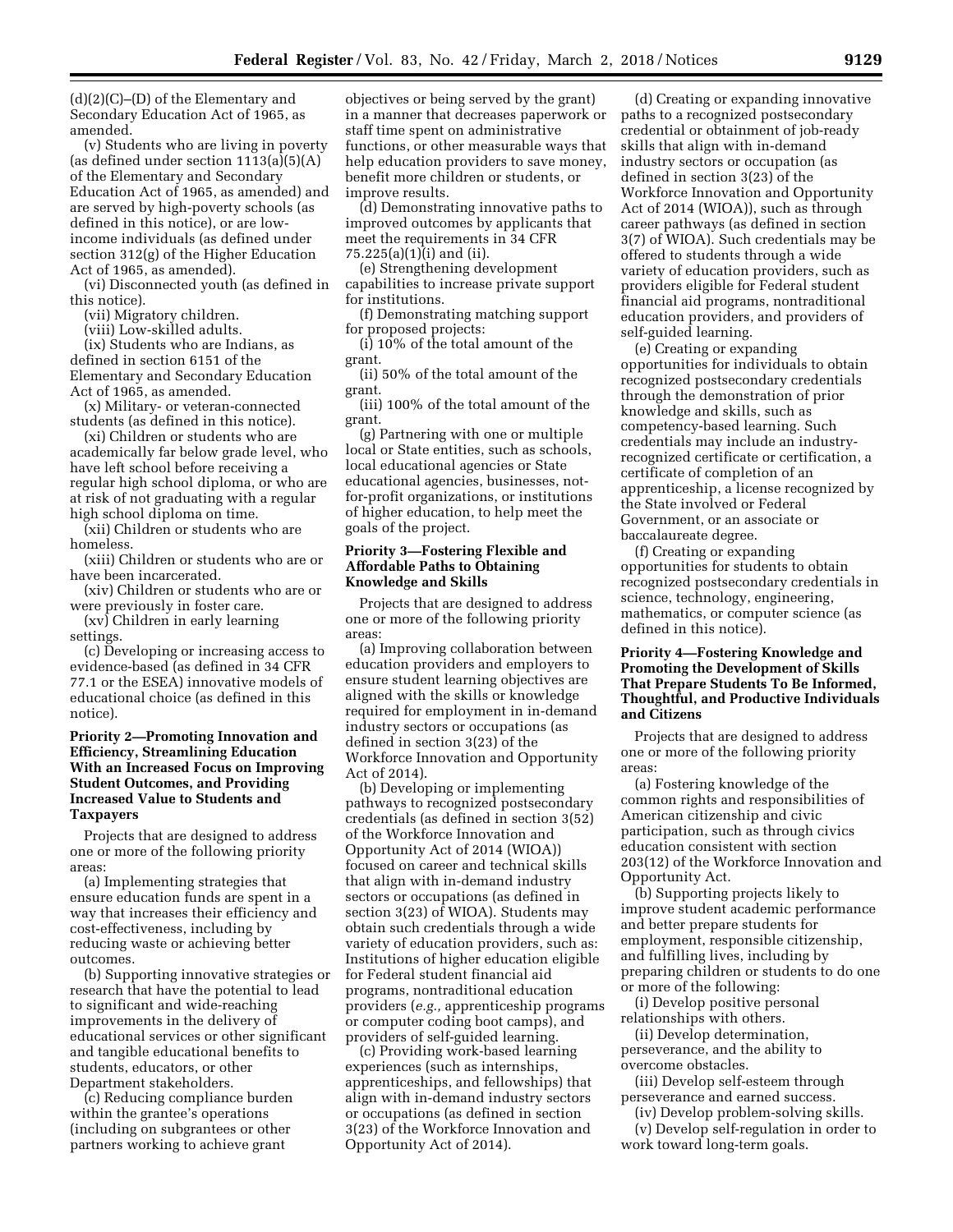(c) Supporting instruction in time management, job seeking, personal organization, public and interpersonal communication, or other practical skills needed for successful career outcomes.

(d) Supporting instruction in personal financial literacy, knowledge of markets and economics, knowledge of higher education financing and repayment (*e.g.,* college savings and student loans), or other skills aimed at building personal financial understanding and responsibility.

#### **Priority 5—Meeting the Unique Needs of Students and Children With Disabilities and/or Those With Unique Gifts and Talents**

Projects that are designed to address one or more of the following priority areas:

(a) Ensuring children or students with disabilities (as defined in this notice) are offered the opportunity to meet challenging objectives and receive educational programs that are both meaningful and appropriately ambitious in light of each child's or student's circumstances by improving one or more of the following:

(i) Academic outcomes.

(ii) Functional outcomes.

(iii) Development of skills leading to postsecondary education, competitive integrated employment, or independent living.

(iv) Social or emotional development. (b) Ensuring coursework, books, or

other materials are accessible to children or students with disabilities (as defined in this notice).

(c) Developing opportunities for students who are gifted and talented (as defined in section 8101(27) of the Elementary and Secondary Education Act of 1965, as amended), particularly students with high needs (as defined in this notice) who may not be served by traditional gifted and talented programs, so that they can reach their full potential, such as by providing a greater number of gifted and talented students with access to challenging coursework or other materials.

# **Priority 6—Promoting Science, Technology, Engineering, or Math (STEM) Education, With a Particular Focus on Computer Science**

Projects designed to improve student achievement or other educational outcomes in one or more of the following areas: Science, technology, engineering, math, or computer science (as defined in this notice). These projects may be required to address one or more of the following priority areas:

(a) Increasing the number of educators adequately prepared to deliver rigorous

instruction in STEM fields, including computer science (as defined in this notice), through recruitment, evidencebased (as defined in 34 CFR 77.1 or the ESEA) professional development strategies for current STEM educators, or evidence-based retraining strategies for current educators seeking to transition from other subjects to STEM fields.

(b) Supporting student mastery of key prerequisites (*e.g.,* Algebra I) to ensure success in all STEM fields, including computer science (notwithstanding the definition in this notice); exposing children or students to building-block skills (such as critical thinking and problem-solving, gained through handson, inquiry-based learning); or supporting the development of proficiency in the use of computer applications necessary to transition from a user of technologies, particularly computer technologies, to a developer of them.

(c) Identifying and implementing instructional strategies in STEM fields, including computer science, that are supported by either—

(i) Strong evidence (as defined in 34 CFR 77.1); or

(ii) Strong evidence or moderate evidence (as defined in 34 CFR 77.1).

(d) Expanding access to and participation in rigorous computer science (as defined in this notice) coursework for traditionally underrepresented students such as racial or ethnic minorities, women, students in communities served by rural local educational agencies (as defined in this notice), children or students with disabilities (as defined in this notice), or low-income individuals (as defined under section 312(g) of the Higher Education Act of 1965, as amended).

(e) Increasing access to STEM coursework, including computer science (as defined in this notice), and handson learning opportunities, such as through expanded course offerings, dual-enrollment, high-quality online coursework, or other innovative delivery mechanisms.

(f) Creating or expanding partnerships between schools, local educational agencies, State educational agencies, businesses, not-for-profit organizations, or institutions of higher education to give students access to internships, apprenticeships, or other work-based learning experiences in STEM fields, including computer science (as defined in this notice).

(g) Other evidence-based (as defined in 34 CFR 77.1 or the ESEA) and innovative approaches to expanding access to high-quality STEM education, including computer science.

(h) Utilizing technology for educational purposes in communities served by rural local educational agencies (as defined in this notice) or other areas identified as lacking sufficient access to such tools and resources.

(i) Utilizing technology to provide access to educational choice (as defined in this notice).

(j) Working with schools, municipal libraries, or other partners to provide new and accessible methods of accessing digital learning resources, such as by digitizing books or expanding access to such resources to a greater number of children or students.

(k) Supporting programs that lead to recognized postsecondary credentials (as defined in section 3(52) of the Workforce Innovation and Opportunity Act (WIOA)) or skills that align with the skill needs of industries in the State or regional economy involved for careers in STEM fields, including computer science.

(l) Making coursework, books, or other materials available as open educational resources or taking other steps so that such materials may be inexpensively and widely used.

#### **Priority 7—Promoting Literacy**

Projects that are designed to address one or more of the following priority areas:

(a) Promoting literacy interventions supported by strong evidence (as defined in 34 CFR 77.1), including by supporting educators with the knowledge, skills, professional development (as defined in section 8101(42) of the Elementary and Secondary Education Act of 1965, as amended), or materials necessary to promote such literacy interventions.

(b) Providing families with evidencebased (as defined in 34 CFR 77.1 or the ESEA) strategies for promoting literacy. This may include providing families with access to books or other physical or digital materials or content about how to support their child's reading development, or providing family literacy activities (as defined in section 203(9) of the Workforce Innovation and Opportunity Act).

(c) Facilitating the accurate and timely use of data by educators to improve reading instruction and make informed decisions about how to help children or students build literacy skills while protecting student and family privacy.

(d) Integrating literacy instruction into content-area teaching using practices supported by either—

(i) Strong evidence (as defined in 34 CFR 77.1); or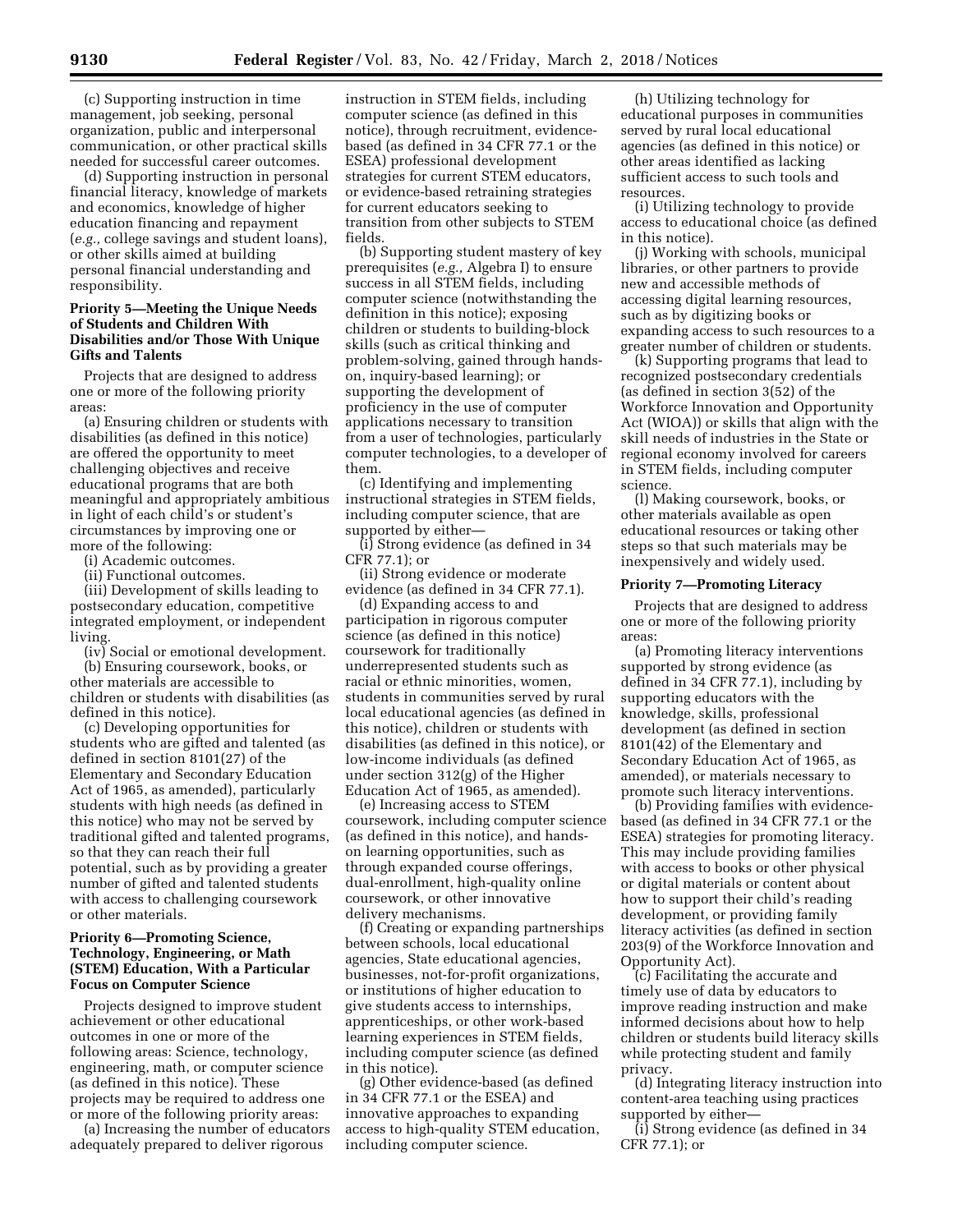(ii) Strong evidence or moderate evidence (as defined in 34 CFR 77.1).

(e) Supporting the development of literacy skills to meet the employment and independent living needs of adults using practices supported by strong evidence (as defined in 34 CFR 77.1).

#### **Priority 8—Promoting Effective Instruction in Classrooms and Schools**

Projects that are designed to address one or more of the following priority areas:

(a) Developing new career pathways for effective educators to assume leadership roles while maintaining instructional responsibilities and direct interaction with students, and offering these educators incentives, such as additional compensation or planning time.

(b) Supporting the recruitment or retention of educators who are effective and increase diversity (including, but not limited to, racial and ethnic diversity).

(c) Promoting innovative strategies to increase the number of students who have access to effective educators in one or more of the following:

(i) Schools that will be served by the project.

(ii) Schools that are located in communities served by rural local educational agencies (as defined in this notice); or

(iii) High-poverty schools (as defined in this notice).

(d) Promoting innovative strategies to increase the number of students who have access to effective principals or other school leaders in one or more of the following:

(i) Schools that will be served by the project.

(ii) Schools that are located in communities served by rural local educational agencies (as defined in this notice); or

(iii) High-poverty schools (as defined in this notice).

(e) Developing or implementing innovative staffing or compensation models to attract or retain effective educators.

(f) Recruiting or preparing promising students and qualified individuals from other fields to become teachers, principals, or other school leaders, such as mid-career professionals from other occupations, former military personnel, or recent graduates of institutions of higher education with records of academic distinction who demonstrate potential to become effective teachers, principals, or other school leaders.

(g) Increasing the opportunities for high-quality preparation of, or professional development for, teachers or other educators of science, technology, engineering, math, or computer science (as defined in this notice).

# **Priority 9—Promoting Economic Opportunity**

Projects designed to increase educational opportunities by reducing academic or nonacademic barriers to economic mobility. These projects may be required to address one or more of the following priority areas:

(a) Aligning Federal, State, or local funding streams to promote economic mobility of low-income individuals (as defined under section 312(g) of the Higher Education Act of 1965, as amended).

(b) Building greater and more effective family engagement in the education of their children or students.

(c) Creating or supporting alternative paths to a regular high school diploma (as defined in section 8101(43) of the Elementary and Secondary Education Act of 1965, as amended) or recognized postsecondary credentials (as defined in section 3(52) of the Workforce Innovation and Opportunity Act) for students whose environments outside of school, disengagement with a traditional curriculum, homelessness, or other challenges make it more difficult for them to complete an educational program.

(d) Increasing the number of children who enter kindergarten ready to succeed in school and in life by supporting families and communities.

(e) Creating or expanding partnerships with community-based organizations to provide supports and services to students and families.

### **Priority 10—Protecting Freedom of Speech and Encouraging Respectful Interactions in a Safe Educational Environment**

Projects that are designed to address one or more of the following priority areas:

(a) Protecting free speech in order to allow for the discussion of diverse ideas or viewpoints.

(b) Creating positive and safe learning environments that support the needs of all students, including by providing school personnel with effective strategies.

(c) Developing positive learning environments that promote strong relationships among students and school personnel to help prevent bullying, violence, and disruptive actions that diminish the opportunity for each student to receive a highquality education.

### **Priority 11—Ensuring That Service Members, Veterans, and Their Families Have Access to High-Quality Educational Options**

Projects that are designed to address the academic needs of military- or veteran-connected students (as defined in this notice).

#### **Types of Priorities**

When inviting applications for a competition using one or more priorities, we designate the type of each priority as absolute, competitive preference, or invitational through a notice in the **Federal Register**. The effect of each type of priority follows:

*Absolute priority:* Under an absolute priority, we consider only applications that meet the priority (34 CFR 75.105(c)(3)).

*Competitive preference priority:*  Under a competitive preference priority, we give competitive preference to an application by (1) awarding additional points, depending on the extent to which the application meets the priority  $(34 \text{ CFR } 75.105(c)(2)(i))$ ; or  $(2)$  selecting an application that meets the priority over an application of comparable merit that does not meet the priority (34 CFR 75.105(c)(2)(ii)).

*Invitational priority:* Under an invitational priority, we are particularly interested in applications that meet the priority. However, we do not give an application that meets the priority a preference over other applications (34 CFR 75.105(c)(1)).

#### **Final Definitions**

The Secretary establishes the following definitions for use in any Department discretionary grant program that uses one or more of these priorities.

*Children or students with disabilities*  means children with disabilities as defined in the Individuals with Disabilities Education Act (IDEA) or individuals defined as having a disability under Section 504 of the Rehabilitation Act of 1973 (Section 504) (or children or students who are eligible under both laws).

*Children or students with high needs*  means children or students at risk of educational failure or otherwise in need of special assistance or support, such as children and students who are living in poverty, who are English learners (as defined in this notice), who are academically far below grade level, who have left school before receiving a regular high school diploma, who are at risk of not graduating with a regular high school diploma on time, who are homeless, who are in foster care, who have been incarcerated, or who are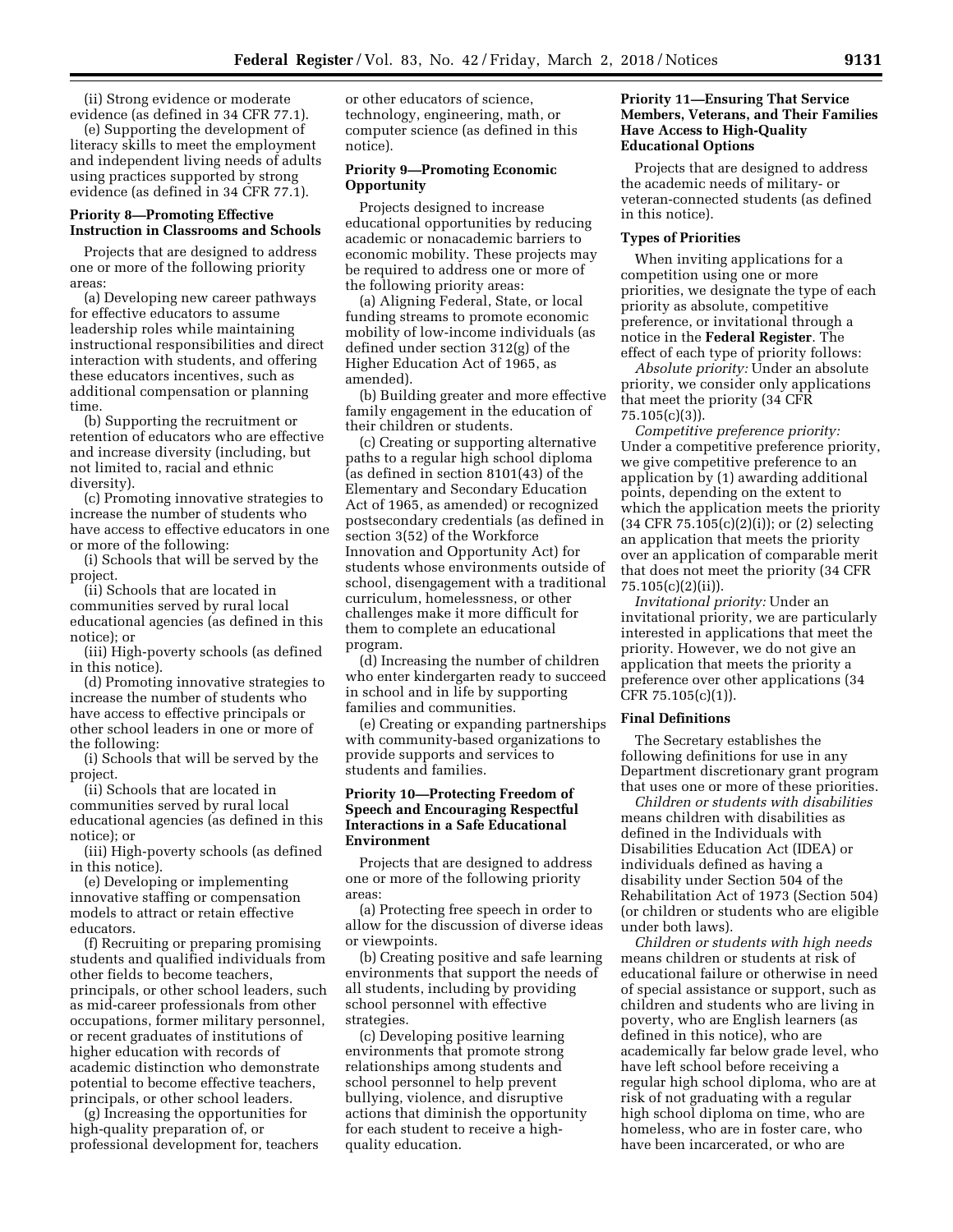children or students with disabilities (as defined in this notice).

*Computer science* means the study of computers and algorithmic processes and includes the study of computing principles and theories, computational thinking, computer hardware, software design, coding, analytics, and computer applications.

Computer science often includes computer programming or coding as a tool to create software, including applications, games, websites, and tools to manage or manipulate data; or development and management of computer hardware and the other electronics related to sharing, securing, and using digital information.

In addition to coding, the expanding field of computer science emphasizes computational thinking and interdisciplinary problem-solving to equip students with the skills and abilities necessary to apply computation in our digital world.

Computer science does not include using a computer for everyday activities, such as browsing the internet; use of tools like word processing, spreadsheets, or presentation software; or using computers in the study and exploration of unrelated subjects.

*Disconnected youth* means individuals between the ages of 14 and 24, who are both low-income and either homeless, in foster care, involved in the juvenile justice system, unemployed and not enrolled in an educational institution, or at risk of dropping out of an educational institution.

*Educational choice* means the opportunity for a child or student (or a family member on their behalf) to create a high-quality personalized path for learning that is consistent with applicable Federal, State, and local laws; is in an educational setting that best meets the child's or student's needs; and, where possible, incorporates evidence-based activities, strategies, or interventions. Opportunities made available to a student through a grant program are those that supplement what is provided by a child's or student's geographically assigned school or the institution in which he or she is currently enrolled and may include one or more of the options listed below:

(1) Public educational programs or courses including those offered by traditional public schools, public charter schools, public magnet schools, public online education providers, or other public education providers.

(2) Private or home-based educational programs or courses including those offered by private schools, private online providers, private tutoring providers, community or faith-based

organizations, or other private education providers.

(3) Internships, apprenticeships, or other programs offering access to learning in the workplace.

(4) Part-time coursework or career preparation, offered by a public or private provider in person or through the internet or another form of distance learning, that serves as a supplement to full-time enrollment at an educational institution, as a stand-alone program leading to a credential, or as a supplement to education received in a homeschool setting.

(5) Dual or concurrent enrollment programs or early college high schools (as defined in section 8101(15) and (17) of the Elementary and Secondary Education Act of 1965, as amended), or other programs that enable secondary school students to begin earning credit toward a postsecondary degree or credential prior to high school graduation.

(6) Access to services or programs for aspiring or current postsecondary students not offered by the institution in which they are currently enrolled to support retention and graduation.

(7) Other educational services including credit-recovery, accelerated learning, or tutoring.

*English learners* means individuals who are English learners as defined in section 8101(20) of the Elementary and Secondary Education Act of 1965, as amended, or individuals who are English language learners as defined in section 203(7) of the Workforce Innovation and Opportunity Act.

*High-poverty school* means a school in which at least 50 percent of students are from low-income families as determined using one of the measures of poverty specified under section 1113(a)(5) of the Elementary and Secondary Education Act of 1965, as amended. For middle and high schools, eligibility may be calculated on the basis of comparable data from feeder schools. Eligibility as a high-poverty school under this definition is determined on the basis of the most currently available data.

*Military- or veteran-connected student*  means one or more of the following:

(a) A child participating in an early learning and development program, a student enrolled in preschool through grade 12, or a student enrolled in career and technical education or postsecondary education who has a parent or guardian who is a member of the uniformed services (as defined by 37 U.S.C. 101, in the Army, Navy, Air Force, Marine Corps, Coast Guard, National Guard, National Oceanic and Atmospheric Administration, or Public

Health Service) or is a veteran of the uniformed services with an honorable discharge (as defined by 38 U.S.C. 3311).

(b) A student who is a member of the uniformed services, a veteran of the uniformed services, or the spouse of a service member or veteran.

(c) A child participating in an early learning and development program, a student enrolled in preschool through grade 12, or a student enrolled in career and technical education or postsecondary education who has a parent or guardian who is a veteran of the uniformed services (as defined by 37 U.S.C. 101).

*Rural local educational agency* means a local educational agency that is eligible under the Small Rural School Achievement (SRSA) program or the Rural and Low-Income School (RLIS) program authorized under Title V, Part B of the Elementary and Secondary Education Act of 1965, as amended. Eligible applicants may determine whether a particular district is eligible for these programs by referring to information on the Department's website at *[www2.ed.gov/nclb/freedom/](http://www2.ed.gov/nclb/freedom/local/reap.html)  [local/reap.html.](http://www2.ed.gov/nclb/freedom/local/reap.html)* 

**Notes:** This notice does not preclude us from proposing additional priorities, requirements, definitions, or selection criteria, subject to meeting applicable rulemaking requirements.

This notice does *not* solicit applications. In any year in which we choose to use one or more of these priorities and definitions, we invite applications through a notice in the **Federal Register**.

### **Executive Orders 12866, 13563, and 13771**

#### *Regulatory Impact Analysis*

Under Executive Order 12866, the Secretary must determine whether this regulatory action is ''significant'' and, therefore, subject to the requirements of the Executive order and subject to review by the Office of Management and Budget (OMB). Section 3(f) of Executive Order 12866 defines a ''significant regulatory action'' as an action likely to result in a rule that may—

(1) Have an annual effect on the economy of \$100 million or more, or adversely affect a sector of the economy, productivity, competition, jobs, the environment, public health or safety, or State, local, or Tribal governments or communities in a material way (also referred to as an ''economically significant'' rule);

(2) Create serious inconsistency or otherwise interfere with an action taken or planned by another agency;

(3) Materially alter the budgetary impacts of entitlement grants, user fees,